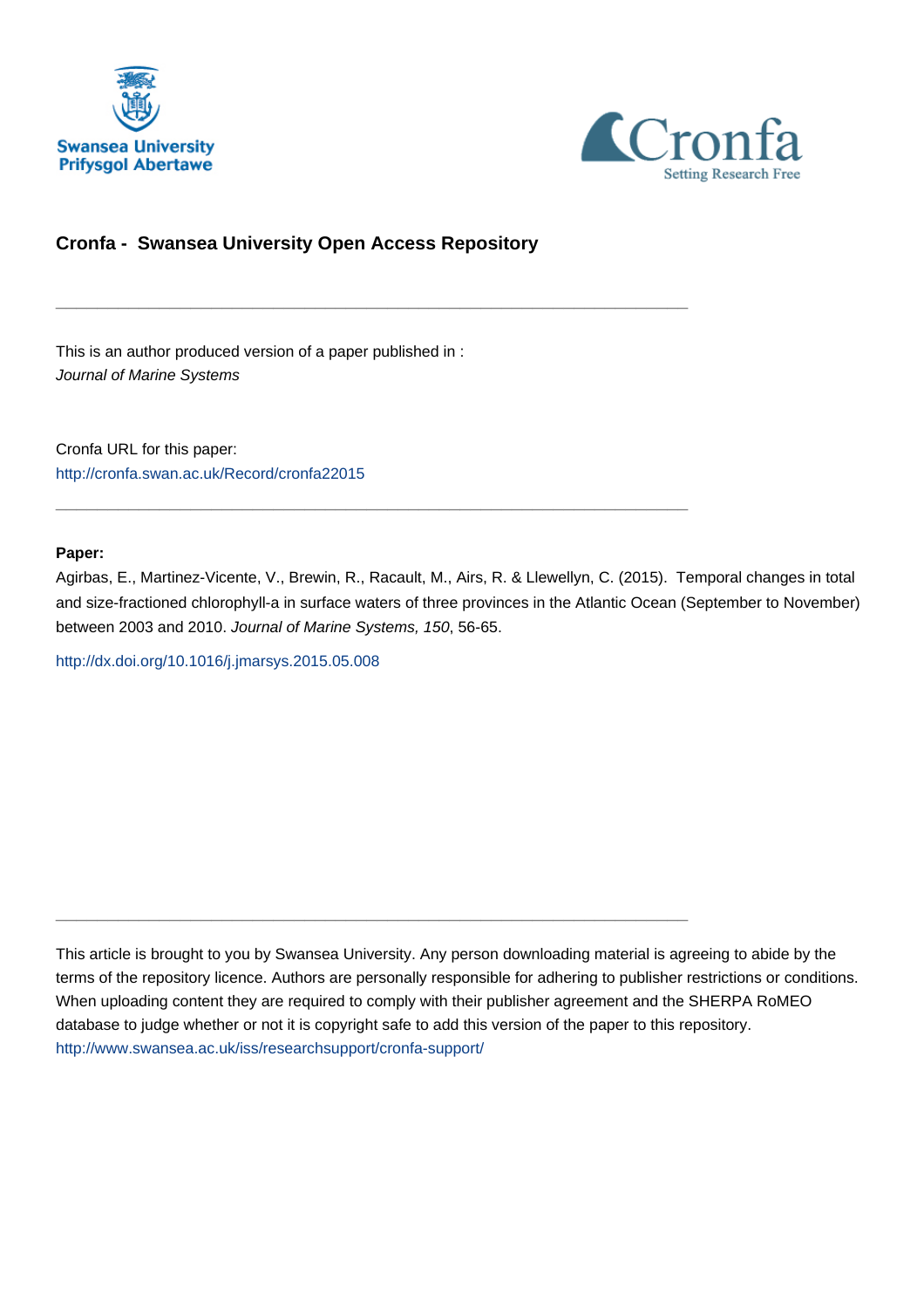# -- -

Temporal changes in total and size-fractioned chlorophyll-a in surface waters of three provinces in the Atlantic Ocean (September to November) between 2003 and 2010

Ertugrul Agirbas, Victor Martinez-Vicente, Robert J.W. Brewin, Marie-Fanny Racault, Ruth Airs, Carole Llewellyn

| PII:       | S0924-7963(15)00108-6                 |
|------------|---------------------------------------|
| DOI:       | doi: $10.1016$ /j.jmarsys.2015.05.008 |
| Reference: | <b>MARSYS 2713</b>                    |
|            |                                       |

To appear in: *Journal of Marine Systems*

Received date: 16 February 2015 Revised date: 22 April 2015 Accepted date: 20 May 2015

Please cite this article as: Agirbas, Ertugrul, Martinez-Vicente, Victor, Brewin, Robert J.W., Racault, Marie-Fanny, Airs, Ruth, Llewellyn, Carole, Temporal changes in total and size-fractioned chlorophyll-a in surface waters of three provinces in the Atlantic Ocean (September to November) between 2003 and 2010, *Journal of Marine Systems* (2015), doi: 10.1016/j.jmarsys.2015.05.008

This is a PDF file of an unedited manuscript that has been accepted for publication. As a service to our customers we are providing this early version of the manuscript. The manuscript will undergo copyediting, typesetting, and review of the resulting proof before it is published in its final form. Please note that during the production process errors may be discovered which could affect the content, and all legal disclaimers that apply to the journal pertain.

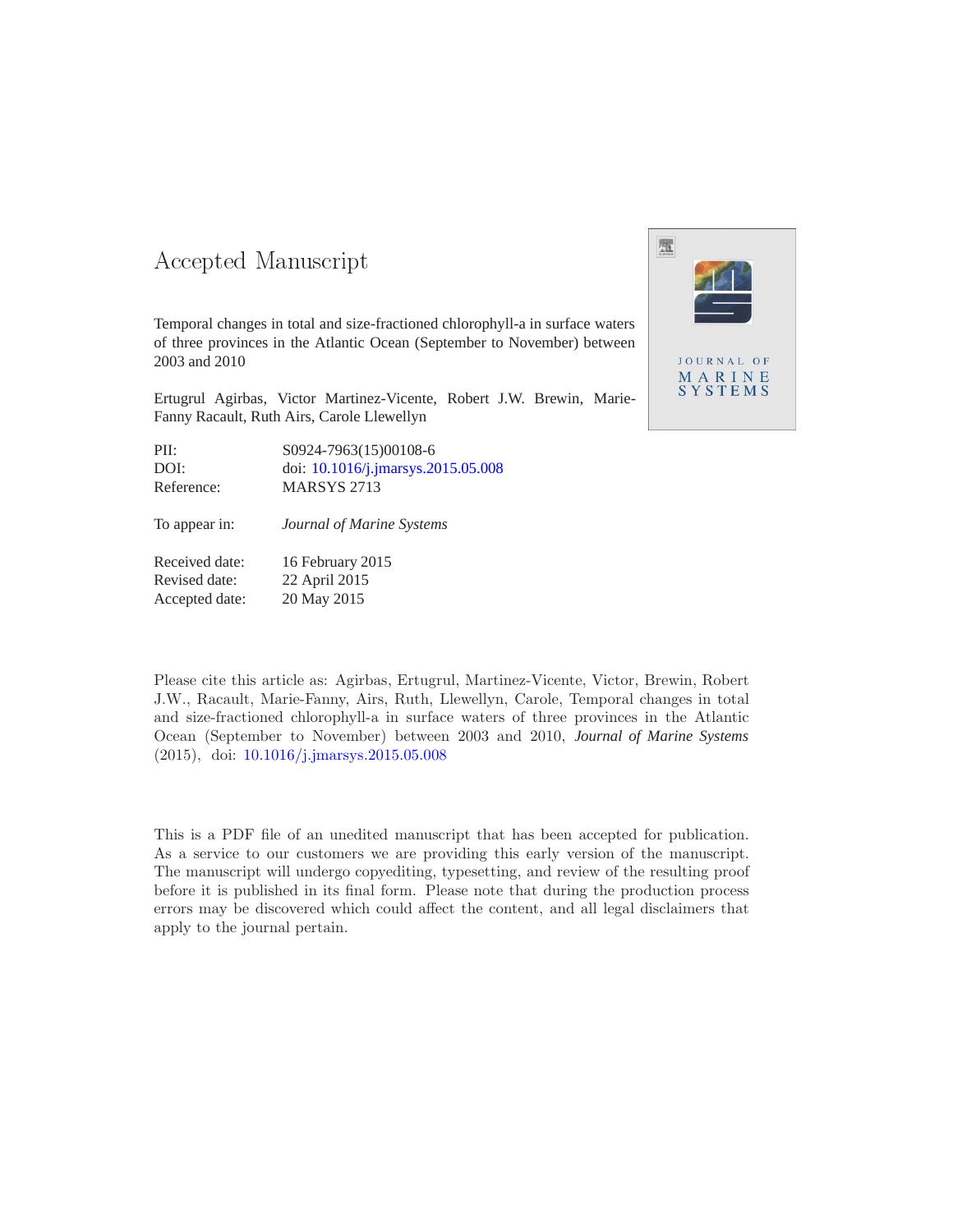# **Temporal changes in total and size-fractioned chlorophyll-a in surface waters of three provinces in the Atlantic Ocean (September to November) between 2003 and 2010**

Ertugrul Agirbas<sup>1,2</sup>, Victor Martinez-Vicente<sup>2</sup>, Robert J. W. Brewin<sup>2,3</sup>,

Marie-Fanny Racault<sup>2</sup>, Ruth Airs<sup>2</sup> and Carole Llewellyn<sup>2,4\*</sup>

<sup>1</sup>Recep Tayyip Erdogan University, Faculty of Fisheries, 53100, Rize, Turkey

<sup>2</sup>Plymouth Marine Laboratory (PML), Prospect Place, the Hoe, PL1 3DH, Plymouth, UK

<sup>3</sup>National Centre for Earth Observation, PML, Prospect Place, the Hoe, PL1 3DH, Plymouth, UK

Ertugrul Agirbas<sup>1,2</sup>, Victor Martinez-Vicente<sup>2</sup>, Robert J. W. Brewi<br>Marie-Fanny Racault<sup>2</sup>, Ruth Airs<sup>2</sup> and Carole Llewellyn<sup>2,4+</sup><br>zep Tayyip Erdogan University, Faculty of Fisheries, 53100, Rize,<br>1 Marine Laboratory (P 4 Swansea University, Department of Biosciences, Singleton Park, SA2 8PP, Swansea, Wales, UK

\*Corresponding author: c.a.llewellyn@swansea.ac.uk

Tel: +44 1792 606168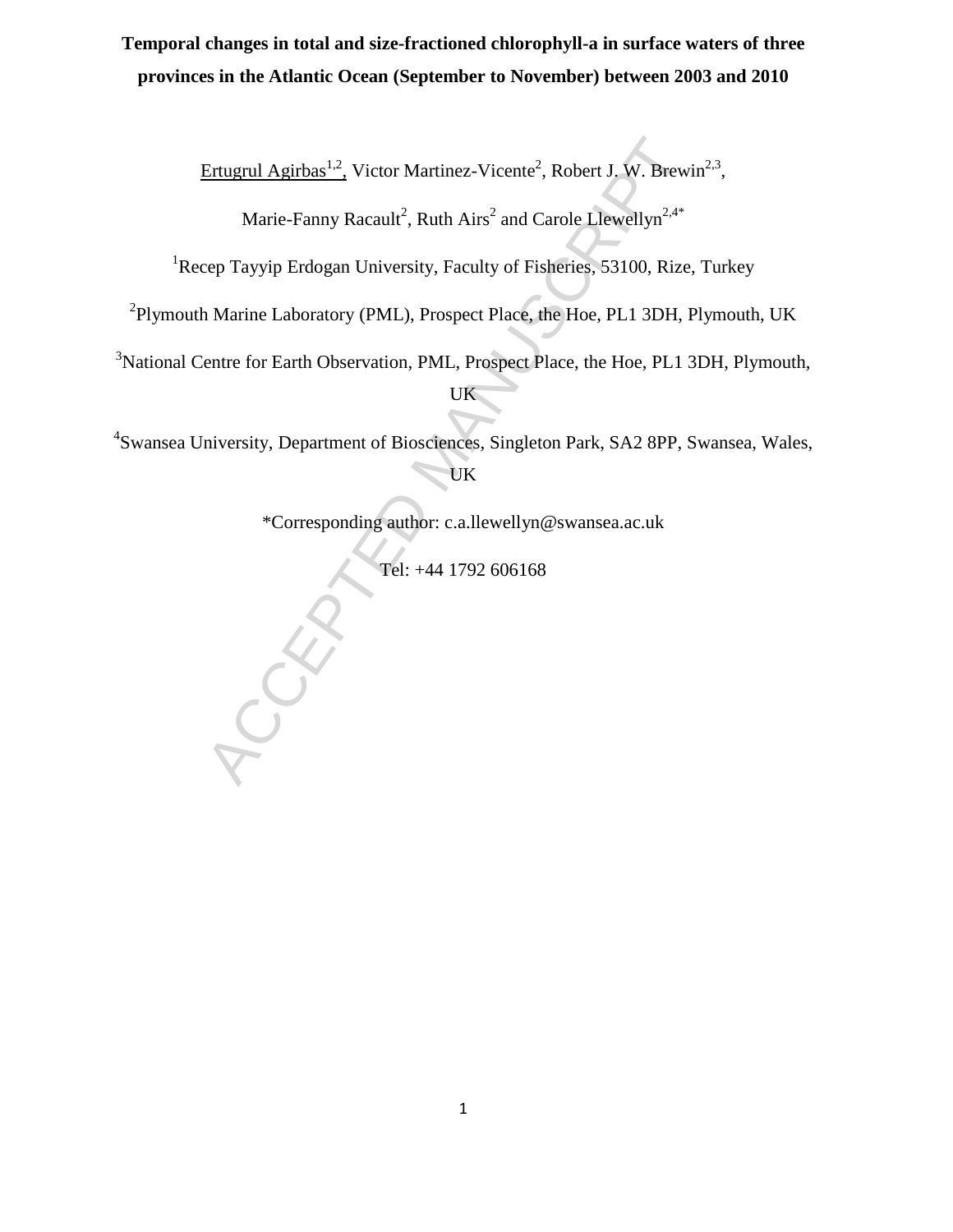## **ABSTRACT**

atography (HPLC) pigment data, collected from surface waters al<br>
ransect (AMT), we examine temporal changes in TCHLa and phymicro-, nano- and pico-phytoplankton) between 2003 and 2010<br>
ruises only), in three ecological pr Phytoplankton total chlorophyll concentration (TCHL*a*) and phytoplankton size structure are two important ecological indicators in biological oceanography. Using high performance liquid chromatography (HPLC) pigment data, collected from surface waters along the Atlantic Meridional Transect (AMT), we examine temporal changes in TCHL*a* and phytoplankton size class (PSC: micro-, nano- and pico-phytoplankton) between 2003 and 2010 (September to November cruises only), in three ecological provinces of the Atlantic Ocean. The HPLC data indicate no significant change in TCHL*a* in northern and equatorial provinces, and an increase in the southern province. These changes were not significantly different to changes in TCHL*a* derived using satellite ocean-colour data over the same study period. Despite no change in AMT TCHLa in northern and equatorial provinces, significant differences in PSC were observed, related to changes in key diagnostic pigments (fucoxanthin, peridinin, 19' hexanoyloxyfucoxanthin and zeaxanthin), with an increase in small cells (nano- and picophytoplankton) and a decrease in larger cells (micro-phytoplankton). When fitting a threecomponent model of phytoplankton size structure  $-$  designed to quantify the relationship between PSC and TCHL $a$  - to each AMT cruise, model parameters varied over the study period. Changes in the relationship between PSC and TCHL*a* have wide implications in ecology and marine biogeochemistry, and provide key information for the development and use of empirical ocean-colour algorithms. Results illustrate the importance of maintaining a time-series of *in-situ* observations in remote regions of the ocean, such as that acquired in the AMT programme.

**Key words:** Atlantic Meridional Transect, temporal changes, in-situ, remote-sensing, Chlorophyll, Phytoplankton size class

## **1. Introduction**

Phytoplankton are responsible for ~50% of global net primary production (Longhurst et al,. 1995; Field et al., 1998). Together with physical processes, phytoplankton modulate the total  $CO<sub>2</sub>$  concentration and pH of the ocean, and the air-sea exchange of  $CO<sub>2</sub>$  (Takahashi et al., 2002). Forming the base of the food web, variations in phytoplankton biomass influence the availability and transfer of energy to higher trophic levels, as illustrated by its control on global fisheries catch (Chassot et al., 2010). In addition to phytoplankton biomass, community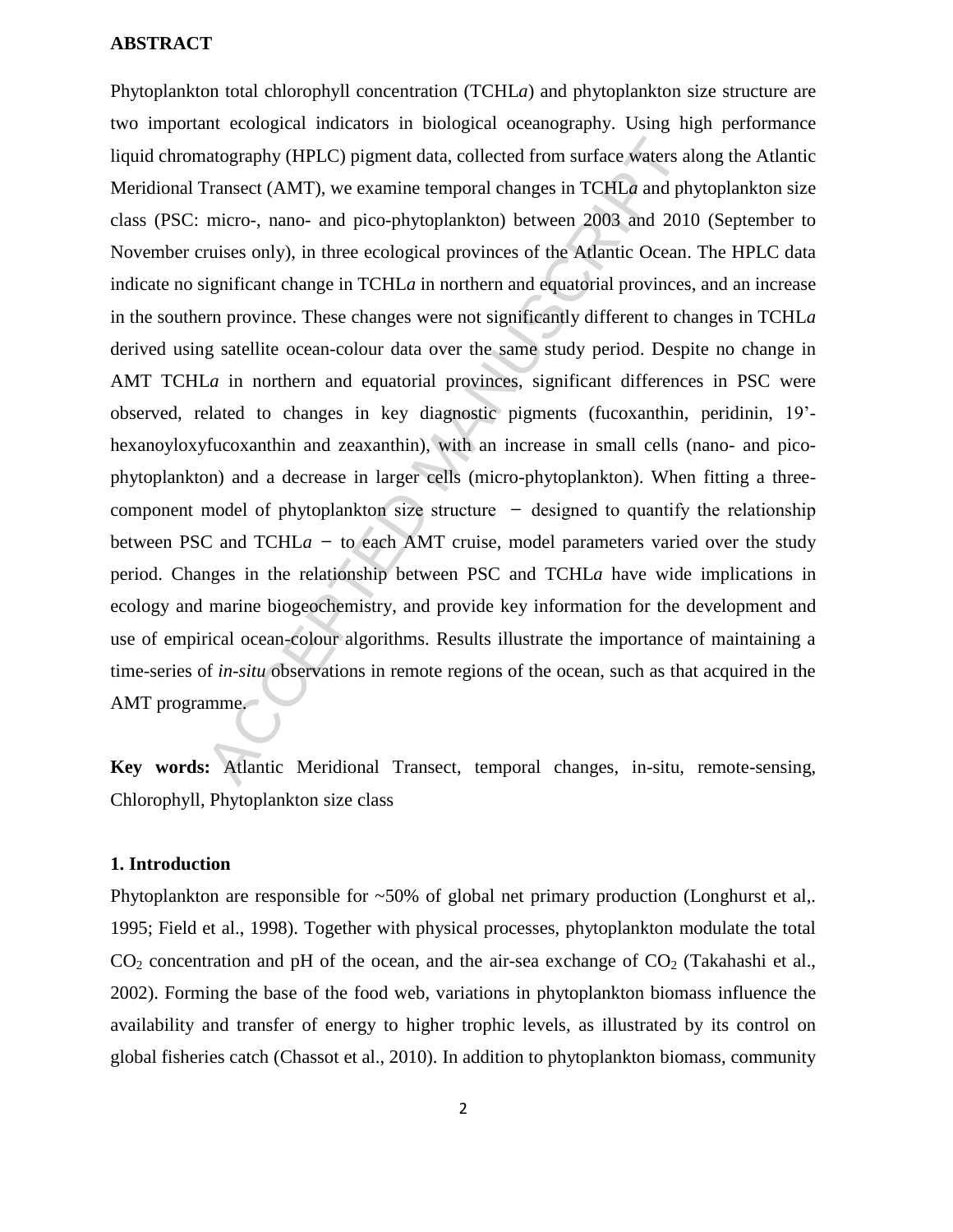size structure also plays a pivotal role in marine biogeochemistry. Phytoplankton cell size influences metabolic rates, growth and affinity for nutrients (Chisholm, 1992; Marañón, 2009), the structure and trophic interactions of the marine food web (Maloney and Field, 1991) and the export of carbon to the deep-ocean (Laws et al., 2000; Guidi et al., 2009). It is for these reasons phytoplankton biomass and size structure are recognised as key ecological indicators in the marine environment (Platt and Sathyendranath, 2008). Changes in these indicators may help to detect how the marine ecosystem may respond to natural variability (e.g. innate climate oscillations) and human-induced change (e.g. anthropogenic climate change).

ie export of carbon to the deep-ocean (Laws et al., 2000; Guidi et<br>sons phytoplankton biomass and size structure are recognised as<br>the marine environment (Platt and Sathyendranath, 2008). C<br>ay help to detect how the marin Total chlorophyll concentration (TCHL*a*), the major photosynthetic pigment in marine phytoplankton, is typically used as a simple metric for phytoplankton biomass, partly due to difficulties in measuring carbon biomass. TCHL*a* can be routinely estimated *in-situ* (e.g. fluorometrically or using High Performance Liquid Chromatography (HPLC)) or by using satellite remote-sensing of ocean colour (O'Reilly et al., 1998). Size-fractionated chlorophyll is commonly used as a metric for phytoplankton size structure and can be estimated through either HPLC diagnostic pigment analysis (e.g. Vidussi et al., 2001; Uitz et al., 2006; Brewin et al., 2010; Hirata et al., 2011; Devred et al., 2011), or through size-fractionated filtration (e.g. Marañón et al., 2012; Brewin et al., 2014a, b). These two techniques may be used to partition TCHL*a* into three phytoplankton size classes (PSC), micro-  $(20\mu m)$ , nano-  $(2 20\mu$ m) and pico-phytoplankton ( $\leq$   $\mu$ m). Recent studies illustrate a tight coupling between TCHL*a*, PSC and physical forcing (Behrenfeld, 2006; Martinez et al., 2009; Kostadinov et al., 2010; Brewin et al., 2012). However, long-term changes in these two ecological indicators remain non-trivial to evaluate (e.g. Gregg and Conkright, 2002; Antoine et al., 2005; Vantrepotte & Mélin, 2009; Boyce et al., 2010; Kostadinov et al., 2010; Mackas, 2011; McQuatters-Gollop et al., 2011; Vantrepotte & Mélin, 2011; Brewin et al., 2012; Racault et al., 2014a).

Global analysis of *in-situ* data illustrates coherent relationships between PSC and TCHL*a*, which have been quantified using various statistical methods and applied to remotely-sensed observations of TCHL*a* to map PSCs at regional to global scales (Vidussi et al., 2001; Uitz et al., 2006; Brewin et al., 2010; Hirata et al., 2011; Marañón et al., 2012; Brotas et al., 2013; IOCCG, 2014). Even standard empirical algorithms used for estimating TCHL*a* from satellite ocean-colour data implicitly assume a fixed relationship between TCHL*a* and PSC (Dierssen et al., 2010, IOCCG, 2014). This assumption implies a change in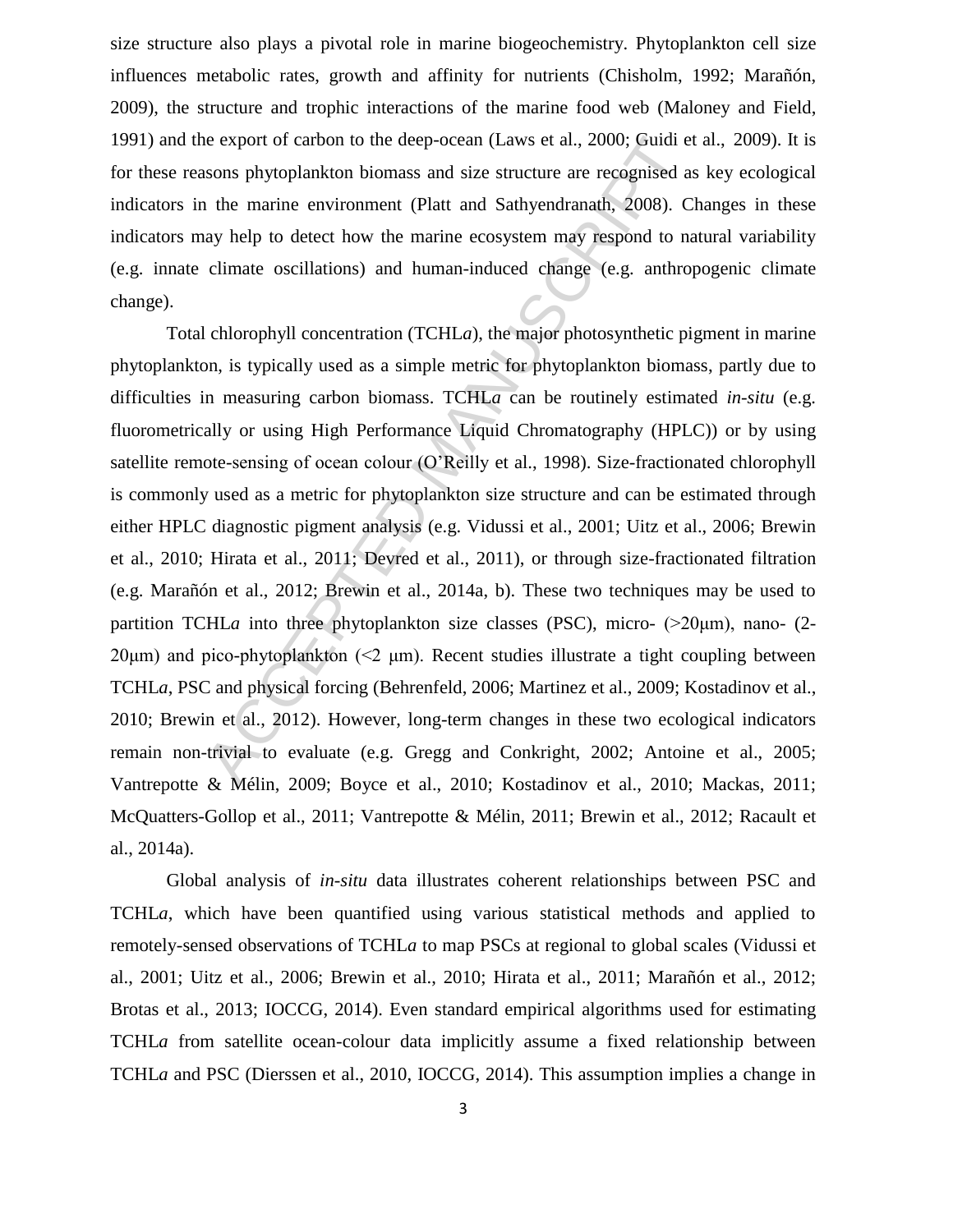one indicator will result in predictable modification in the other. However, proposed statistical relationships between TCHL*a* and PSC are based on past observations and these relationships may change in a future marine ecosystem. Since these two indicators have differing roles in ecology and marine biogeochemistry, changes in the relationship between the two may have wide ramifications. Monitoring both indicators is thus required to ensure comprehensive ecosystem management (Racault et al., 2014b).

marine biogeochemistry, changes in the relationship between the<br>ations. Monitoring both indicators is thus required to ensure<br>anagement (Racault et al., 2014b).<br>Atlantic Meridional Transect (AMT) Programme is a UK Nationa The Atlantic Meridional Transect (AMT) Programme is a UK National Environmental Research Council (NERC) funded project consisting of a time-series of oceanographic stations along a 13,500km north-south transect (50°N-50°S) in the Atlantic Ocean (Aiken et al., 2000; Robinson et al., 2006). The AMT programme began in 1995, with the aim to quantify the nature and causes of biogeochemical and ecological variability in plankton of the Atlantic Ocean, and to assess the effects of this variability on air-sea gas and aerosol exchange, and biological carbon cycling (Robinson et al., 2006). It was also used for the calibration and validation of measurements and products from the Sea-viewing Wide Fieldof-view Sensor (SeaWiFS) (Hooker and McClain, 2000). It is one of only a few programmes that conduct systematic surveys over large areas of the ocean, crossing a range of ecosystems from the eutrophic sub-polar shelf seas and upwelling systems to the oligotrophic gyres of the North and South Atlantic. The AMT dataset includes arguably the most coherent set of repeated observations on phytoplankton pigments ever made at ocean basin scales (Gibb et al., 2000; Barlow et al., 2002; Poulton et al., 2006; Aiken et al., 2009).The objectives of this study were to: i) elucidate any change in TCHL*a* and PSC in three key ecological provinces of the Atlantic Ocean over the period 2003-2010 (September to November); ii) investigate any change in the relationship between the two indicators (TCHL*a* and PSC) over the same period. To do this, we computed trends in TCHL*a* and PSC using surface pigment measurements collected along the AMT transect in each province. Changes in TCHL*a* were also compared with corresponding estimates from satellite ocean-colour data. The threecomponent model of Brewin et al. (2010), designed to quantify the relationship between TCHL*a* and PSC, was fitted to surface *in-situ* data collected along each of the AMT transects to test if the relationship between the two indicators changed over the study period. Finally, we discuss the use of empirical algorithms for the detection of TCHL*a* from satellite remote sensing and the wider implications of our results in the context of marine biogeochemistry and ecology.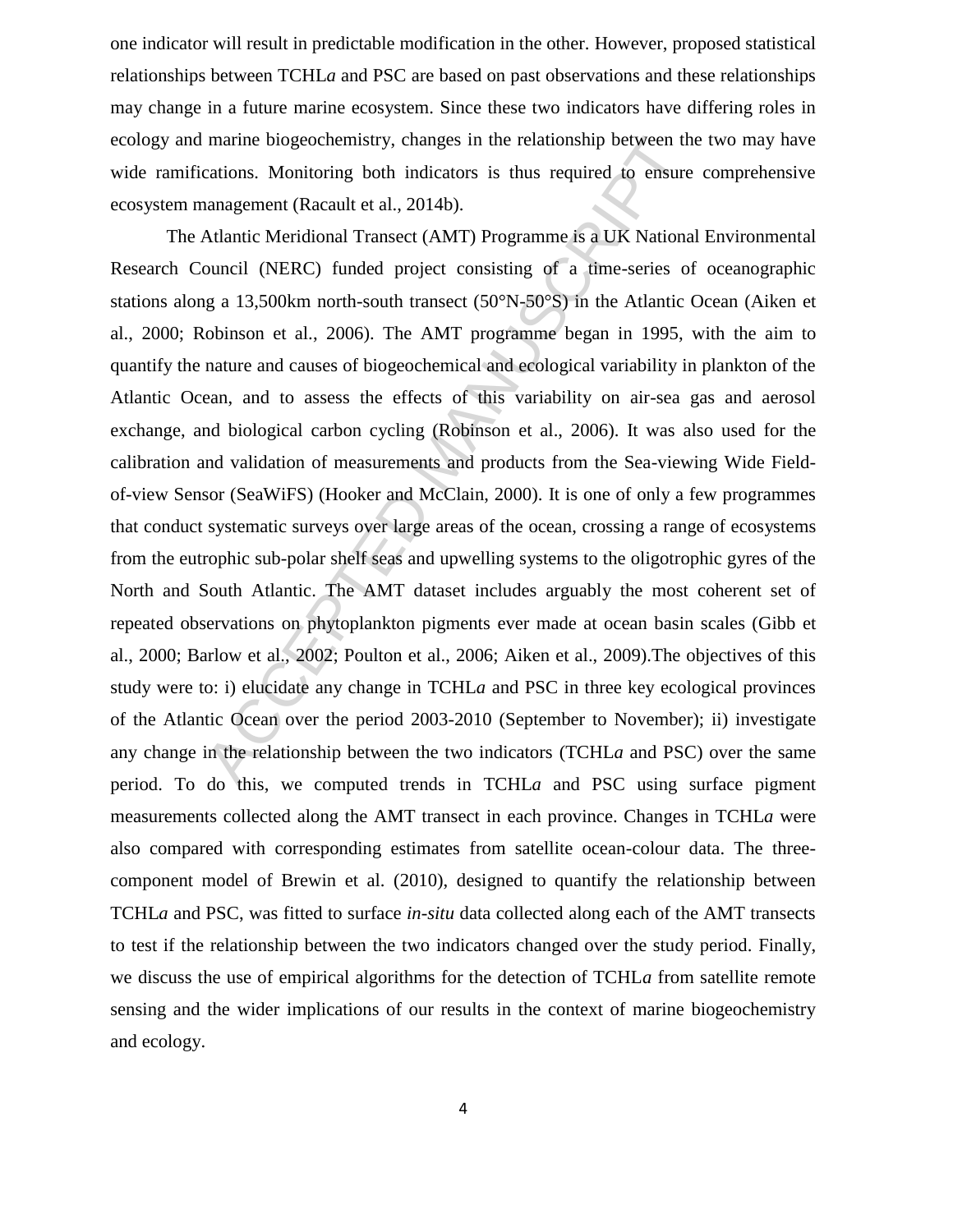### **2. Material and Methods**

## **2.1. HPLC pigment data**

ed from the AMT database (https://www.bodc.ac.uk). Only pigme<br>10 were used (as opposed to including data from the 1995-2000 p<br>of our study was on changes in TCHLa and PSC over the pas<br>mit the influence of large-scale glob Phytoplankton pigment data from AMT cruises 13-20, covering the time period of 2003-2010, were extracted from the AMT database (https://www.bodc.ac.uk). Only pigment data between 2003 and 2010 were used (as opposed to including data from the 1995-2000 period) because: 1) the focus of our study was on changes in TCHL*a* and PSC over the past decade; 2) we wanted to limit the influence of large-scale global climate oscillations on our results, and the years 1997 and 1998 were marked by some of the largest El Niño, followed by La Niña events recorded in the past century (Wolter and Timlin, 1998), showing large impacts on global phytoplankton productivity between 1997 to 2000 (Behrenfeld et al., 2006); 3) a relatively consistent number (see Table 1) of samples were collected on AMT cruises 13-20 in the boreal Autumn; and 4) we wanted coincidental availability of *in-situ* and remote-sensing data (available post 1997). The following quality control methods were applied to the dataset:

1) For consistency with the remote-sensing data, we only retained pigment samples from the first optical depth. This depth can be approximated as  $Z_{\text{eu}}/4.6$  (Gordon and McCluney, 1975), with  $Z_{\text{eu}}$  being the euphotic depth (i.e. the depth where Photosynthetically Available Radiation (PAR) is reduced to 1% of its value just below the surface). The euphotic depth was estimated from surface TCHL*a* using the method of Morel et al. (2007) and crosschecked with *in-situ* measurements of PAR.

2) To minimise the effect of seasonality, we separated the data collected during boreal spring and autumn (AMT cruises April-May-June and September-October-November). In our analyses, we consider pigment data from the boreal autumn only, which was collected over the 2003-2010 period (boreal spring cruises ceased from 2005). Note that September to November (boreal autumn) constitutes autumn in the northern hemisphere but spring in the southern (austral) hemisphere, and therefore, the influence of seasonality is only minimised for data within a province and not between provinces.

3) To minimise differences in cruise track sampling, we focused our analysis on openocean provinces that have been monitored consistently over the AMT programme. Specifically, we selected the pigment data sampled within the Longhurst (2007) biogeochemical provinces of the lower latitudes of the Atlantic Ocean: NATL (North Atlantic Gyre), TRA (Tropical Atlantic) and SATL (South Atlantic Gyre), as shown in Figure 1.

4) Finally, we applied the method of Aiken et al. (2009) to systematically control the quality of the pigment data.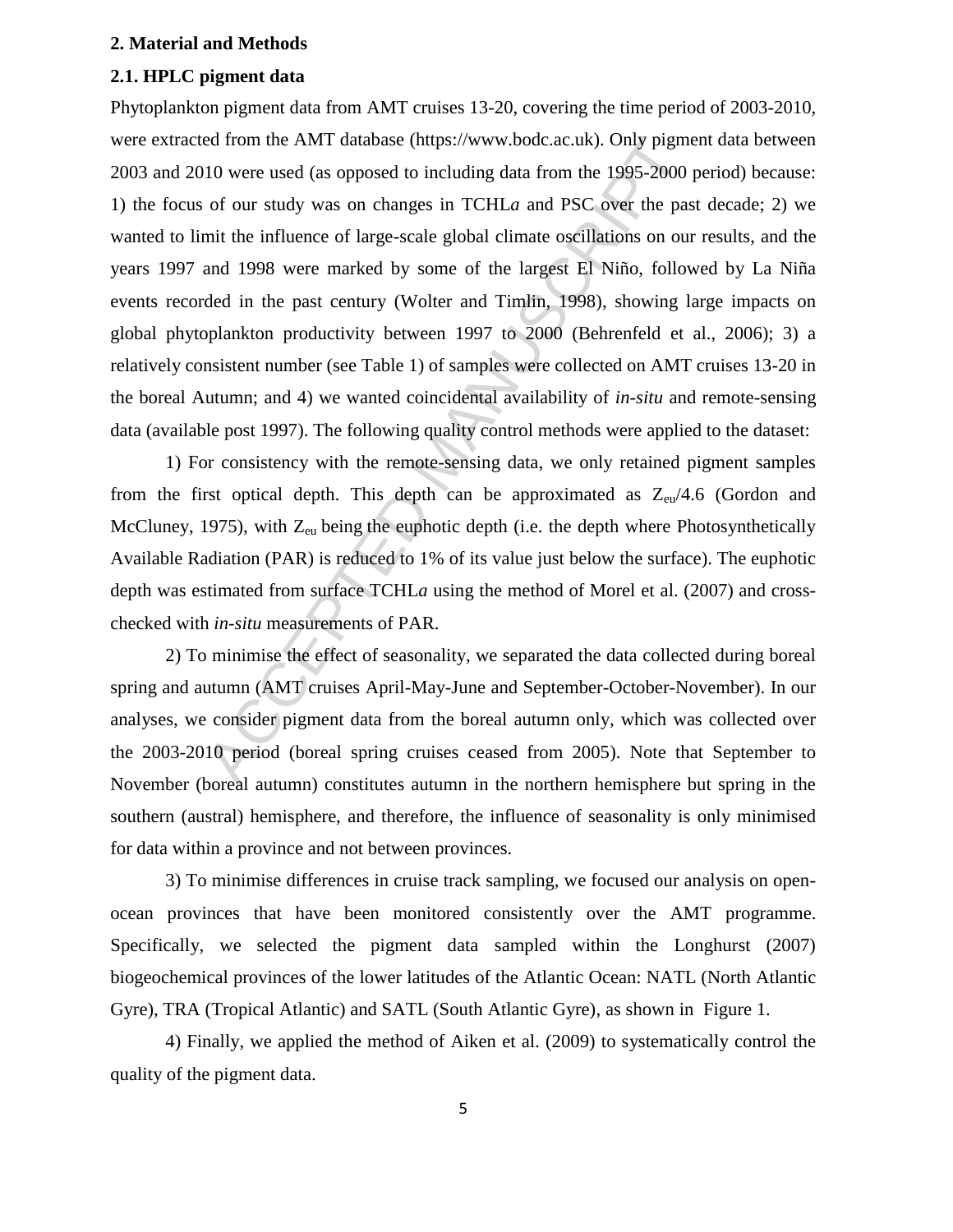The selected 240 samples that passed these quality control procedures are listed in Table 1 for each cruise. Data in the first optical depth is also plotted for each cruise track in Figure 1.

#### **2.2. Pigment Analysis**

**t Analysis**<br>
tes (1-41) were collected from selected depths using the rosette<br>
d through GF/F filters (nominal pore size 0.7 µm), flash frozen in<br>
d then stored at -80°C until the analysis was performed (Ro<br>
1ysis method Water samples (1-4l) were collected from selected depths using the rosette samples on the CTD, filtered through GF/F filters (nominal pore size  $0.7 \mu m$ ), flash frozen in liquid nitrogen  $(-196^{\circ}C)$ , and then stored at  $-80^{\circ}C$  until the analysis was performed (Roy et al., 2011). Pigment analysis methods were consistent for the selected cruises (Poulton et al., 2006; Aiken et al., 2009). Phytoplankton pigments for recent AMT cruises (18-20; Airs & Martinez-Vicente, 2014a,b,c.) were determined by HPLC analysis, using methods reported by Barlow et al. (1997, 2004), Tilstone et al. (2010) and Llewellyn et al. (2012), using solvent extraction and Thermo-Fisher instrumentation with photo-diode array spectroscopy (PDA) and Chromo-Quest software. Pigments were identified using retention time and spectral match PDA (Jeffrey et al. 1997), and pigment concentrations were calculated using response factors generated from calibrations using a suite of pigment standards (DHI Water and Environment, Denmark). Daily, pigment calibration was checked using chlorophyll-*a* and an internal standard (β apo-8'-carotenal) was used to correct for the water content retained in the GF/F filters.

#### **2.3. Remote-sensing data**

Level 3, Standard Mapped Images of Chlorophyll-*a* were retrieved for the Atlantic Ocean at 9 km spatial resolution and at 8-day temporal resolution from the Sea-viewing Wide Field-of-View Sensor (SeaWiFS) for the period 2003 to 2010, available at http://oceancolor.gsfc.nasa.gov/. We used the reprocessing from 2010 based on the OC4v4 algorithm (Feldman, G. C., C. R. McClain, Ocean Color Web, SeaWiFS Reprocessing (2010)). To assess the spatial and temporal representativeness of discrete AMT sampling we averaged the coincident TCHL*a* from remotely-sensed 8-day composites and AMT measurements over each biogeochemical province of Longhurst (2007) during the period of each cruise. In the present study, ocean colour remote-sensing observations are used to provide a more complete appreciation of the seasonal and inter-annual variability of chlorophyll concentration in the provinces. In this context, the 8-day temporal resolution appeared to be the most relevant, balancing finest temporal resolution and fewest missing data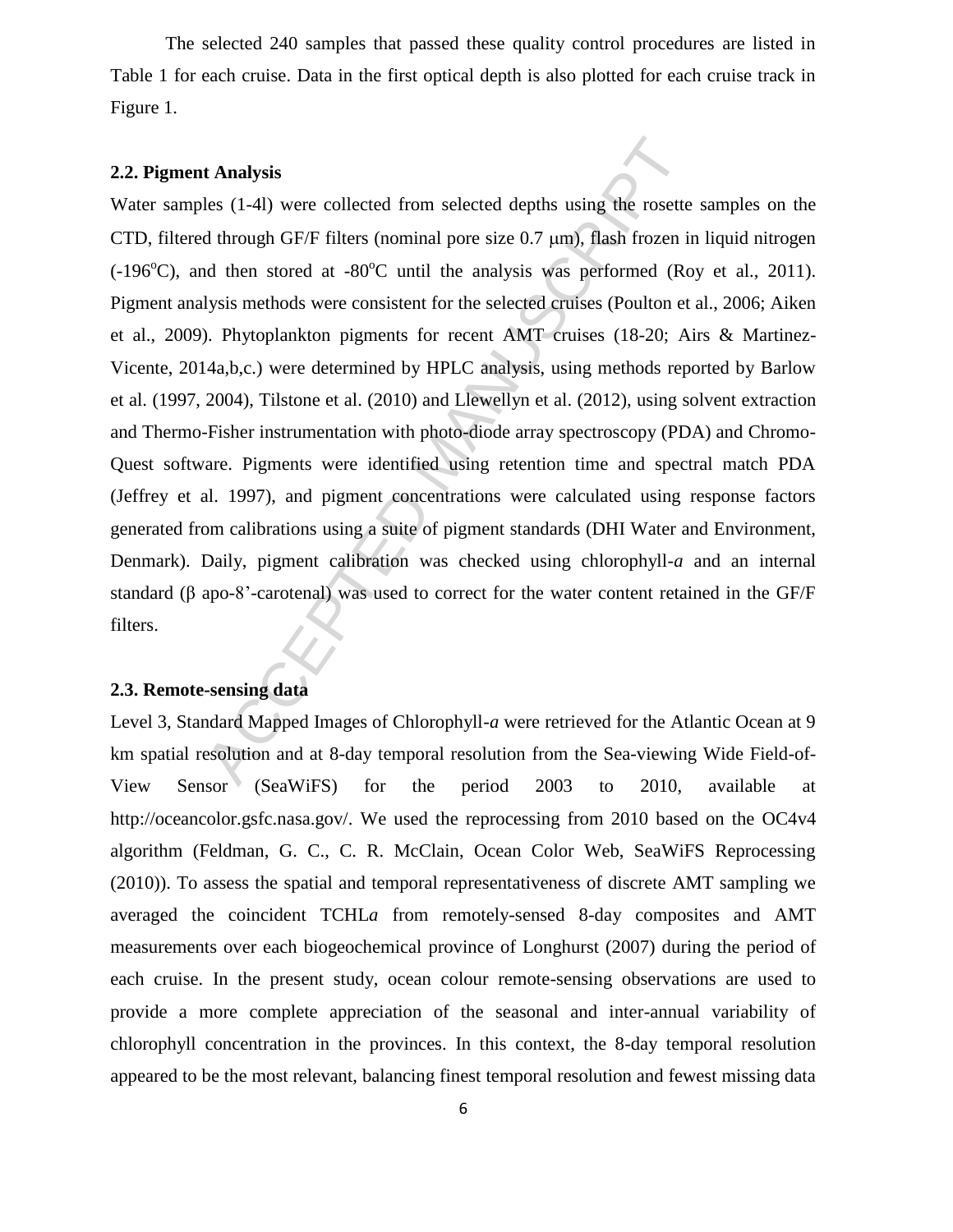in the ocean-colour time series. Furthermore, statistical analysis on match-ups of satellite and *in situ* chlorophyll concentration along AMT transects show similar results when using daily  $(r^2 = 0.82$ ; for 241 match-ups, see Brewin et al. (2010)) or 8-day ( $r^2 = 0.80$ ; average  $r^2$  of six cruises, see Fig. 2 of Aiken et al. (2008)) composites.

## **2.4. Models**

In addition to comparing TCHL*a* trends, we also compared trends in the fractional contribution of three phytoplankton size classes (PSC, micro-, nano- and picophytoplankton) to TCHL*a* using two models. The model of Uitz et al. (2006) was adopted, which uses *in-situ* pigment data to compute the fractions of each size class, and the model of Brewin et al. (2010), that uses *in-situ* pigment data to fit a conceptual model which is then used to recompute the fractions of each size class from TCHL*a*.

Fig. 2 of Aiken et al. (2008)) composites.<br>
to comparing TCHLa trends, we also compared trends in<br>
of three phytoplankton size classes (PSC, micro-, nano- and pice<br>
sing two models. The model of Uitz et al. (2006) was ado The model of Uitz et al. (2006) involves first computing the weighted sum ( $\Sigma$ DPw) of the seven diagnostic pigments, such that  $\SigmaDPw = 1.41*$ [Fucoxanthin] + 1.41\*[Peridinin] +  $1.27*[19'$ Hexanoyloxyfucoxanthin]  $+$  0.35\*[19'Butanoyloxyfucoxanthin]  $+$  $0.60*$ [Alloxanthin] +  $1.01*$ [Total Chlorophyll-b] +  $0.86*$ [Zeaxanthin]. The three phytoplankton size fractions were then computed according to: microphytoplankton =  $(1.41*$ [Fucoxanthin] + 1.41\*[Peridinin]) /  $\Sigma DPw$ ; nanophytoplankton =  $(1.27 * [19'Hexanoyloxy fucoxanthin] + 0.35 * [19'Butanoyloxy fucoxanthin] + 0.35 * [19'Hexanoyloxy fucoxanthin] + 0.35 * [19'Hexanoyloxy fucoxanthin] + 0.35 * [19'Hexanoyloxy fucoxanthin] + 0.35 * [19'Hexanoyloxy fucoxanthin] + 0.35 * [19'Hexanoyloxy fucoxanthin] + 0.35 * [19'Hexanoyloxy fucoxanthin] + 0.35 * [19'Hexanoyloxy fucoxanthin] + 0.35 * [19'Hexanoy$  $0.60*$ [Alloxanthin])  $\angle$  **EDP**w; and picophytoplankton =  $(1.01*$ [Total Chlorophyll-*b*]  $+0.86$ \*[Zeaxanthin]) / ΣDPw.

The model of Brewin et al. (2010) was used in the following manner: (i) using the approach of Uitz et al. (2006) described above, but with the addition of a picoeukaryote adjustment (attributing part of the 19'H exanovloxy fuctor axanthin pigment to the picophytoplankton pool at low TCHL*a*, see Brewin *et al*., 2010), the fractions of each size class to TCHL*a* were initially estimated; (ii) these fractions and TCHL*a* were then used to derive model parameters using a least-square-fit; and (iii) model parameters and TCHL*a* were then used to re-compute the fractions of each size class. The model of Brewin et al. (2010) was fitted to all available data in the  $1<sup>st</sup>$  optical depth for each AMT cruise (see Figure 2), resulting in a different set of parameters for each year and thus accounting for any potential inter-annual variation in the relationship between PSC and TCHL*a*.

#### **2.5. Statistics**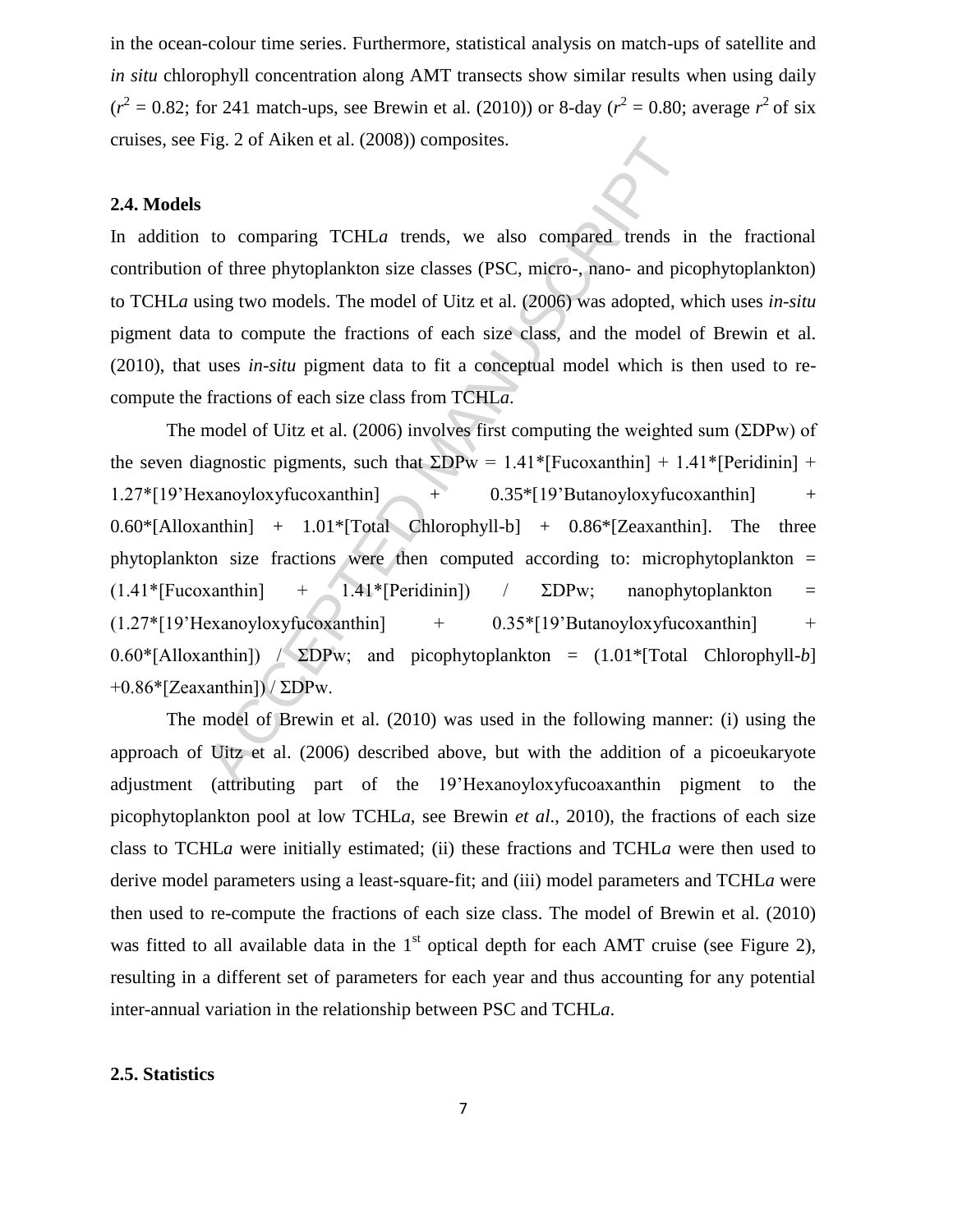Multi-annual trends were evaluated, for each province, using linear regression analysis on log<sub>10</sub>-transformed TCHL*a* (Siegel et al., 2013), but not log<sub>10</sub>-transformed phytoplankton size fractions. The rate of TCHL*a* change over the years was calculated by transforming log-scale to linear scale. Analysis of variance (ANOVA) was used to test for significance in the trends for each province (Sokal and Rolf, 1969). We also used a General Linear Model (GLM) to test if the intercepts and slopes of the TCHL*a* trends for *in-situ* and SeaWiFS data were significantly different.

## **3. Results**

## **3.1. Total chlorophyll-***a*

le. Analysis of variance (ANOVA) was used to test for significar<br>vince (Sokal and Rolf, 1969). We also used a General Linear M<br>tercepts and slopes of the TCHL*a* trends for *in-situ* and SeaM<br>different.<br>**Alorophyll-***a*<br>c The time-series of *in-situ* TCHL*a* are superimposed on the SeaWiFS monthly mean TCHL*a*, averaged for each province, over the 2003 to 2010 period (Figure 3), to visualize differences in the temporal sampling rates of the two datasets. For the NATL and TRA provinces, the *insitu* data generally lies within the spatial variability of the satellite data (quantified by the spatial standard deviation within a province, SD) at the same point of season. However, for the SATL province, the *in-situ* values are lower than SeaWiFS-derived values, probably a result of the AMT tracks passing through the most oligotrophic (centre) part of the SATL and avoiding the more productive regions at the edges of the province (Figure 1). AMT samples were collected between September and November, which is autumn in the Northern hemisphere (NATL province) and spring in the Southern hemisphere (SATL province). Interannual changes in TCHL*a* may vary with season (Figure 3), especially in provinces with changing phenology (Racault et al., 2012).

Trends in surface *in-situ* (AMT) TCHL*a* between 2003 and 2010 are plotted in Figure 4. The *in-situ* TCHL*a* showed no significant trend in the NATL and TRA provinces, but showed a significant increase in the SATL province  $(0.008 \pm 0.007 \text{ mg.m}^{-3} \text{ year}^{-1})$ . Trends in surface SeaWiFS-derived TCHL*a* are overlain onto the *in-situ* (AMT) trends in Figure 4. There was a significant decline in SeaWiFS-derived TCHLa in the TRA  $(-0.009 \pm 0.003$ mg.m<sup>-3</sup> year<sup>-1</sup>) and the NATL (-0.008  $\pm$ 0.003 mg.m<sup>-3</sup> year<sup>-1</sup>) province during the 2003 to 2010 period. In agreement with the *in-situ* (AMT) trends, SeaWiFS-derived TCHL*a* showed a significant increase in the SATL  $(0.008 \pm 0.003 \text{ mg.m}^{-3} \text{ year}^{-1})$ . Furthermore, General Linear Model (GLM) results revealed that inter-province differences between *in-situ* and SeaWiFSderived TCHL*a* trends were not significant ( $p > 0.05$ ).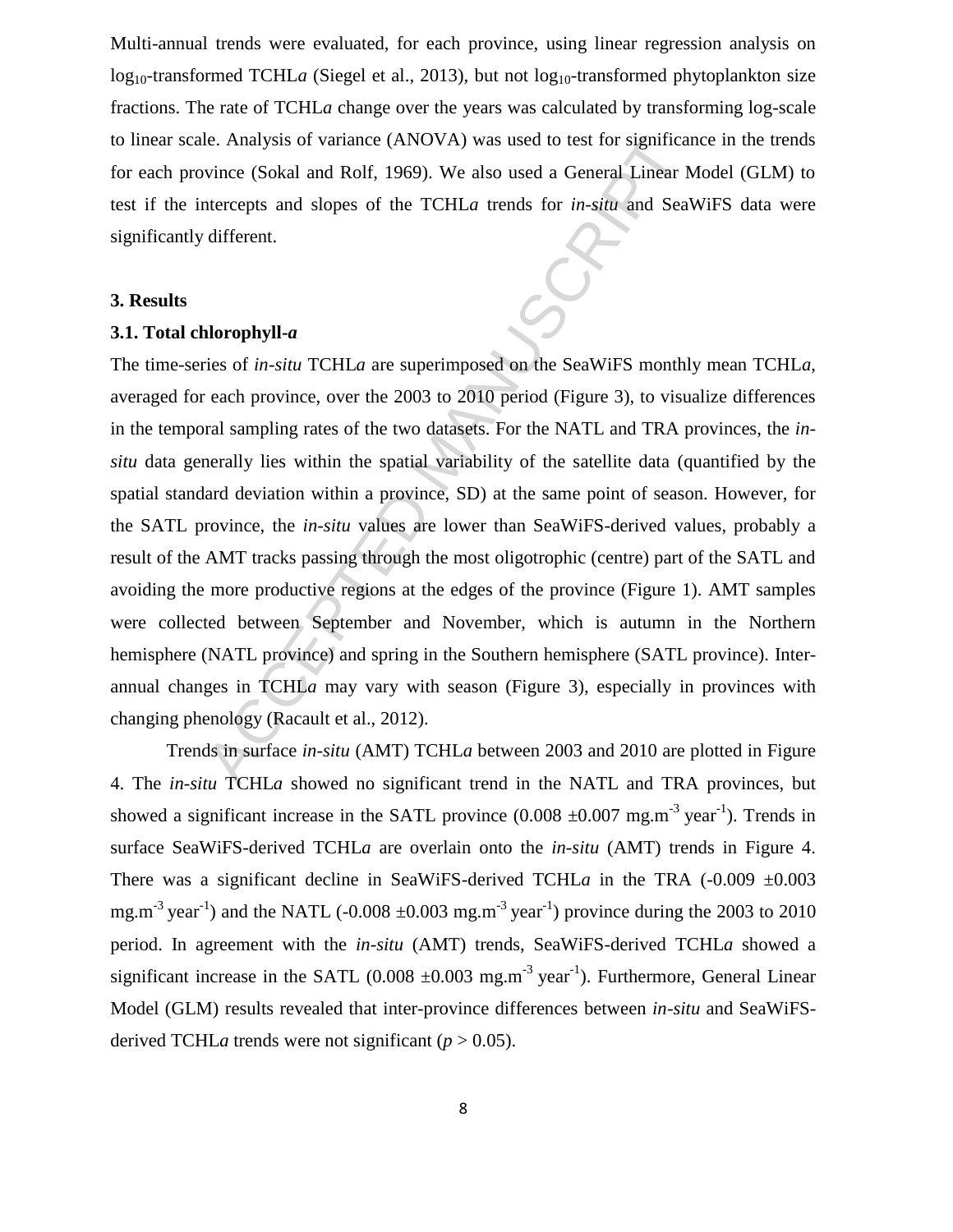## **3.2. Phytoplankton size fractions**

The rate of change in the fractions of PSC derived using the Uitz et al. (2006) and Brewin et al. (2010) methods are plotted in Figure 5 for the three provinces. In the NATL province both methods showed a significant decline in the microphytoplankton fractions (*p* <0.01, Table 2), with the rate of change between  $-1.12\%$  and  $-1.73\%$  year<sup>-1</sup>. These rates of change were not significantly different between methods (Mann-Whitney U test, Table 2). The nanophytoplankton fractions exhibited an increase of 2.47% year<sup>-1</sup> ( $p$  <0.01, Table 2) for the Uitz et al. (2006) method and an increase of 0.42% year<sup>-1</sup> for the Brewin *et al.* (2010) model, with the magnitude of these increases significantly different between approaches (Mann-Whitney U test, Table 2). The rate of change in picophytoplankton fractions in the NATL were different between methods (Mann-Whitney U test, Table 2), with the Uitz et al. (2006) method showing no significant trend and the Brewin et al. (2010) model showing a significant increase  $(0.81\% \text{ year}^{-1}, p < 0.01, \text{Table 2}).$ 

wed a significant decline in the microphytoplankton fractions ( $p$ <br>of change between -1.12% and -1.73% year<sup>-1</sup>. These rates of c<br>different between methods (Mann-Whitney U test, 1<br>ankton fractions exhibited an increase of In the TRA province, both the Uitz et al. (2006) and Brewin et al. (2010) methods showed a significant decline in microphytoplankton fractions  $(-1.12\%$  to  $-1.19\%$  year<sup>-1</sup>, p <0.01, Table 2)), no large change in the nanophytoplankton fractions, but an increase in the picophytoplankton fraction, which was significant for the Brewin et al. (2010) model (0.92 % year<sup>-1</sup>,  $p \le 0.01$ , Table 2). In the SATL province, the Brewin et al. (2010) and Uitz et al. (2006) methods varied slightly, though these variations were not significantly different according to the Mann-Whitney U test (Table 2). The Brewin et al. (2010) model indicated a decreasing trend in the SATL microphytoplankton fractions, not observed in the Uitz *et al*. (2006) method (Figure 5, Table 2). The Uitz et al. (2006) approach indicated a decline in SATL nanophytoplankton fractions  $(-1.45\% \text{ year}^1, p \lt 0.01)$  that was not observed in the Brewin et al. (2010) approach. Both methods showed a significant increase in the picoplankton fraction in the SATL (Figure 5, Table 2).

The parameters of the Brewin et al. (2010) model were found to vary among cruises (Figure 2), implying a modification in the relationship between PSC and TCHL*a* over the time period. In fact, the parameters representing the maximum chlorophyll concentration for the  $\leq$ 20 $\mu$ m and  $\leq$  $\mu$ m size class (denoted  $C^{\text{m}}_{\leq$ <sub>20 $\mu$ m</sub> and  $C^{\text{m}}_{\leq}$ <sub>2 $\mu$ m</sub> in Figure 2) were positively correlated with time  $(r = 0.52$  and 0.67 respectively), and the initial slopes of the model  $(S_{\text{20µm}}$  and  $S_{\text{2µm}}$  in Figure 2) negatively correlated with time ( $r = -0.71$  and  $-0.78$ ) respectively). However, given that there were only six parameters (one set for each cruises), these correlations were not statistically significant  $(p > 0.05)$ .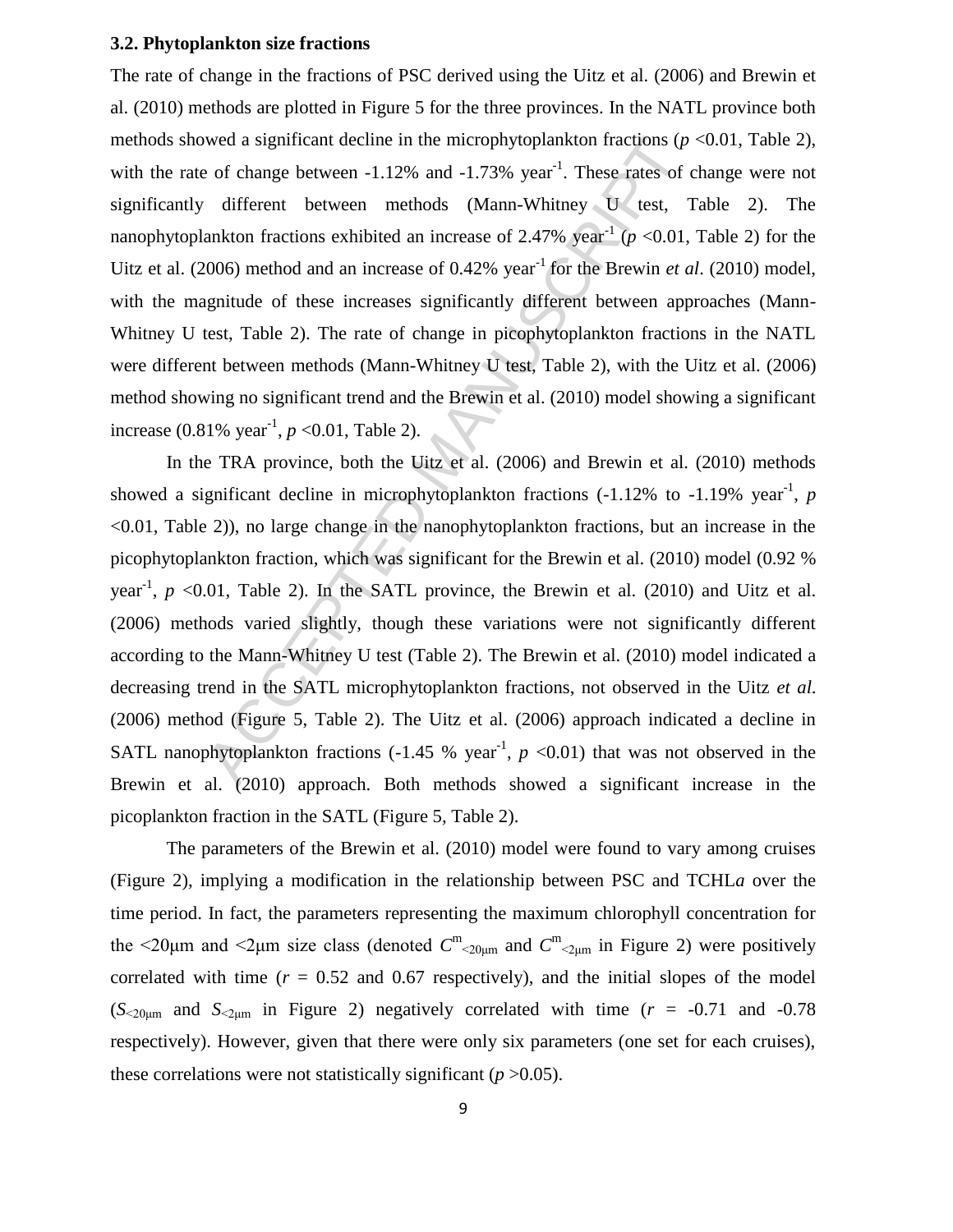## **3.3. Phytoplankton pigment ratios**

To understand further the variability in PSC over the study period, we looked at trends in different marker pigment ratios in the three provinces (Figure 6). The ratio of both fucoxanthin (the main indicator for diatoms, may also be found in some flagellates) and peridinin (the main indicator of dinoflagellates) to the sum of diagnostic pigments (DP) significantly declined in the NATL and TRA provinces (Figure 6, Table 3), reflecting changes in PSC in both the Brewin et al. (2010) and Uitz et al. (2006) methods (Figure 5).

(the main indicator for diatoms, may also be found in some<br>the main indicator of dinoflagellates) to the sum of diagnostic<br>declined in the NATL and TRA provinces (Figure 6, Table 3), re<br>the the Brewin et al. (2010) and Ui Changes in the nanophytoplankton fractions (Figure 5) were further investigated by examining the representative pigment ratios of 19'Hexanoyloxyfucoxanthin (marker for haptophytes, Jeffrey et al., 2011), 19-Butanoyloxyfucoxanthin (marker for pelagophytes, Jeffrey et al., 2011) and Alloxanthin (marker for Cryptophytes). The largest changes were observed in ratio of 19'H exanoyloxy fucoxanthin to DP (haptophytes), with a significant increase in the NATL and decrease in the SATL (Figure 6, Table 3). These changes mimic the changes observed in the nanophytoplankton fraction using the Uitz et al. (2006) method in all provinces (Figure 5), and also reflect the increase in the picophytoplankton fraction in the NATL for the Brewin et al. (2010) model, when considering that in the process of parameterising this model the 19'H exanovloxy fucoxanthin pigment is attributed to picophytoplankton at low TCHL*a* (picoeukaryote adjustment).

Changes in the picophytoplankton fractions (Figure 5) were further investigated by examining TCHL*b* (marker for green flagellates and prochlorophytes) and zeaxanthin (marker for cyanobacteria and prochlorophytes) pigment ratios (Figure 6). In general, changes in zeaxanthin/DP reflect the trends in PSC using the Uitz et al. (2006) method in all three provinces, and also the Brewin et al. (2010) model in the TRA, indicating the important role of prochlorophytes and cyanobacteria in this size range. The smaller increase in picophytoplankton fractions (Figure 5) in SATL using the Brewin et al. (2010) model (Figure 5), when compared with the Uitz et al. (2006) method, is likely related to a conflicting increase in zeaxanthin/DP and decrease in 19'Hexanoyloxyfucoxanthin/DP, both of with are attributed to picophytoplankton at low TCHL*a* when parameterising this model. This likely reflects an increase in prochlorophytes and cyanobacteria, with respect to picoeukaryotes, in this province.

#### **4. Discussion**

#### **4.1. Trends in Total chlorophyll-a**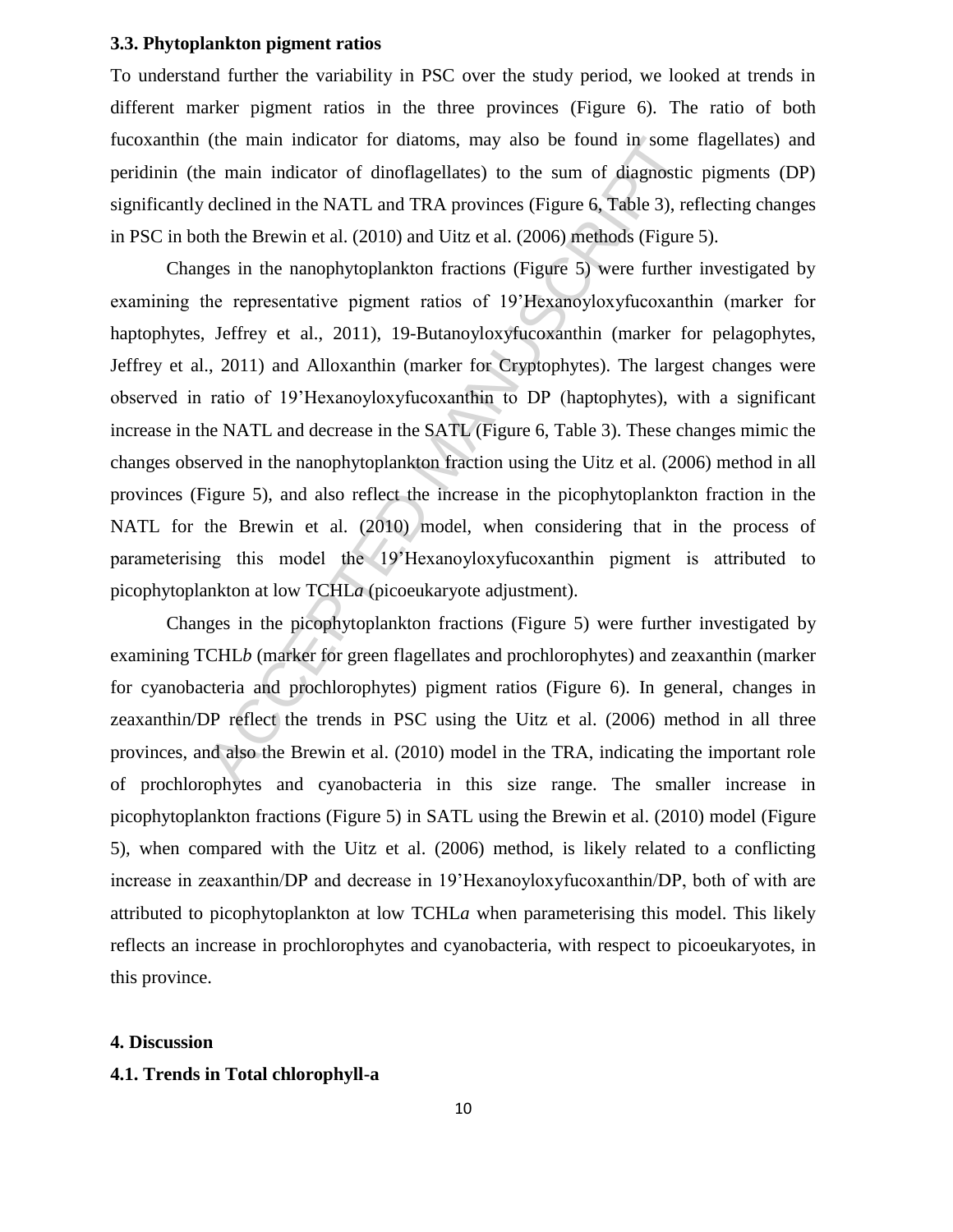Over the 2003 to 2010 period, there was no significant trend in AMT *in-situ* TCHL*a* in the NATL and TRA provinces, but there was a significant increase in the SATL province. The eight-year time-period is too short to deduce any long-term trends in TCHL*a*, especially when considering a continuous time-series of ~40 years in length is required to distinguish a global warming trend from natural variability (Henson et al., 2010), and considering our results are only representative of the September to November period.

a continuous time-series of ~40 years in length is required to dist<br>and from natural variability (Henson et al., 2010), and considering<br>matative of the September to November period.<br>Dugh our results are not directly compa Although our results are not directly comparable to other estimates of trends in TCHL*a* based on datasets collected over much longer time-periods, it is useful to place our findings the context of current literature. Boyce et al. (2014) report significant declines in TCHL*a* in the North West Atlantic, Eastern Atlantic and South Atlantic over the past century, using a dataset of merged Secchi disk observations, Forel-Ule (FU) colour data, and TCHL*a* data (Boyce et al., 2010; 2012). Boyce et al. (2014) also report a significant increase in TCHL*a* in the North East Atlantic, in agreement with trends presented by Raitsos et al. (2005, 2014) and McQuatters-Gollop et al. (2011), derived using the Continuous Plankton Recorder (CPR) Phytoplankton Colour Index (PCI). However, conflicting results from these studies were presented in the central Northeast Atlantic. All these studies involve the use of proxies for TCHL*a*, which have limitations. PCI, Secchi disk and FU observations are visual estimates and limited by differences in the psychophysiology of the human eye-brain system. Both Secchi disk and FU data are vulnerable to variations in the relationships between TCHL*a* and other optically-significant water constituents (e.g. coloured-dissolved material and non-algal particles). The CPR has a mesh size of  $\sim$ 270  $\mu$ m, and therefore may fail to capture the smaller phytoplankton biomass (e.g. pico- and nano-phytoplankton). Also, the Boyce et al. (2014) study involves blending different types of data, which if not carefully dealt with can lead to biases in the results (Mackas, 2011; Boyce et al., 2014). In our study, we used high quality HPLC estimates of TCHL*a* (not proxies) that were processed consistently over the entire study period, and therefore less vulnerable to the issues raised in these studies.

 Trends in the three provinces observed in the *in-situ* AMT data were not significantly different to trends in SeaWiFS-derived TCHL*a*, supporting the use of AMT data as a platform for TCHL*a* trend detection, despite only sampling a limited area within each province (Figure 1). However, SeaWiFS-derived TCHL*a* indicated significant declines in NATL and TRA, not observed in the AMT data. Furthermore, whereas recent long-term analysis (>10 years) of SeaWiFS-derived TCHL*a* indicate a decrease over the entire NATL province, regions of both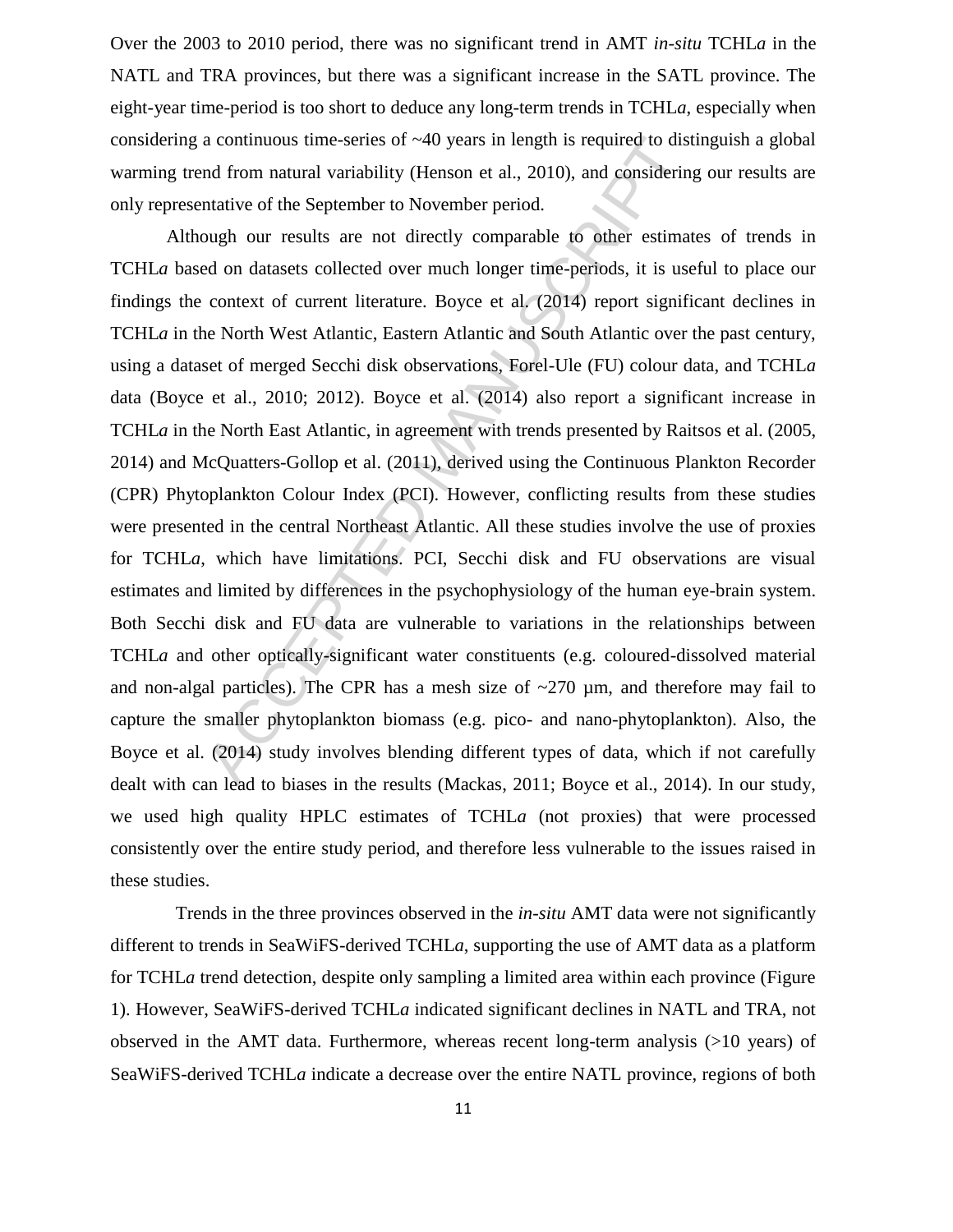increase and decrease have been observed in the TRA and SATL (Vantrepotte & Mélin, 2009; Siegel et al., 2013), suggesting variability in trends within these two provinces that may not be captured on a specific AMT transect route. Confidence in the satellite estimates of SeaWiFS TCHL*a* can be taken from the fact that they compare favourably with weekly and daily AMT match-ups (Aiken et al., 2009; Brewin et al., 2010). Furthermore, seasonal and inter-annual variations (including trends) in SeaWiFS TCHL*a* are consistent with those derived using the MODIS-Aqua and MERIS ocean-colour sensors over a similar time-period (2002-2010; see Brewin et al., 2014c), lending confidence to the SeaWiFS results. Blending *in-situ* and satellite observations of TCHL*a* (e.g. AMT and SeaWiFS) may lead to more robust estimates of trends (Aiken et al., 2009; Gregg & Casy, 2010; Gregg & Rousseaux, 2014) and minimise the impact of periods of missing data (Beaulieu et al., 2013; Racault et al., 2014a).

CHLa can be taken from the fact that they compare favourably v<br>match-ups (Aiken et al., 2009; Brewin et al., 2010). Furthermor<br>variations (including trends) in SeaWiFS TCHLa are consis<br>g the MODIS-Aqua and MERIS ocean-col Difficulties arise when comparing our results on inter-annual variability in TChl*a* and PSC with results from earlier AMT studies, given differences in cruise tracks and sampling periods. Gibb et al. (2002) compared pigment data collected during 1996 (AMT 2 and 3) with data collected during 1997 (AMT 4 and 5). They found an increase in the concentration of pigments associated with picoplankton (sum of zeaxanthin and divinyl chlorophyll a) during 1997 (AMT 4 and 5), particularly in the equatorial provinces, suggesting an increase in smaller size classes, consistent with our findings during the 2003-2010 period. However, changes between 1996 and 1997 were likely a result of the large El Niño event that occurred (Wolter and Timlin, 1998), which impacted global phytoplankton productivity and phytoplankton size structure (Behrenfeld et al., 2006, Kostadinov et al. 2010). Aiken et al. (2009) reported low inter-annual variability in TChl*a* in all provinces between the 1996-2006 period, but observed evidence of an El Niño perturbation between 1997-1998, and a downward trend from 1998-2003, consistent with global changes reported by (Behrenfeld et al., 2006). Multi-decadal datasets are required to partition the influence of shorter term variability (e.g. El Niño) on long term trends, which can only be acquired through the continuation of programmes such as the AMT.

### **4.2. Implications of modifications in the relationship between PSC and TCHL***a*

There are discrepancies in the use of diagnostic pigments to infer phytoplankton size structure. Some diagnostic pigments such as fucoxanthin (main indicator of diatoms) may also be found in some flagellates (Vidussi et al., 2001; Jeffrey et al., 2011) and the pigment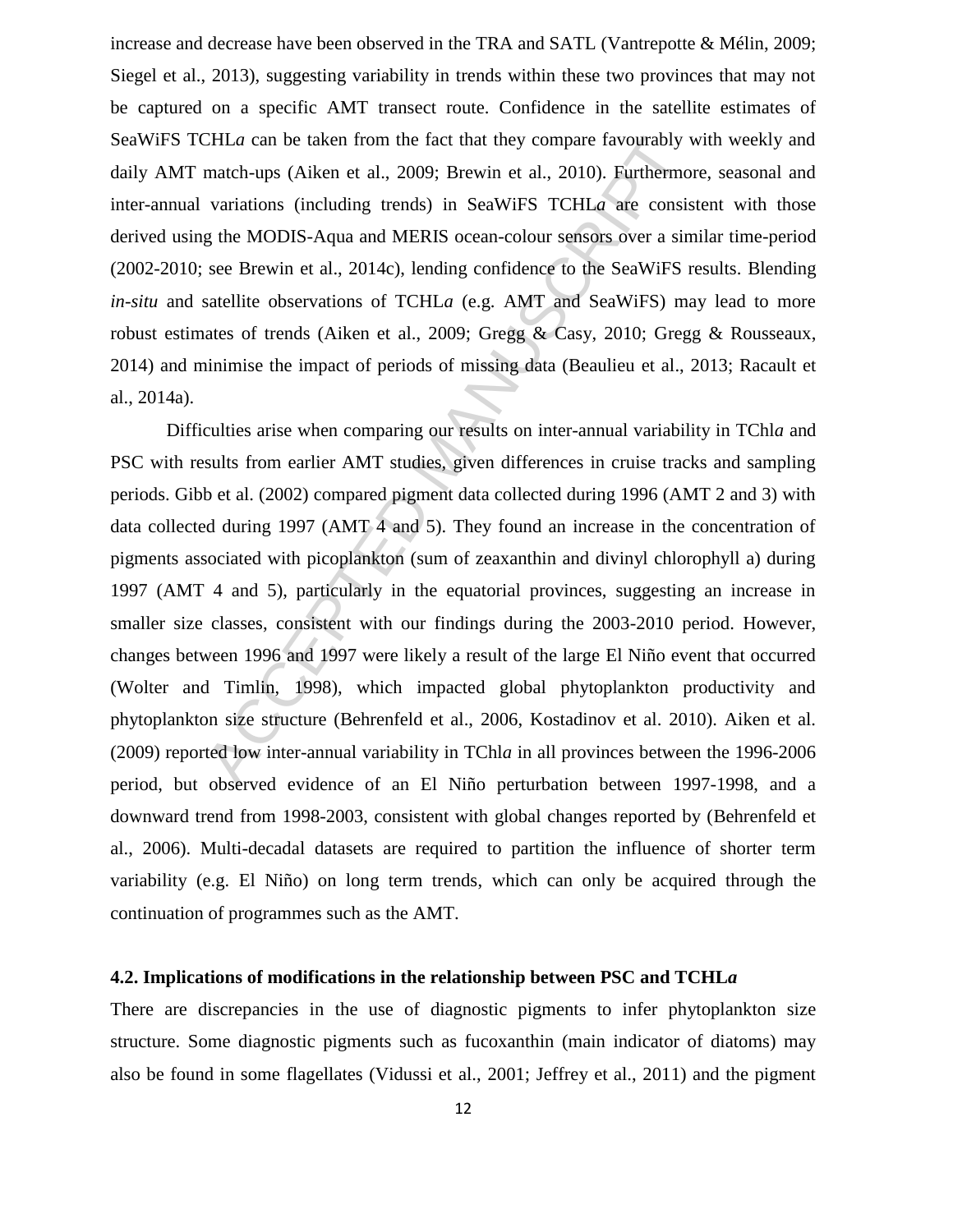ct. Encouragingly, they found size-fractionated chlorophyll estimate and were significantly correlated, with HPLC data explaining be variability in the SFF data. However, there were biases between the methods overestimati groupings do not strictly reflect the true size of phytoplankton (Uitz et al., 2006). Brewin et al. (2014a) conducted a comparison of size-fractionated chlorophyll estimated independently from HPLC diagnostic pigment analysis and from size-fractionated filtration (SFF) along the AMT transect. Encouragingly, they found size-fractionated chlorophyll estimated from HPLC and SFF data were significantly correlated, with HPLC data explaining between 40% and 88% of the variability in the SFF data. However, there were biases between the two methods, with HPLC methods overestimating nanophytoplankton chlorophyll and underestimating picophytoplankton chlorophyll when compared with SFF. Brotas et al. (2013) compared sizefractionated chlorophyll derived using the Brewin et al. (2010) model, parameterised using HPLC diagnostic pigment analysis, with cell counts estimated from flow cytometry and microscopy. Their estimated cellular TCHL*a* values for the three size classes (pico-, nanoand microphytoplankton) were consistent with literature values derived from laboratory cultures, providing an indirect validation of the diagnostic pigment method to assign size classes. These studies provide some confidence in the use diagnostic pigments to infer PSC. However, additional analysis is required to quantify uncertainties in this pigment-based approach (Brewin et al., 2014a)

Significant temporal changes in PSC were observed in the NATL and TRA provinces (Figure 5), despite no significant change in TCHL*a* (Figure 4). In both provinces, there was evidence of a decrease in the fraction of microphytoplankton to TCHL*a*, and evidence of an increase in the fraction of nano- and picophytoplankton (Figure 5). A significant increase in TCHL*a* in the SATL province (Figure 4) was also at odds with an increase in the fraction picophytoplankton to TCHL*a* (Figure 5), which are typically inversely related (e.g. see Figure 2). Furthermore, when fitting the model of Brewin et al. (2010) to each AMT cruise individually (all data within the  $1<sup>st</sup>$  optical depth), we observed changes in model parameters (Figure 2), consistent with a change in the relationship between PSC and TCHL*a* over the study period.

When considering the different roles of these two ecological indicators, changes in the relationship between PSC and TCHL*a* may have wide implications in marine biogeochemical cycling. Picophytoplankton absorb light with higher efficiency than larger phytoplankton (Ciotti et al., 2002; Uitz et al., 2008; Brewin et al., 2011; Devred et al., 2011), therefore, for the same TCHL*a*, an increase in the picophytoplankton fraction would result in an increase in the absorption of incoming radiation which could impact light availability for photosynthesis and heating of the upper ocean. The photophysiology of phytoplankton is influenced by its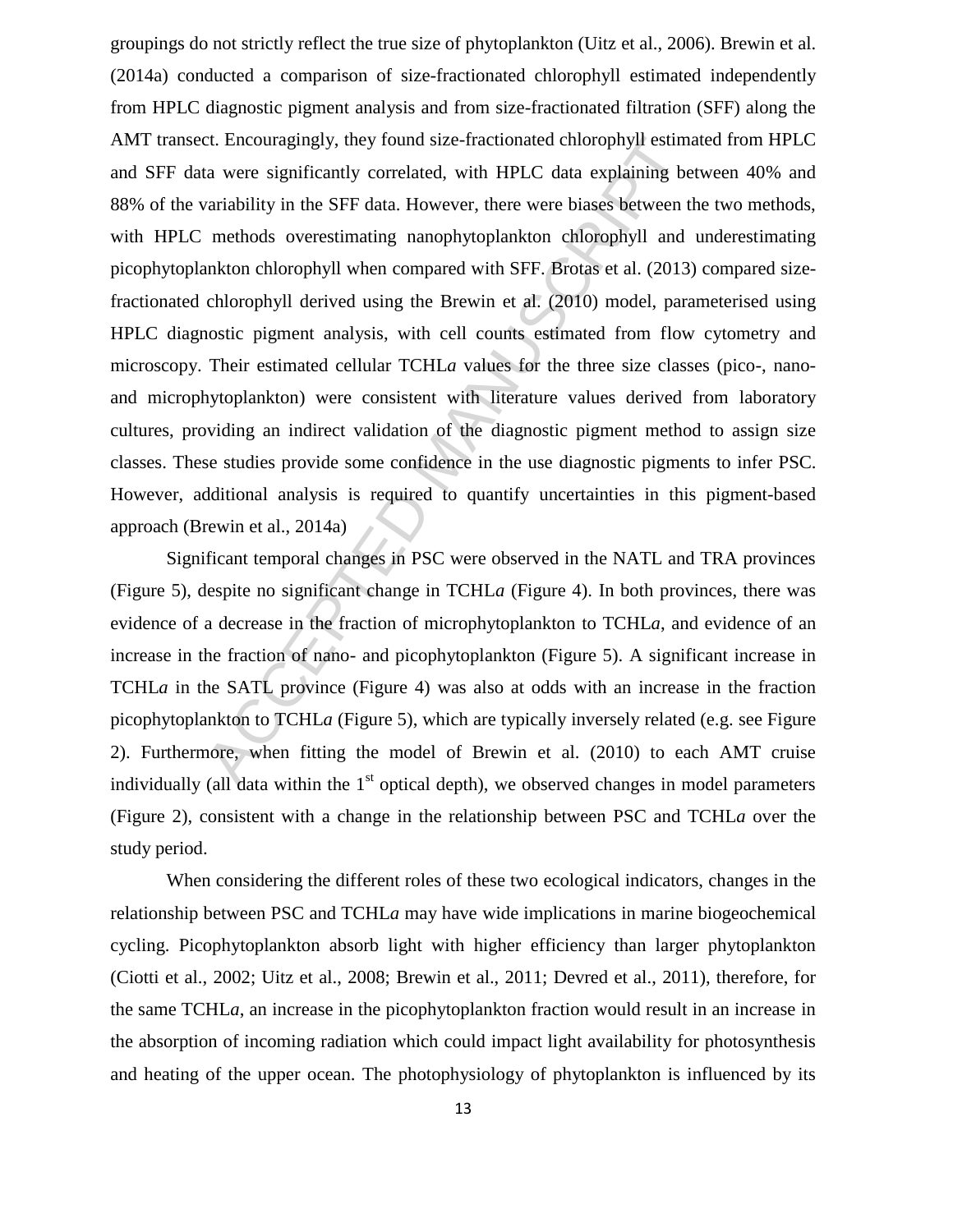size structure (Uitz et al., 2008); such that changes in the relationship between PSC and TCHL*a* are likely to influence the relationship between TCHL*a* and primary production (Uitz et al., 2010). Microphytoplankton are generally positively correlated with new and export production (Dugdale et al., 2007; Guidi et al., 2009; Uitz et al., 2010) and picophytoplankton with recycled production (Chisholm, 1992). For the same level of TCHL*a*, one may expect modifications in recycled, new and export production with changes in PSC. The amount of carbon exported or recycled in the upper ocean impacts the  $CO<sub>2</sub>$  concentrations and pH of the ocean, affecting air-sea  $CO<sub>2</sub>$  gas transfer, and potentially the role of the ocean as a sink for increasing atmospheric  $CO<sub>2</sub>$ .

Dugdale et al., 2007; Guidi et al., 2009; Uitz et al., 2010) and pided production (Chisholm, 1992). For the same level of TCHLa, is in recycled, new and export production with changes in PSC. reted or recycled in the uppe Analysis of phytoplankton pigment ratios indicate modifications in the composition of fucoxanthin, peridinin, 19'-hexanoyloxyfucoxanthin and zeaxanthin in the three provinces over the study period (Figure 6), indicative of modifications in diatoms, dinoflagellates, haptophytes and prokaryotes respectively. There is evidence that the phytoplankton community influences the transfer of energy through the food-web and the type of fish that prosper in a given environment (Beaugrand, 2003; Beaugrand & Reid, 2003, IOCCG, 2014). For instance, in the Benguela upwelling diatoms are correlated with the growth of anchovy while flagellates are correlated with the growth of sardines (Cury et al., 2008). Strong correlations have been observed between the occurrence of diatoms and the anchovy catch in the Humboldt ecosystem (Jackson et al., 2011). The distribution and rate of synthesis of essential fatty acids, required by all vertebrates, has been found to vary with diatom occurrence (Budge et al., 2014). Careful monitoring of phytoplankton community structure is required to ensure sustainable management of fisheries (IOCCG, 2014).

Other biogeochemical cycles are also likely to be influenced by modifications in the composition of the phytoplankton community relative to TCHL*a*. For instance, diatoms influence the cycling of silicate (Kröger et al., 2000), some prymnesiophyte species (such as coccolithophores) impact the cycling of calcium carbonate (Morse et al., 2007) and some (such as *Phaeocystis antarctica*) produce dimethyl sulphide (DMS; Liss et al., 1994). Cyanobacteria, such as *Trichodesmium*, utilise  $N_2$  from the atmosphere and thus influence the nitrogen cycle (Falkowski, 1997; Tyrrell, 1999). Comprehensive monitoring of phytoplankton community structure is required to better understand important biogeochemical processes and how they may respond to climate variability and change (Le Quéré et al., 2005; IOCCG, 2014).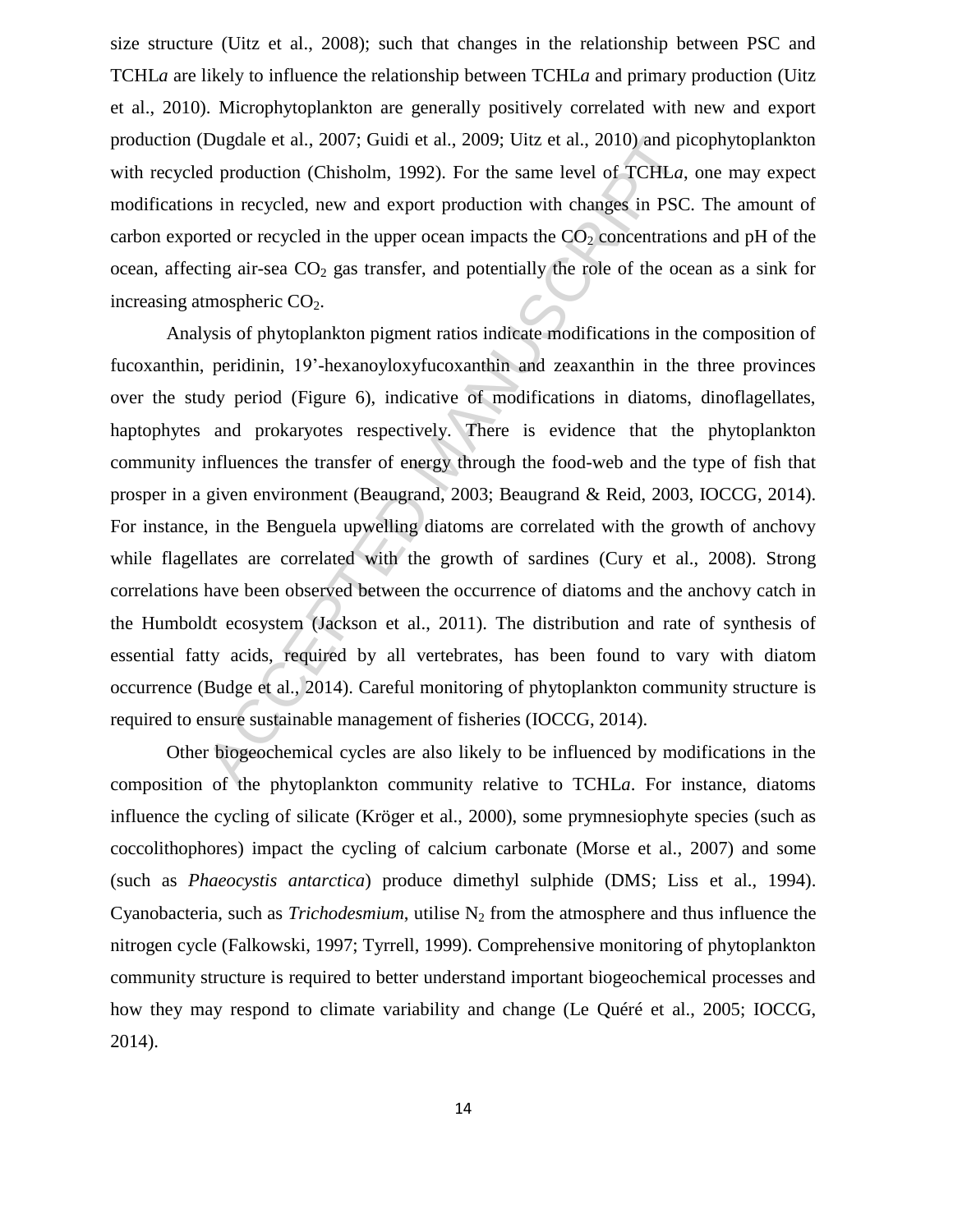on size is implicit in remote-sensing algorithms that empirically reflectance (Dierssen, 2010; IOCCG, 2014). In fact, these algored relationship between PSC and TCHLa (IOCCG, 2014). Modivill likely impact the accuracy of Changes in the relationship between phytoplankton community structure and TCHL*a* will also influence the use of empirical ocean-colour remote-sensing algorithms. For instance, it has been shown that information on the absorption and backscattering properties of phytoplankton size is implicit in remote-sensing algorithms that empirically relate TCHL*a* to band-ratio reflectance (Dierssen, 2010; IOCCG, 2014). In fact, these algorithms implicitly assume a fixed relationship between PSC and TCHL*a* (IOCCG, 2014). Modifications in this relationship will likely impact the accuracy of these empirical algorithms. This presents a challenge for ocean-colour remote-sensing, as a change in ocean colour can occur from either a change in community composition (e.g. PSC) or in TCHL*a*. Empirical relationships, that tie one indicator to the next, need to be minimised in models, since correlations between elements of the ecosystem may not be stable in a changing climate (Figure 4 and 5). If empirical relationships are unavoidable, on-going re-calibration is required to reduce ambiguity in interpretation of results, since empirical relationships based on past observations may not be a faithful guide to the future state of the ocean. Such recalibrations cannot occur without high quality *in-situ* observations, such as those acquired in the AMT programme.

This study has demonstrated that the relationship between PSC and TCHL*a* may vary between years, and given that PSC and TCHL*a* have differing roles in ecology and marine biogeochemistry, long-term monitoring of both indicators is required to ensure comprehensive ecosystem management. The AMT programme, soon to reach its  $20<sup>th</sup>$  year, is one of a few oceanographic programmes capable of monitoring these indicators over basinwide scales and delivering the measurements required for global ecosystem management. It is vital that such programmes are sustained long into the future.

#### **5. Conclusions**

Making use of surface pigment data collected on the Atlantic Meridional Transect (AMT) between 2003 and 2010 (September to November period only), we examine temporal changes in total chlorophyll-*a* (TCHL*a*) and phytoplankton size classes (PSC; micro-, nano- and picophytoplankton, estimated from pigment analysis) in three ecological provinces of the Atlantic Ocean. No significant changes were observed in TCHL*a* in northern (NATL) and equatorial provinces (TRA), but a significant increase was observed in the southern province (SATL). These changes were not significantly different to those derived using satellite data (SeaWiFS) over the same study period.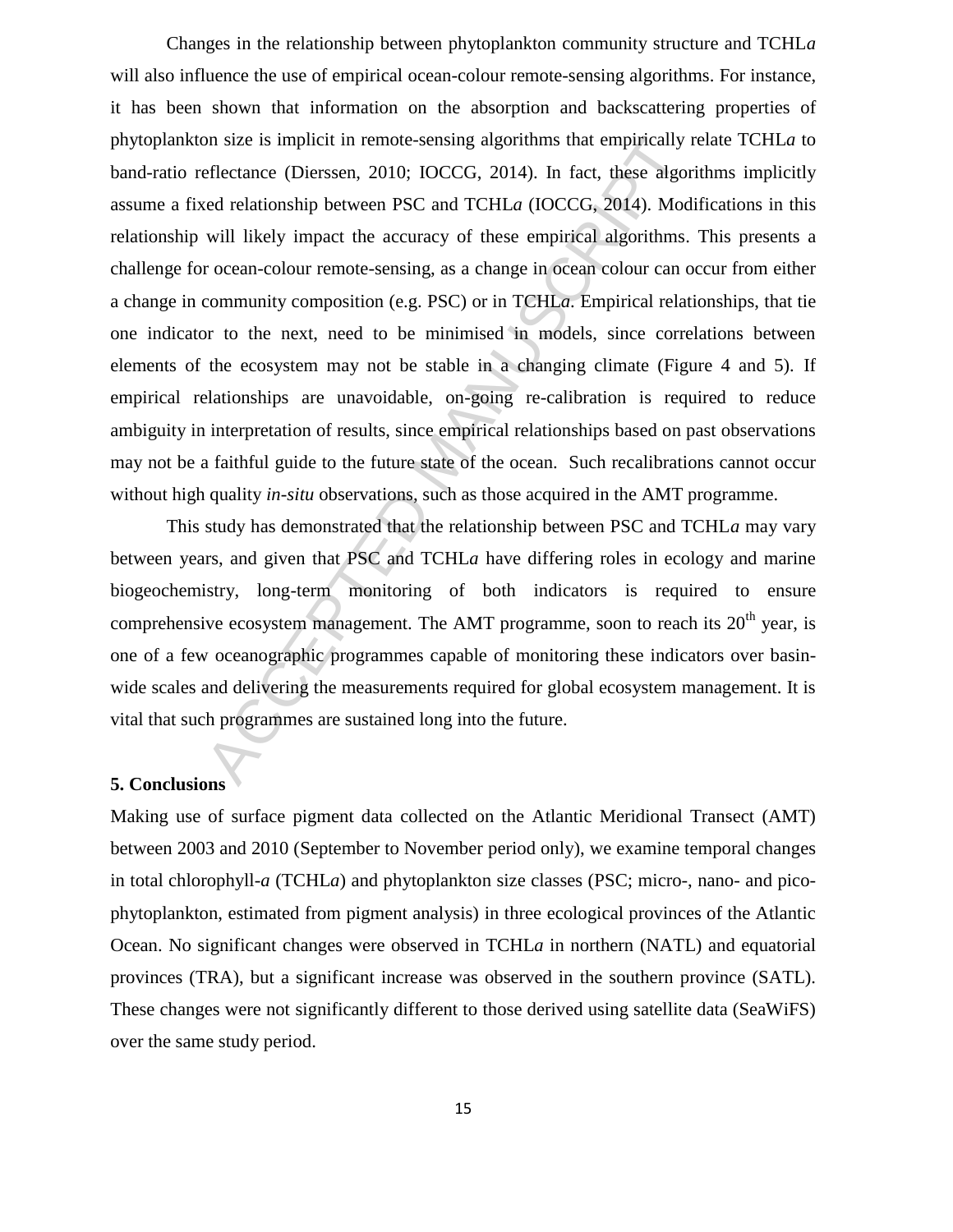Despite no change in TCHLa in the NATL and SATL, significant changes were observed in PSC, with increases in small cells (pico- and nanophytoplankton) and decreases in large cells (microphytoplankton) in these provinces. These changes were related to modifications in key phytoplankton diagnostic pigments (principally fucoxanthin, peridinin, 19'-hexanoyloxyfucoxanthin and zeaxanthin). We also observed changes in the parameters of a three-component model over the study period which relates PSC to TCHL*a*. Results indicate a change in the relationship between PSC and TCHL*a* during this eight-year period, which has wide implications for ecosystem structure, marine biogeochemistry and ocean-colour remote sensing, and illustrates the importance of the AMT programme in monitoring the health of Atlantic Ocean ecosystem.

#### **Acknowledgements**

is in key phytoplankton diagnostic pigments (principally fucoxa<br>doxyfucoxanthin and zeaxanthin). We also observed changes in th<br>onent model over the study period which relates PSC to TCHLa.<br>the relationship between PSC and Data was used from the Atlantic Meridional Transect (AMT) Consortium (NER/0/5/2001/00680), provided by the British Oceanographic Data Centre (BODC) and supported by the Natural Environment Research Council National Capability funding to Plymouth Marine Laboratory and the National Oceanography Centre, Southampton. We sincerely thank officers and crew of the RRS James Clark Ross, RRS James Cook and RRS Discovery, for their help during the AMT cruises and all those involved in pigment data collection and analysis. We also thank Alex J. Poulton for comments on the manuscript. This is contribution number xxx of the AMT programme.

#### **References**

- Aiken, J., Pradhan, Y., Barlow, R., Lavender, S., Poulton, A., Holligan, P., and Hardman-Mountford, N. 2009. Phytoplankton pigments and functional types in the Atlantic Ocean: A decadal assessment, 1995-2005. Deep-Sea Research Part II-Topical Studies in Oceanography 56 (15): 899-917.
- Aiken, J., Rees, N., Hooker, S., Holligan, P., Bale, A., Robins, D., Moore, G., Harris, R., and Pilgrim, D. 2000. The Atlantic Meridional Transect: overview and synthesis of data. Progress in Oceanography 45 (3-4): 257-312.
- Airs, R., and Martinez-Vicente, V. (2014a). AMT18 (JR20081003) HPLC pigment measurements from CTD bottle samples. British Oceanographic Data Centre - Natural Environment Research Council, UK. doi:10/tk2.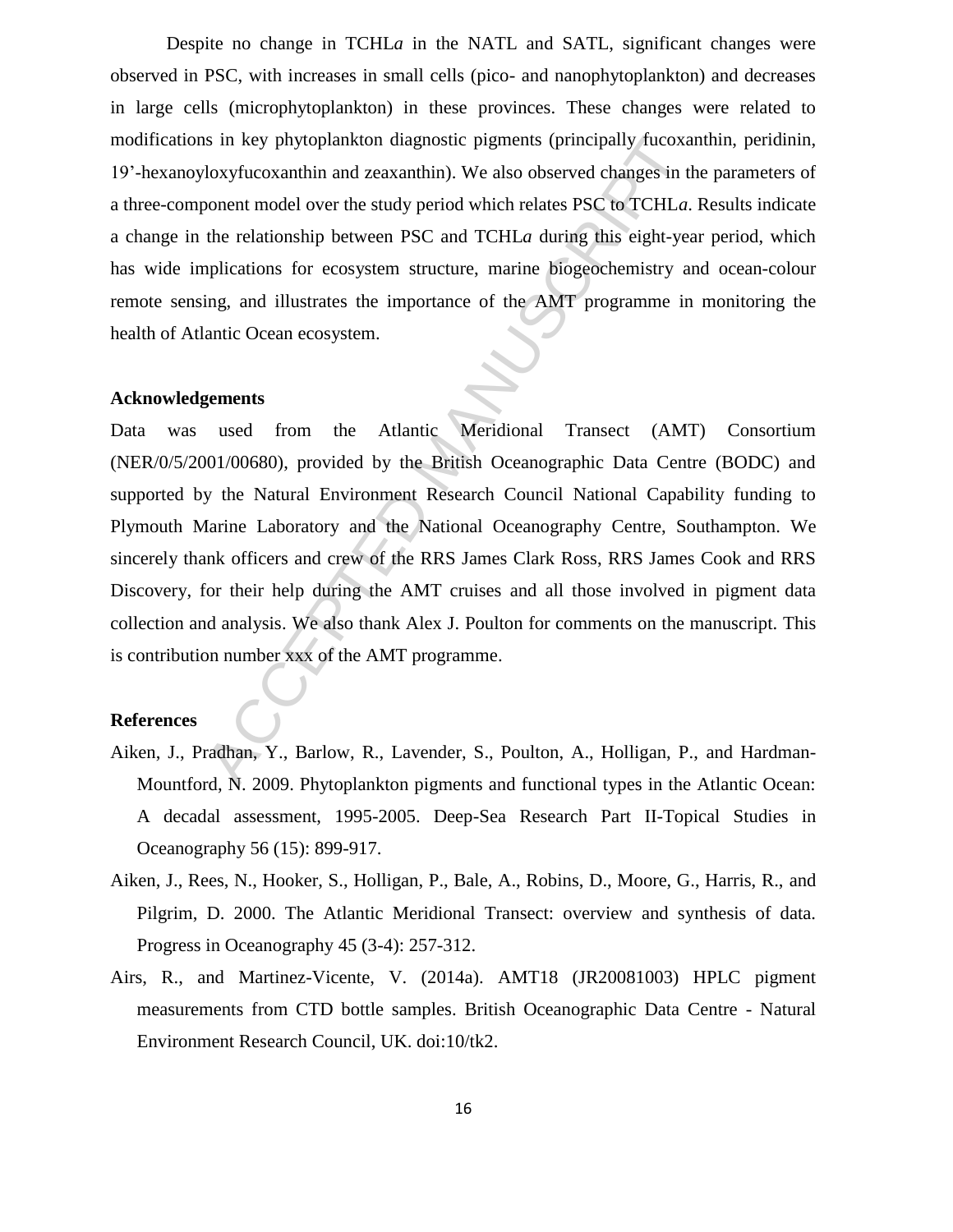- Airs, R., and Martinez-Vicente, V. (2014b). AMT19 (JC039) HPLC pigment measurements from CTD bottle samples. British Oceanographic Data Centre - Natural Environment Research Council, UK. doi:10/tk3.
- Airs, R., Martinez-Vicente, V. (2014c). AMT20 (JC053) HPLC pigment measurements from CTD bottle samples. British Oceanographic Data Centre - Natural Environment Research Council, UK. doi:10/tk4.
- Antoine, D., Morel, A., Gordon, H. R., Banzon, V. F., Evans, R. H. 2005. Bridging ocean color observations of the 1980s and 2000s in search of long-term trends. Journal of Geophysical Research 110: C06009, doi:10.1029/2004JC002620.
- Barlow, R.G., Aiken, J., Moore, G.F., Holligan, P.M., and Lavender, S. 2004. Pigment adaptations in surface phytoplankton along the eastern boundary of the Atlantic Ocean. Marine Ecology-Progress Series 281: 13-26.
- rtinez-Vicente, V. (2014c). AMT20 (JC053) HPLC pigment mea<br>tle samples. British Oceanographic Data Centre Natural Enviro<br>UK. doi:10/tk4.<br>Morel, A., Gordon, H. R., Banzon, V. F., Evans, R. H. 2005.<br>servations of the 1980s Barlow, R.G., Aiken, J., Holligan, P.M., Cummings, D.G., Maritorena, S., and Hooker, S. 2002. Phytoplankton pigment and absorption characteristics along meridional transects in the Atlantic Ocean. Deep-Sea Research Part I-Oceanographic Research Papers 49 (4): 637-660.
- Barlow, R.G., Cummings, D.G., and Gibb, S.W. 1997. Improved resolution of mono- and divinyl chlorophylls a and b and zeaxanthin and lutein in phytoplankton extracts using reverse phase C-8 HPLC. Marine Ecology-Progress Series 161: 303-307.
- Beaugrand, G. 2003. Plankton effect on cod recruitment in the North Sea. Nature 426: 661– 664.
- Beaugrand, G., and Reid, P. 2003. Long-term changes in phytoplankton, zooplankton and salmon related to climate. Global Change Biology 6: 801–817.
- Beaulieu, C., Henson, S.A., Sarmiento, J.L., Dunne, J.P., Doney, S.C., Rykaczewski, R.R., and Bopp, L. 2013. Factors challenging our ability to detect long-term trends in ocean chlorophyll. Biogeosciences 10 (4): 2711-2724, doi: 10.5194/bg-10-2711-2013.
- Behrenfeld, M. J., O'Malley, R. T., Siegel, D. A., McClain, C. R., Sarmiento, J. L., Feldman, G. C., Milligan, A. J., Falkowski, P. G., Letelier, R. M., and Boss, E. S. 2006. Climatedriven trends in contemporary ocean productivity. Nature 444: doi:10.1038/nature05317.
- Brewin, R.J.W., Sathyendranath, S., Hirata, T., Lavender, S.J., Barciela, R.M., and Hardman-Mountford, N.J. 2010. A three-component model of phytoplankton size class for the Atlantic Ocean. Ecological Modelling 221 (11): 1472-1483.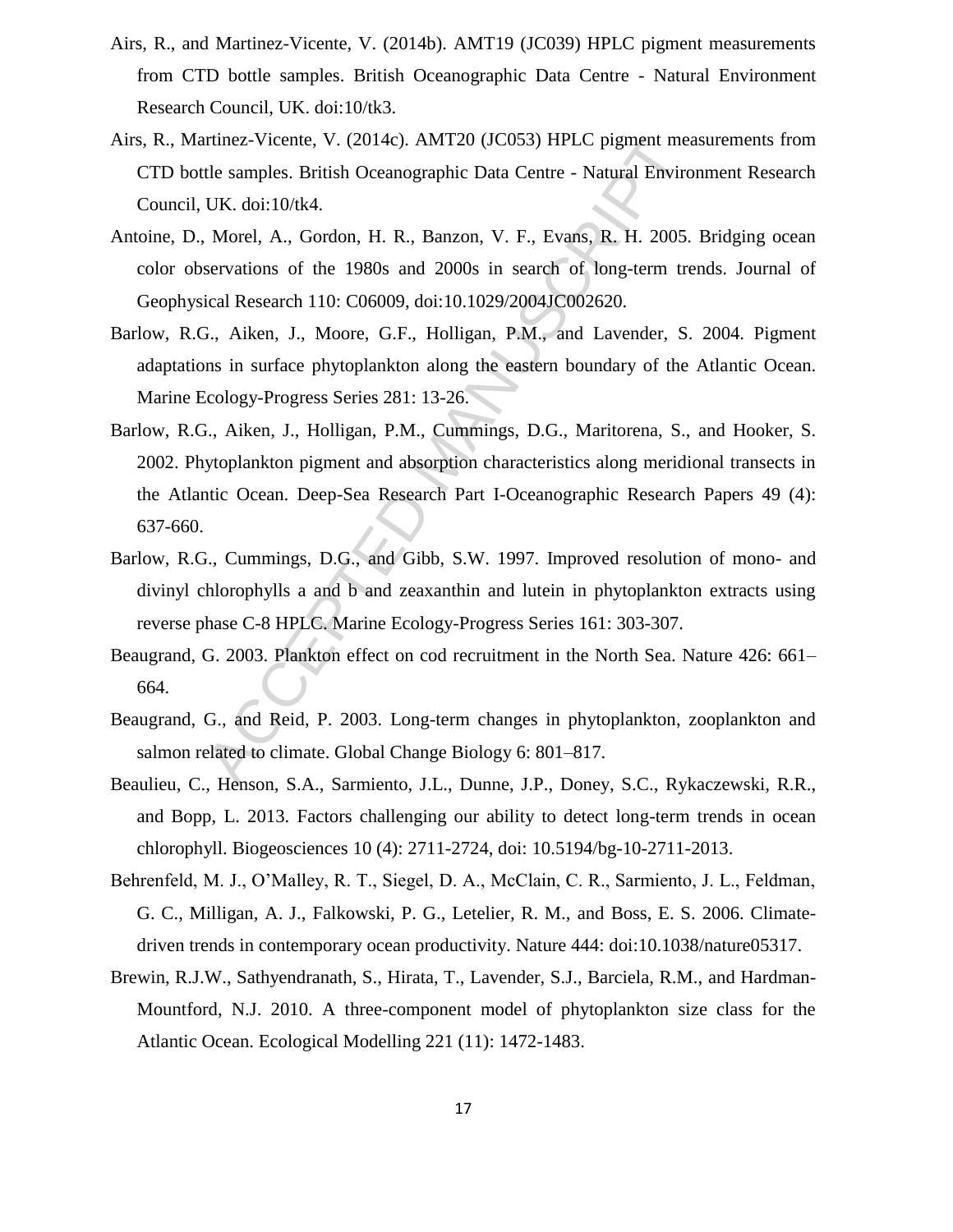- Brewin, R. J.W., Devred, E., Sathyendranath, S., Hardman-Mountford, N. J., and Lavender, S. J. 2011. Model of phytoplankton absorption based on three size classes. Applied Optics 50: 4535-4549, doi:10.1364/AO.50.004535.
- Brewin, R. J. W., Hirata, T., Hardman-Mountford, N. J., Lavender, S., Sathyendranath, S., and Barlow, R. 2012. The influence of the Indian Ocean Dipole on interannual variations in phytoplankton size structure as revealed by Earth Observation. Deep Sea Research Part II 77-80: 117–127.
- Brewin, R. J. W., Sathyendranath, S., Lange, P. K. and Tilstone, G. 2014a. Comparison of two methods to derive the size-structure of natural populations of phytoplankton, Deep Sea Research Part I 85: 72–79, doi:10.1016/j.dsr.2013.11.007.
- Brewin, R. J. W., Sathyendranath, S., Tilstone, G., Lange, P. K. and Platt, T. 2014b. A multicomponent model of phytoplankton size structure, J. Geophys. Res. Oceans 119, doi:10.1002/2014JC009859
- J. W., Hirata, T., Hardman-Mountford, N. J., Lavender, S., Sallow, R. 2012. The influence of the Indian Ocean Dipole on intera<br>blankton size structure as revealed by Earth Observation. Deep Se<br>117–127.<br>I. W., Sathyendranat Brewin, R. J. W., Mélin, F., Sathyendranath, S., Steinmetz, F., Chuprin, A. and Grant, M. 2014c. On the temporal consistency of chlorophyll products derived from three oceancolour sensors, ISPRS Journal of Photogrammetry and Remote Sensing 97: 171-184, doi: 10.1016/j.isprsjprs.2014.08.013
- Boyce, D.G., Lewis, M.R., and Worm, B. 2010. Global phytoplankton decline over the past century. Nature 466 (7306): 591-596.
- Boyce, D.G., Lewis, M., and Worm, B. 2012. Integrating global chlorophyll data from 1890 to 2010. Limnology and Oceanography: Methods 10: 840–852.
- Boyce, D.G., Dowd, M., Lewis, M., and Worm, B. 2014. Estimating global chlorophyll changes over the past century. Progress in Oceanography 122: 163–173.
- Brotas, V., Brewin, R. J.W., Sá, C., Brito, A., Silva, A.,Mendes, C. R., Diniz, T., Kaufmann, M., Tarran, G., Groom, S. B., Platt, T., and Sathyendranath, S. 2013. Deriving phytoplankton size classes from satellite data: Validation along a trophic gradient in the eastern Atlantic Ocean. Remote Sensing of Environment 134: 66–77, doi:10.1016/j.rse.2013.02.013
- Budge, S. M., Devred, E., Forget, M.-H., Stuart, V., Trzcinski, M. K., Sathyendranath, S., and Platt, T. 2014. Estimating concentrations of essential omega-3 fatty acids in the ocean: supply and demand. ICES Journal of Marine Science doi.10.1093/icesjms/fsu003.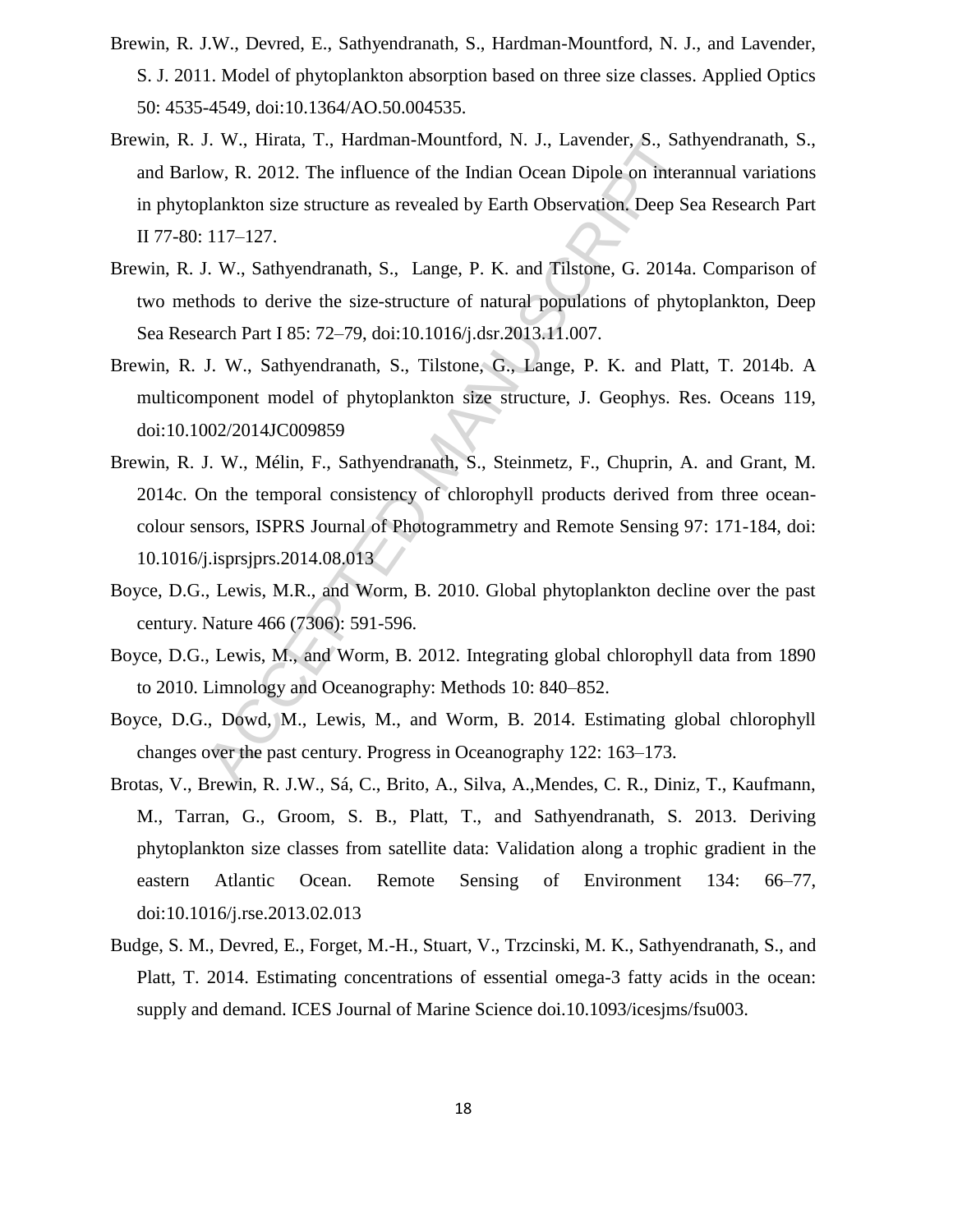- Chassot, E., Bonhommeau, S., Dulvy, N.K., Mélin, F., Watson, R., Gascuel, D. and Le Pape, O. 2010. Global marine primary production constrains fisheries Catches. Ecology Letters 13: 495–505
- Chisholm, S.W. 1992. Phytoplankton size. In: Falkowski, P.G., Woodhead, A.D. (Eds.), Primary Productivity and Biogeochemical Cycles in the Sea. Springer, New York, pp. 213-237.
- Ciotti, A.M., Lewis, M. R., and Cullen, J. J. 2002. Assessment of the relationships between dominant cell size in natural phytoplankton communities and the spectral shape of the absorption coefficient. Limnology and Oceanography 47: 404–417.
- Cury, P.M., Shin, Y.-J., Planque, B., Durant, J.M., Fromentin, J.-M., Kramer-Schadt, S., Stenseth, N. C., Travers, M. and Grimm, V. 2008. Ecosystem oceanography for global change in fisheries. Trends Ecology and Evolution 23: 338–346.
- Devred, E., Sathyendranath, S., Stuart, V., and Platt, T. 2011. A three component classification of phytoplankton absorption spectra: Applications to ocean colour data. Remote Sensing of Environment 115 (9): 2255–2266.
- Dierssen, H. M. 2010. Perspectives on empirical approaches for ocean color remote sensing of chlorophyll in a changing climate. Proceedings of the National Academy of the United States of America 107 (40): 17073-17078, doi:10.1073/pnas.0913800107.
- S.W. 1992. Phytoplankton size. In: Falkowski, P.G., Woodhea<br>Productivity and Biogeochemical Cycles in the Sea. Springer,<br>Lewis, M. R., and Cullen, J. J. 2002. Assessment of the relation<br>tell size in natural phytoplankton c Dugdale, R.C., Wilkerson, F.P., Chai, F., and Feely, R. 2007. Size-fractionated nitrogen uptake in the equatorial Pacific and conformation of the low Si-high-nitrate lowchlorophyll condition. Global Biogeochemcial Cycles 21 (2): GB2005, doi: 10.1029/2006BG002722.
- Falkowski, P. G. 1997. Evolution of the nitrogen cycle and its influence on the biological sequestration of CO2 in the ocean. Nature 387: 272-275.
- Field, C.B., Behrenfeld, M.J., Randerson, J.T., and Falkowski, P. 1998. Primary production of the biosphere: Integrating terrestrial and oceanic components. Science 281 (5374): 237- 240.
- Gibb, S.W., Barlow, R.G., Cummings, D.G., Rees, N.W., Trees, C.C., Holligan, P. and Suggett, D. 2000. Surface phytoplankton pigment distributions in the Atlantic Ocean: an assessment of basin scale variability between 50 degrees N and 50 degrees S. Progress in Oceanography 45 (3-4): 339-368.
- Gordon, H.R., and McCluney, W.R. 1975. Estimation of Depth of Sunlight Penetration in Sea for Remote-Sensing. Applied Optics 14 (2): 413-416.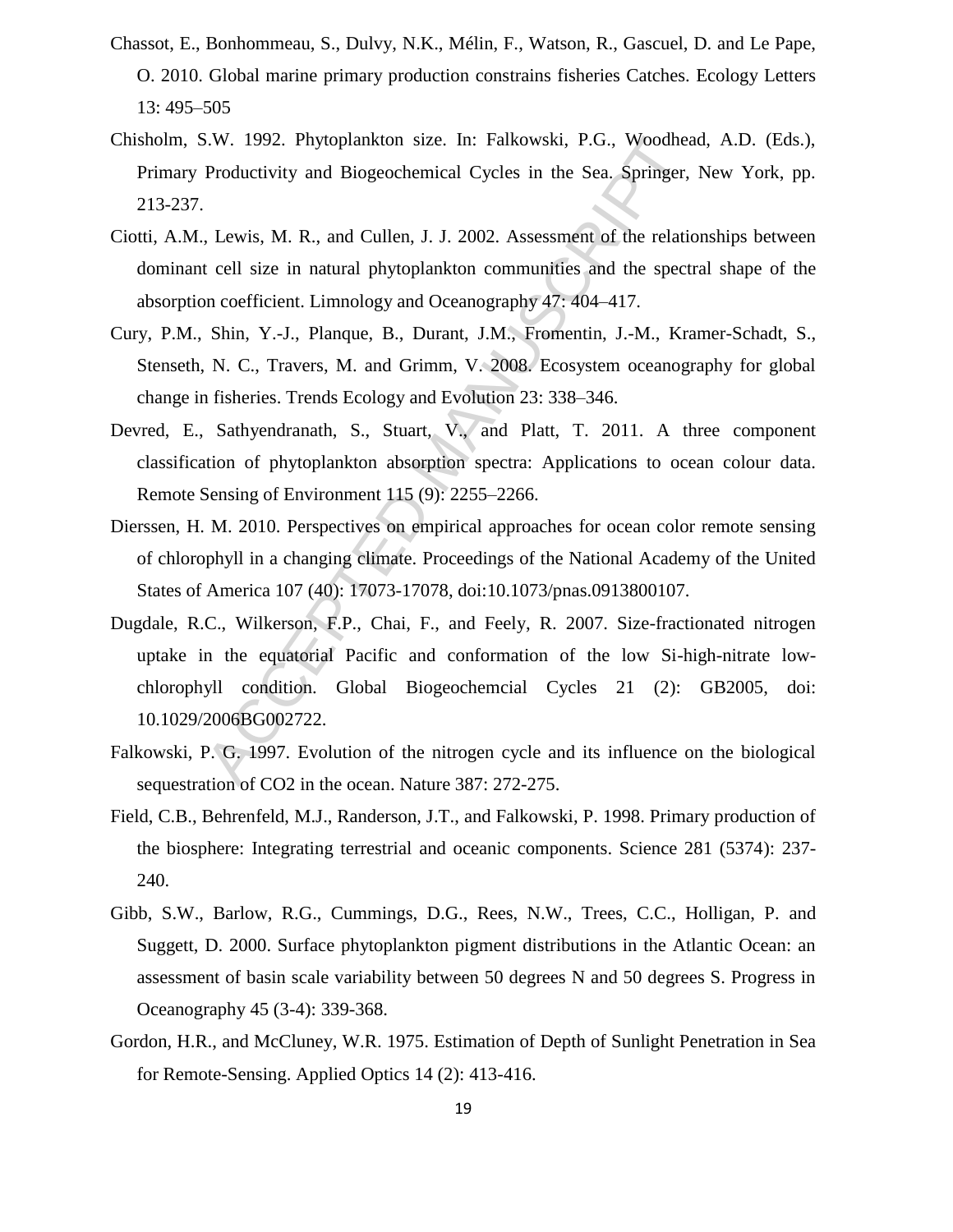- Gregg, W.W., and Conkright, M.E. 2002. Decadal changes in global ocean chlorophyll. Geophysical Research Letters 29 (15).
- Gregg, W. W. and Casey, N. W. 2010. Improving the consistency of ocean color data: A step toward climate data records, Geophysical Research Letters 37: L04605, doi:10.1029/2009GL041893.
- Gregg, W. W. and Rousseaux, C. S. 2014. Decadal trends in global pelagic ocean chlorophyll: A new assessment integrating multiple satellites, *in-situ* data, and models, Journal of Geophysical Research - Oceans 119: 5921–5933, doi:10.1002/2014JC010158.
- Guidi, L., Stemmann, L., Jackson, G. A., Ibanez, F., Claustre, H., Legendre, L., Picheral, M., and Gorskya, G., 2009. Effects of phytoplankton community on production, size and export of large aggregates: A world-ocean analysis. Limnology and Oceanography 54 (6): 1951–1963.
- Hardman-Mountford, N.J., Hirata, T., Richardson, K.A. and Aiken, J. 2008. An objective methodology for the classification of ecological pattern into biomes and provinces for the pelagic ocean. Remote Sensing of Environment 112: 3341–3352.
- Henson, S.A., Sarmiento, J.L., Dunne, J.P., Bopp, L., Lima, I., Doney, S.C., John, J., and Beaulieu, C. 2010. Detection of anthropogenic climate change in satellite records of ocean chlorophyll and productivity. Biogeosciences 7: 621-640. 10.5194/bg-7-621-2010.
- climate data records, Geophysical Research Letters<br>229/2009GL041893.<br>
V. and Rousseaux, C. S. 2014. Decadal trends in global pelagic oc<br>
sucessument integrating multiple satellites, *in-situ* data, and movical Research O Hirata, T., Hardman-Mountford, N. J., Brewin, R. J. W., Aiken, J., Barlow, R., Suzuki, K., Isada, T., Howell, E., Hashioka, T., Noguchi-Aita, M., and Yamanaka, Y. 2011. Synoptic relationships between surface chlorophyll-a and diagnostic pigments specific to phytoplankton functional types. Biogeosciences 8: 311– 327.
- Hooker, S. B., and McClain, C. R. 2000. The calibration and validation of SeaWiFS data. Progress in Oceanography 45 (3-4): 427–465.
- IOCCG, 2014. Phytoplankton Functional Types from Space. Sathyendranath, S. (e.d.), Reports of the International Ocean-Colour Coordinating Group, No. 15, IOCCG, Dartmouth, Canada.
- Jackson, T., Bouman, H.A., Sathyendranath, S., and Devred, E. 2011. Regional-scale change in diatom distribution in the Humboldt Current as revealed by remote sensing: implications for fisheries. ICES Journal of Marine Science 68: 729-736.
- Jeffrey, S.W., and Vesk, M. 1997. Introduction to marine phtyoplankton and their pigment signatures. UNESCO, Paris.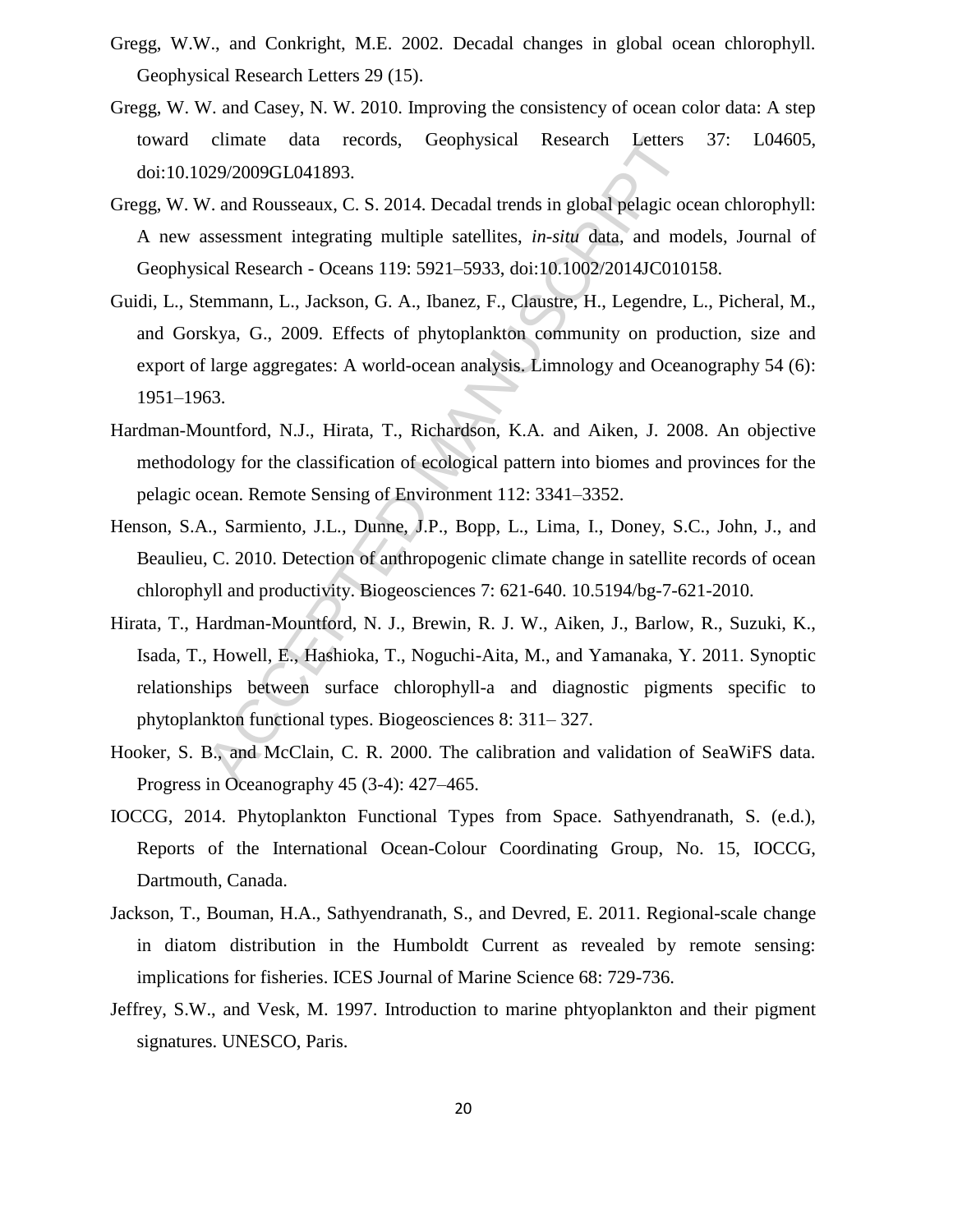- Jeffrey, S. W., Wright, S. W., and Zapata, M. 2011. Microalgal classes and their signature pigments. *In*: Phytoplankton Pigments. Roy S, Llewelyn CA, Egeland ES, Johnsen G (Eds). Cambridge University Press.
- Kröger, N., Deautzmann, R., Bergsdorf, C., and Sumper, M. 2000. Species-specific polyamines from diatoms control silica morphology. Proceedings of the National Academy of the United States of America, 97 (26): 14133-14138, doi:10.1073/pnas.260496497.
- Kostadinov, T. S., Siegel, D. A., and Maritorena, S. 2010. Global variability of phytoplankton functional types from space: assessment via the particle size distribution. Biogeosciences 7: 3239-3257.
- Laws, E. A., Falkowski, P. G., Smith Jr, W. O., Ducklow, H., and McCarth, J. J. 2000. Temperature effects on export production in the open ocean. Global Biogeochemical Cycles 14: 1231–1246.
- Deautzmann, R., Bergsdorf, C., and Sumper, M. 2000.<br>
hes from diatoms control silica morphology. Proceedings of<br>
y of the United States of America, 97 (26):<br>
773/pnas.260496497.<br>
T. S., Siegel, D. A., and Maritorena, S. 20 Le Quéré, C., Harrison, S.P., Prentice, C.I., Buitenhuis, E.T., Aumont, O., Bopp, L., Claustre, H., Cotrim Da Cunha, L., Geider, R., Giraud, X., Klaas, C., Kohfeld, K.E., Legendre, L., Manizza, M., Platt, T., Rivkin, R., Sathyendranath, S., Uitz, J., Watson, A.J. and Wolf-Gladrow, D. 2005. Ecosystem dynamics based on plankton functional types for global ocean biogeochemistry models. Global Change Biology 11 (11): 2016–2040.
- Liss, P., Malin, G. Turner, S.M., and Holligan, P. H. 1994. Dimethyl sulphide and *Phaeocystis:* A review. Journal of Marine Systems 5: 41-53.
- Llewellyn, CA; White, D. A., Martinez-Vincente, V., Tarran, G. A., and T. J. Smyth. 2012. Distribution of Mycosporine-Like Amino Acids Along a Surface Water Meridional Transect of the Atlantic. Microbiology of Aquatic Systems 64: 320-333.
- Longhurst, A., Sathyendranath, S., Platt, T., and Caverhill, C. 1995. An Estimate of Global Primary Production in the Ocean from Satellite Radiometer Data. Journal of Plankton Research 17 (6): 1245-1271.
- Longhurst, A. 2007. Ecological Geography of the Sea. Academic Press.
- Mackas, D.L. 2011. Does blending of chlorophyll data bias temporal trend? Nature 472: (7342), E4-E5.
- Maloney, C. L., and Field, J. G. 1991. The size-based dynamics of plankton food webs. I. A simulation model of carbon and nitrogen flows. Journal of Plankton Research 13 (5): 1003-1038.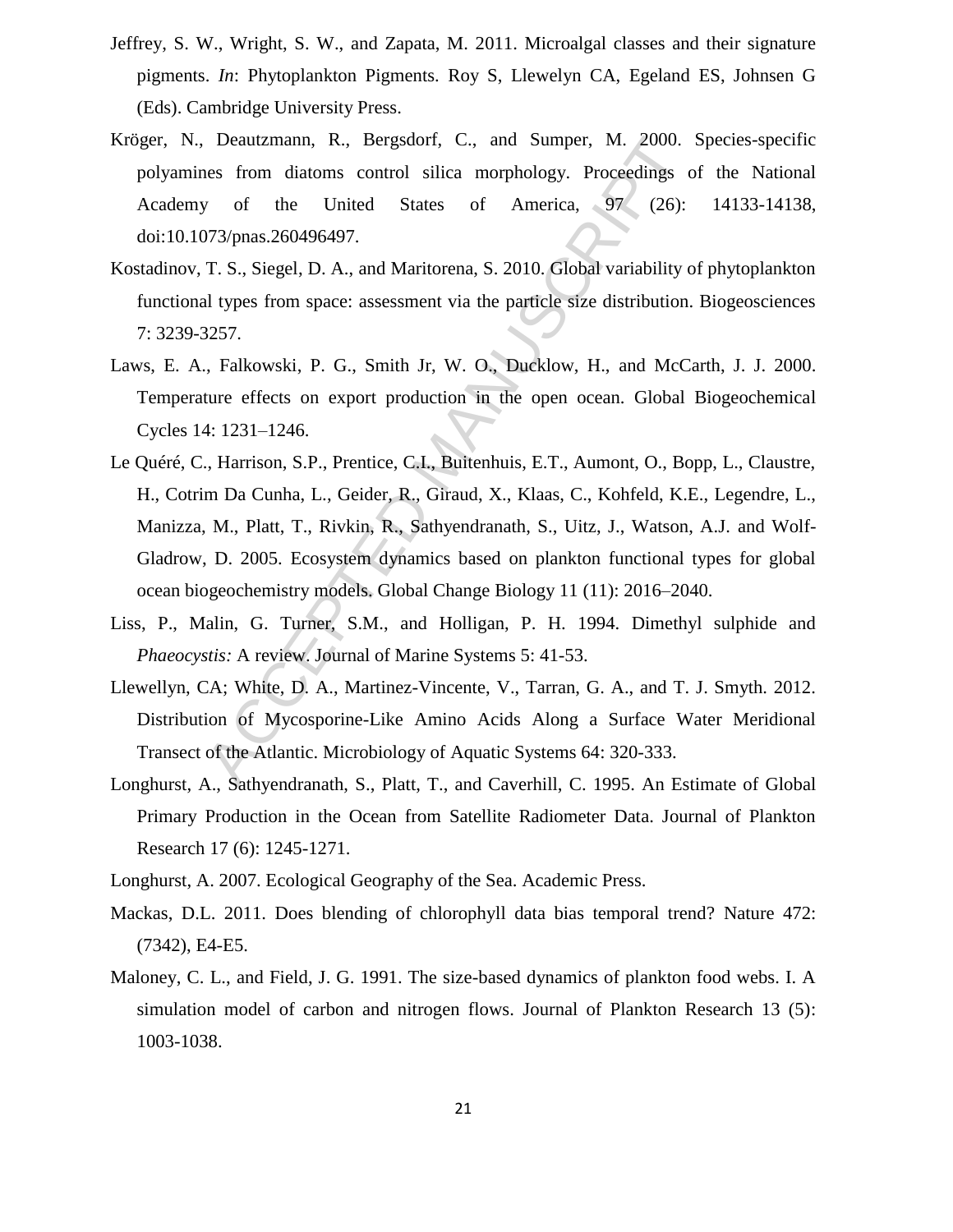- Marañón, E. 2009. Phytoplankton size structure. In: Steele, J. H., Turekian, K., Thorpe, S. A. (Eds.), Encyclopedia of Ocean Sciences. Academic Press, Oxford.
- Marañón, E., Cermeño, P., Latasa, M., and Tadonléké, R. D. 2012. Temperature, resources, and phytoplankton size structure in the ocean. Limnology and Oceanography 57: 1266– 1278.
- Martinez, E., Antoine, D., D'Ortenzio, F., and Gentili, B. 2009. Climate-driven basin scale decadal oscillations of oceanic phytoplankton. Science 326: 1253-1256, doi:10.1126/science.1177012.
- McQuatters-Gollop, A., Reid, P.C., Edwards, M., Burkill, P.H., Castellani, C., Batten, S., Gieskes, W., Beare, D., Bidigare, R.R., Head, E., Johnson, R., Kahru, M., Koslow, J.A., and Pena, A. 2011. Is there a decline in marine phytoplankton? Nature 472 (7342): E6-E7.
- oplankton size structure in the ocean. Limnology and Oceanogr<br>
, Antoine, D., D'Ortenzio, F., and Gentili, B. 2009. Climate-dri<br>
oscillations of oceanic phytoplankton. Science 324<br>
126/science.1177012.<br>
Gollop, A., Reid, P Morel, A., Huot, Y., Gentili, B., Werdell, P. J., Hooker, S. B., and Franz, B. A. 2007. Examining the consistency of products derived from various ocean color sensors in open ocean (case 1) waters in the perspective of a multi-sensor approach. Remote Sensing of Environment 111: 69–88.
- Morse, J. W., Arvidson, R. S., and Lüttge, A. 2007. Calcium Carbonate Formation and Dissolution. Chemical Reviews 107 (2): 342-382.
- O'Reilly, J. E., Maritorena, S., Mitchell, B. G., Siegel, D. A., Carder, K. L., Garver, S. A., Kahru, M., and McClain, C. 1998. Ocean chlorophyll algorithms for SeaWiFS. Journal of Geophysical Research 103 (C11): 24,937–24,953.
- Platt, T., and Sathyendranath, S. 2008. Ecological indicators for the pelagic zone of the ocean from remote sensing. Remote Sensing of Environment 112: 3426–3436.
- Poulton, A.J., Holligan, P.M., Hickman, A., Kim, Y.-N., Adey, T.R., Stinchcombe, M.C., Holeton, C., Root, S., and Woodward, E.M.S. 2006. Phytoplankton carbon fixation, chlorophyll-biomass and diagnostic pigments in the Atlantic Ocean. Deep-Sea Research Part II-Topical Studies in Oceanography 53 (14-16): 1593-1610.
- Racault, M. -F., Le Quéré, C., Buitenhuis, E., Sathyendranath, S., and Platt, T. 2012. Phytoplankton phenology in the global ocean. Ecological Indicators 14(1): 152–163, doi:10.1016/j.ecolind.2011.07.010.
- Racault, M. -F., Sathyendranath, S., and Platt, T. 2014a. Impact of missing data on the estimation of ecological indicators from satellite ocean-colour time-series. Remote Sensing of Environment 152: 15–28, doi: 10.1016/j.rse.2014.05.016.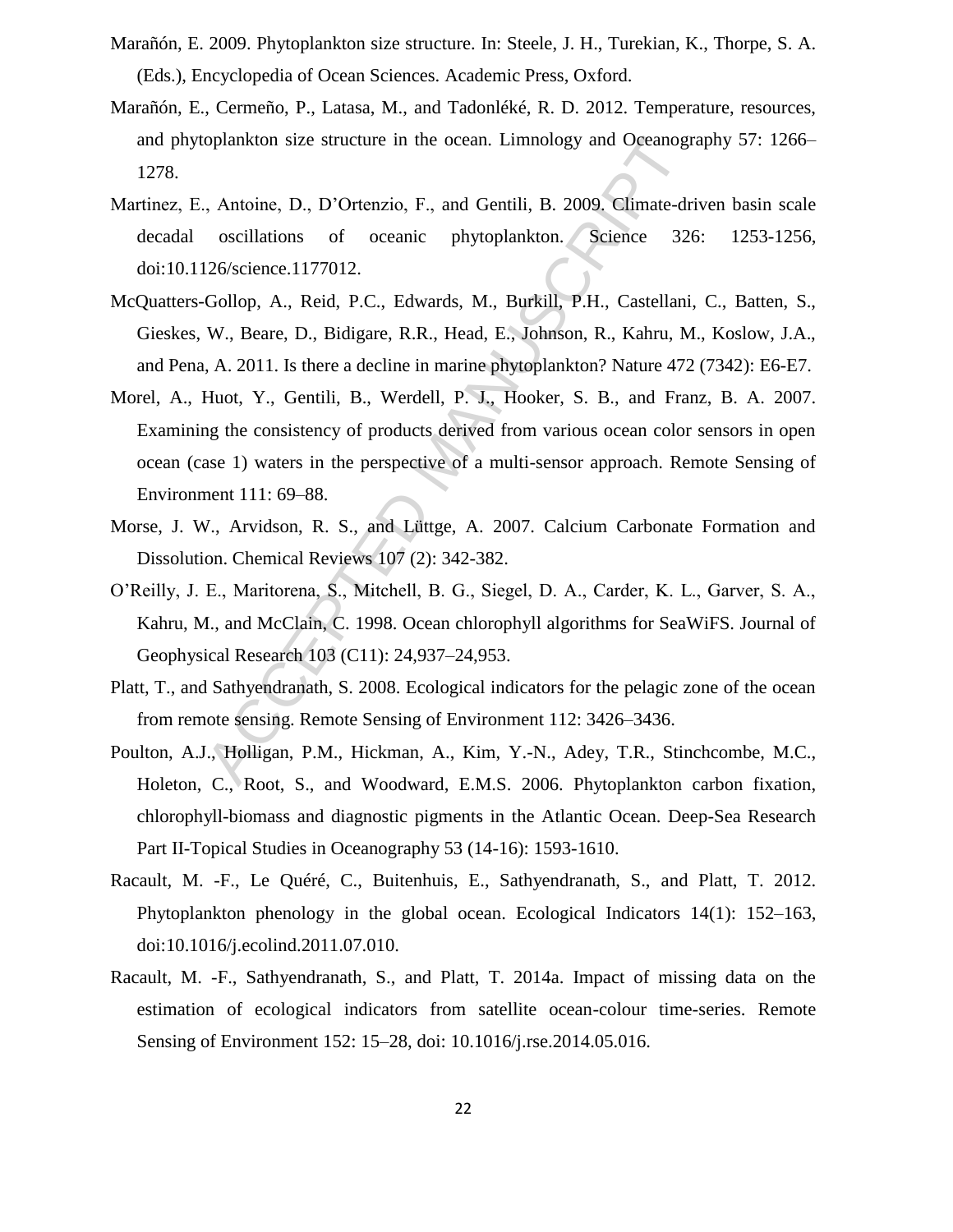- Racault, M. -F., Platt, T., Sathyendranath, S., Agirbas, E., Martinez-Vicente, V., and Brewin, R. J. W. 2014b. Plankton indicators and ocean observing systems: support to the marine ecosystem state assessment. Journal of Plankton Research 36: 621-629, doi:10.1093/plankt/fbu016.
- Raitsos, D.E., Reid, P.C., Lavender, S.J., Edwards, M., and Richardson, A.J. 2005. Extending the SeaWiFS chlorophyll data set back 50 years in the northeast Atlantic. Geophysical Research Letters 32: 1–4.
- Raitsos, D.E., Pradhan, Y., Lavender, S.J., Hoteit, I., McQuatters-Gollop, A., Reid, P.C., and Richardson, A.J. 2014. From silk to satellite: half a century of ocean colour anomalies in the Northeast Atlantic. Global Change Biology 20: 2117-2123, doi: 10.1111/gcb.12457.
- Robinson, C., Poulton, A. J., Holligan, P. M., Baker, A. R., Forster, G., Gist, N., Jickells, T. D., Malin, G., Upstill-Goddardd, R., Williams, R. G., Woodward, E. M. S., and Zubkov, M. V. 2006. The Atlantic Meridional Transect (AMT) Programme: A contextual view 1995-2005. Deep Sea Research II 53: 1485–1515.
- 993/plankt/fbu016.<br>
2, Reid, P.C., Lavender, S.J., Edwards, M., and Richardson, A.J. Z<br>
4. WiFS chlorophyll data set back 50 years in the northeast Atlant<br>
1. Letters 32: 1–4.<br>
2. Pradhan, Y., Lavender, S.J., Hoteit, I., M Siegel, D.A., Behrenfeld, M.J., Maritorena, S., McClain, C.R., Antoine, D., Bailey, S.W., Bontempi, P.S., Boss, E.S., Dierssen, H.M., Doney, S.C., Eplee Jr., R.E., Evans, R.H., Feldman, G.C., Fields, E., Franz, B.A., Kuring, N.A., Mengelt, C., Nelson, N.B., Patt, F.S., Robinson, W.D., Sarmiento, J.L., Swan, C.M., Werdell, P.J., Westberry, T.K.,Wilding, J.G., and Yoder, J.A. 2013. Regional to global assessments of phytoplankton dynamics from the SeaWiFS mission. Remote Sensing of Environment 135: 77–91, doi:10.1016/j.rse.2013.03.025.
- Sokal, R. R. and Rohif, F. J. 1969. Biometry: the principles and practice of statistics in biological research. San Francisco: W.H. Freeman, 1969. 776 p. Department of Ecology and Evolution, State University of New York, Stony Brook, NYJ.
- Takahashi, T., Sutherland, S. C., Sweeney, C., Poisson, A., Metzl, N., Tilbrook, B., Bates, N., Wanninkhof, R., Feely, R. A., Sabine, C., Olafsson, J., and Nojiri, Y. 2002. Global sea-air  $CO<sub>2</sub>$  flux based on climatological surface ocean  $pCO<sub>2</sub>$  and seasonal biological and temperature effects. Deep-Sea Research Part II, 49: 1601-1622.
- Tilstone, G. H., Airs, R. L., Martinez-Vicente, V., Widdicombe, C., and Llewellyn, C. 2010. High concentrations of mycosporine-like amino acids and colored dissolved organic matter in the sea surface microlayer off the Iberian Peninsula. Limnology Oceanography 55(5): 1835-1850.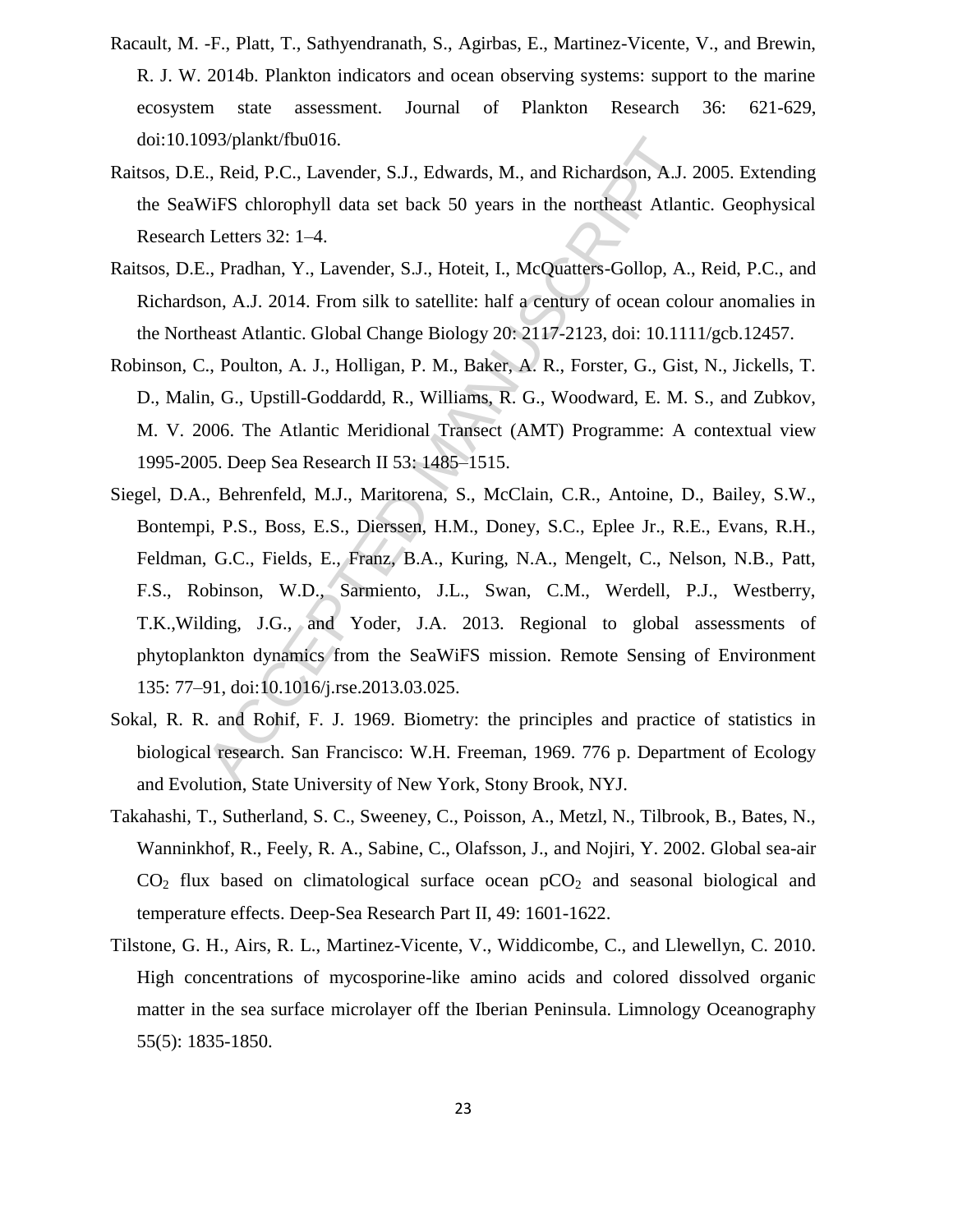- Tyrrell, T. 1999. The relative influences of nitrogen and phosphorus on oceanic primary production, Nature 400: 525-531.
- Uitz, J., Claustre, H., Morel, A., and Hooker, S.B. 2006. Vertical distribution of phytoplankton communities in open ocean: An assessment based on surface chlorophyll. Journal of Geophysical Research-Oceans 111 (C8).
- Uitz, J., Claustre, H., Gentili, B., and Stramski, D. 2010. Phytoplankton class-specific primary production in the world's oceans: Seasonal and interannual variability from satellite observations. Global Biogeochemical Cycles 24: GB3016.
- Uitz, J., Huot, Y., Bruyant, F., Babin, M., and Claustre, H. 2008. Relating phytoplankton photophysiological properties to community structure on large scales. Limnology and Oceanography 53 (2): 614–630.
- Vantrepotte, V., and Mélin, F. 2009. Temporal variability of 10-year global SeaWiFS timeseries of phytoplankton chlorophyll a concentration, ICES Journal of Marine Science 66: 1547–1556.
- Vantrepotte, V., and Mélin, F. 2011. Inter-annual variations in the SeaWiFS global chlorophyll a concentration (1997–2007), Deep Sea Research Part I 58: 429–441.
- nkton communities in open ocean: An assessment based on surfs<br>
or Geophysical Research-Oceans 111 (C8).<br>
Sister, H., Gentili, B., and Stramski, D. 2010. Phytoplankton class-<br>
on in the world's oceans: Seasonal and interann Vidussi, F., Claustre, H., Manca, B.B., Luchetta, A., and Marty, J.C. 2001. Phytoplankton pigment distribution in relation to upper thermocline circulation in the eastern Mediterranean Sea during winter. Journal of Geophysical Research-Oceans 106 (C9): 19939-19956.
- Wolter, K. and Timlin, M. S. 1998. Measuring the strength of ENSO events: How does 1997/98 rank? Weather 53 (9): 315-324, doi:10.1002/j.1477-8696.1998.tb06408.x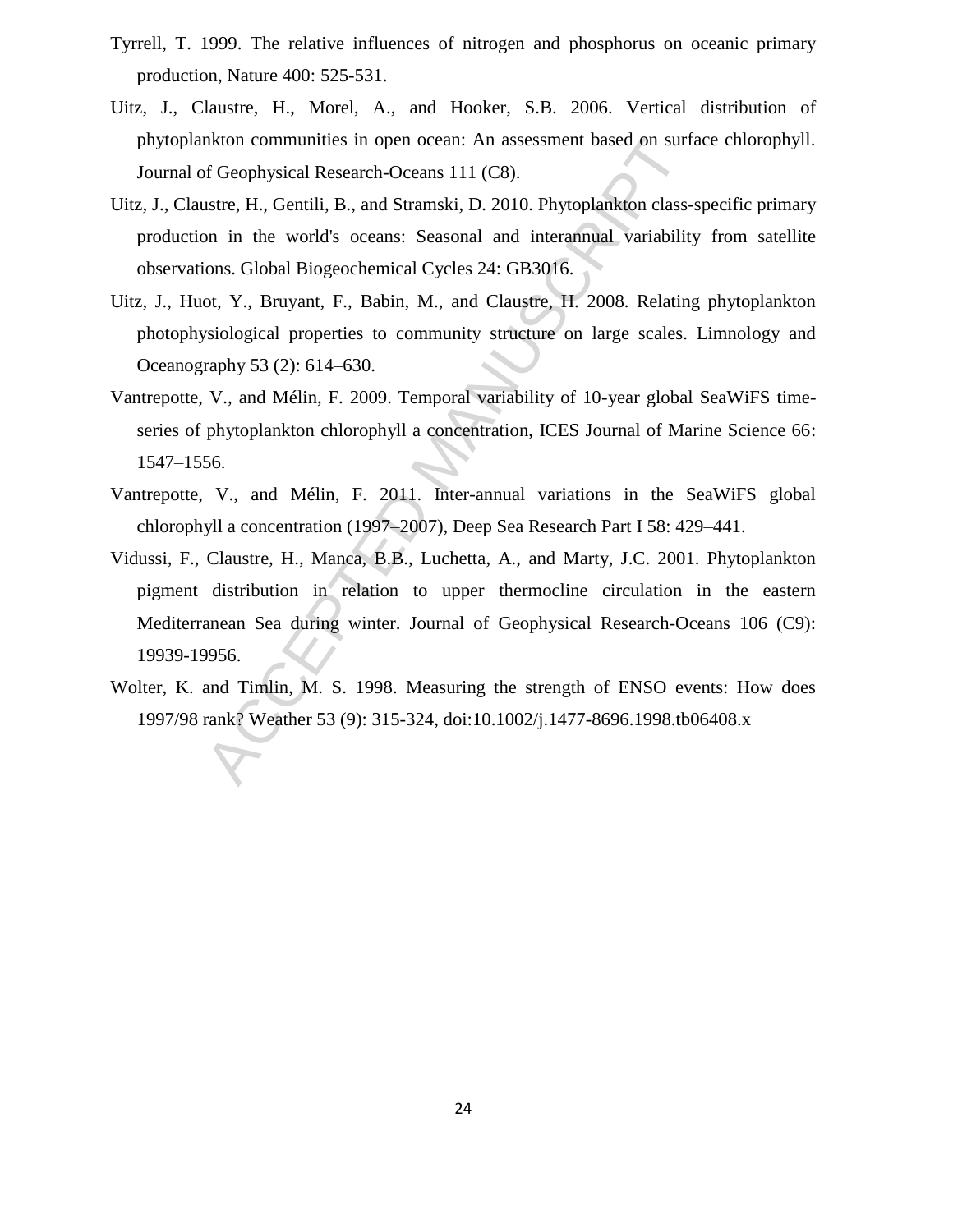| AMT               | $\mathbf N$<br>of pigment data | Method of pigment analysis | Reference             |
|-------------------|--------------------------------|----------------------------|-----------------------|
| cruise            | available ; N of final         |                            |                       |
| number            | data selected                  |                            |                       |
| AMT <sub>13</sub> | 174; 25                        | Barlow et al. (1997, 2004) | Aiken et al., 2009    |
| AMT <sub>15</sub> | 215; 24                        | Barlow et al. (1997, 2004) | Aiken et al., 2009    |
| AMT <sub>17</sub> | 144; 25                        | Barlow et al. (1997, 2004) | Aiken et al., 2009    |
| AMT <sub>18</sub> | 198; 34                        | Barlow et al. (1997)       | Llewellyn et al, 2012 |
| AMT <sub>19</sub> | 110; 61                        | Barlow et al. (1997)       | Llewellyn et al, 2012 |
| AMT <sub>20</sub> | 341; 71                        | Barlow et al. (1997)       | Llewellyn et al, 2012 |
|                   |                                |                            |                       |

j.

Table 1. Available data for each cruise used in this study and corresponding method of analysis.  $N =$  Number.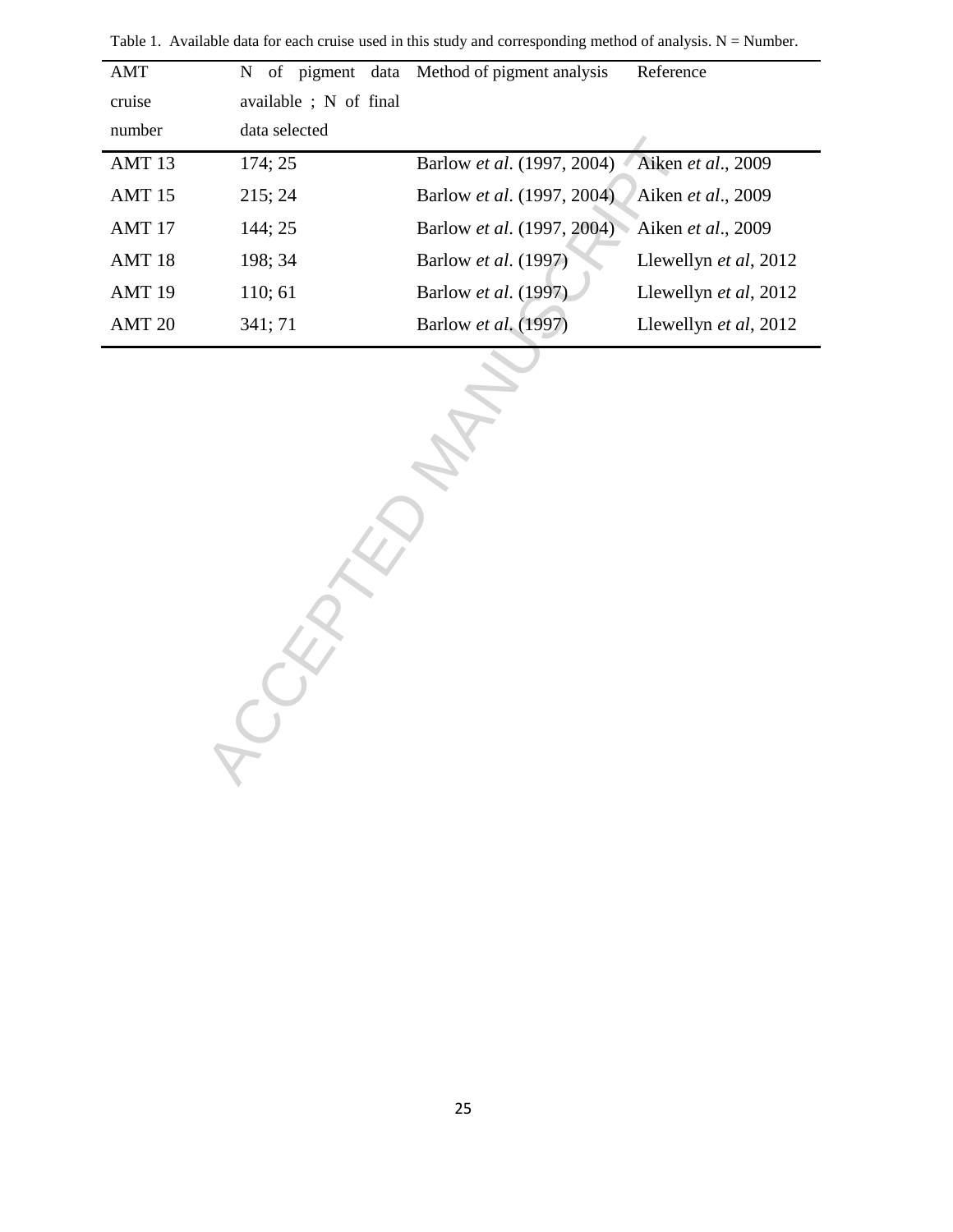|                        | <b>MICROPHYTOPLANKTON</b> |                    |               | <b>NANOPHYTOPLANKTON</b> | <b>PICOPHYTOPLANTON</b> |              |              |
|------------------------|---------------------------|--------------------|---------------|--------------------------|-------------------------|--------------|--------------|
| <b>Province/Cruise</b> | ${\bf N}$                 | Uitz et al         | Brewin et al  | Uitz et al               | Brewin et al            | Uitz et al   | Brewin et al |
| <b>NATL</b>            |                           |                    |               |                          |                         |              |              |
| $AMT-13$               | 7                         | $15 \pm 1.2$       | $15 \pm 1.2$  | $26 + 2.5$               | $30 \pm 1.4$            | $59 + 3.2$   | $55 \pm 2.6$ |
| $AMT-15$               | $\overline{4}$            | $20 \pm 8.8$       | $16 \pm 0.9$  | $16 + 1.7$               | $36 + 0.7$              | $64 + 7.4$   | $47 + 1.6$   |
| $AMT-17$               | 3                         | $14 \pm 0.8$       | $15 \pm 0.8$  | $37 \pm 0.6$             | $36 + 2.3$              | $49 \pm 1.3$ | $50 \pm 3.1$ |
| $AMT-18$               | 12                        | $8.9 \pm 1.7$      | $9.8 + 0.8$   | $29 \pm 1.0$             | $31 \pm 1.3$            | $63 \pm 2.2$ | $60 \pm 2.0$ |
| $AMT-19$               | 12                        | $8.9 \pm 0.3$      | $11\pm0.1$    | $29 + 2.1$               | $29 \pm 0.3$            | $62 + 2.1$   | $60 \pm 0.3$ |
| $AMT-20$               | 27                        | $4.3 \pm 0.8$      | $7.9 + 0.2$   | $43 + 3.7$               | $35 \pm 0.5$            | $53 \pm 3.2$ | $57 \pm 0.6$ |
| N (per province)       | 65                        |                    |               |                          |                         |              |              |
| <b>ANOVA</b>           |                           | p < 0.01           | p<0.01        | p < 0.01                 | p < 0.01                | $_{\rm NS}$  | p<0.01       |
| Mann-Whitney           | <b>NS</b>                 |                    |               | p < 0.01                 |                         |              | p < 0.01     |
|                        |                           |                    |               |                          |                         |              |              |
| <b>TRA</b>             |                           |                    |               |                          |                         |              |              |
| $AMT-13$               | $8\,$                     | $14 + 2.0$         | $18 \pm 1.1$  | $22 \pm 1.1$             | $33 \pm 1.1$            | $68 + 2.3$   | $49 + 2.2$   |
| $AMT-15$               | $\boldsymbol{7}$          | $12 \pm 0.7$       | $14 \pm 0.9$  | $29 \pm 6.5$             | $34 \pm 0.8$            | $59 \pm 6.8$ | $52 \pm 1.6$ |
| $AMT-17$               | 14                        | $16 \pm 1.4$       | $15 \pm 0.4$  | $28 + 4.5$               | $36 \pm 1.1$            | $56 + 5.0$   | $49 \pm 1.6$ |
| $AMT-18$               | 13                        | $4.5 \pm 1.0$      | $12 \pm 1.3$  | $22 + 1.7$               | $34 \pm 1.2$            | $73 + 2.2$   | $55 \pm 2.5$ |
| $AMT-19$               | 17                        | $8.6 \pm 0.5$      | $11\pm0.1$    | $31 \pm 2.1$             | $33 \pm 0.6$            | $61 + 2.5$   | $57 + 0.7$   |
| $AMT-20$               |                           | $25$ 7.6 $\pm$ 1.2 | $8.5 \pm 0.2$ | $25 \pm 3.3$             | $37{\pm}0.6$            | $67 + 4.2$   | $55 \pm 0.9$ |
| N (per province)       | 84                        |                    |               |                          |                         |              |              |
| <b>ANOVA</b>           |                           | p<0.01             | p < 0.01      | NS                       | p<0.01                  | $_{\rm NS}$  | p < 0.01     |
| Mann-Whitney           | p<0.05                    |                    |               | p<0.01                   |                         | p<0.01       |              |

Table 2. Average percentages (±standard errors) for *in-situ* and model derived Phytoplankton Size Classes (PSC) in the first optical depth for the different AMT cruises and biogeochemical provinces

Data include first optical depth *in-situ* and model derived PSC. Biogeochemical provinces included are NATL (North Atlantic Gyre), TRA (Tropical Atlantic) and SATL (South Atlantic Gyre). N indicates number of data used in analyse. One-way ANOVA is used to analyse inter-cruise differences for all data; Mann-Whitney U test is used to analyse *in-situ* and model derived PSC differences. NS indicates not significant.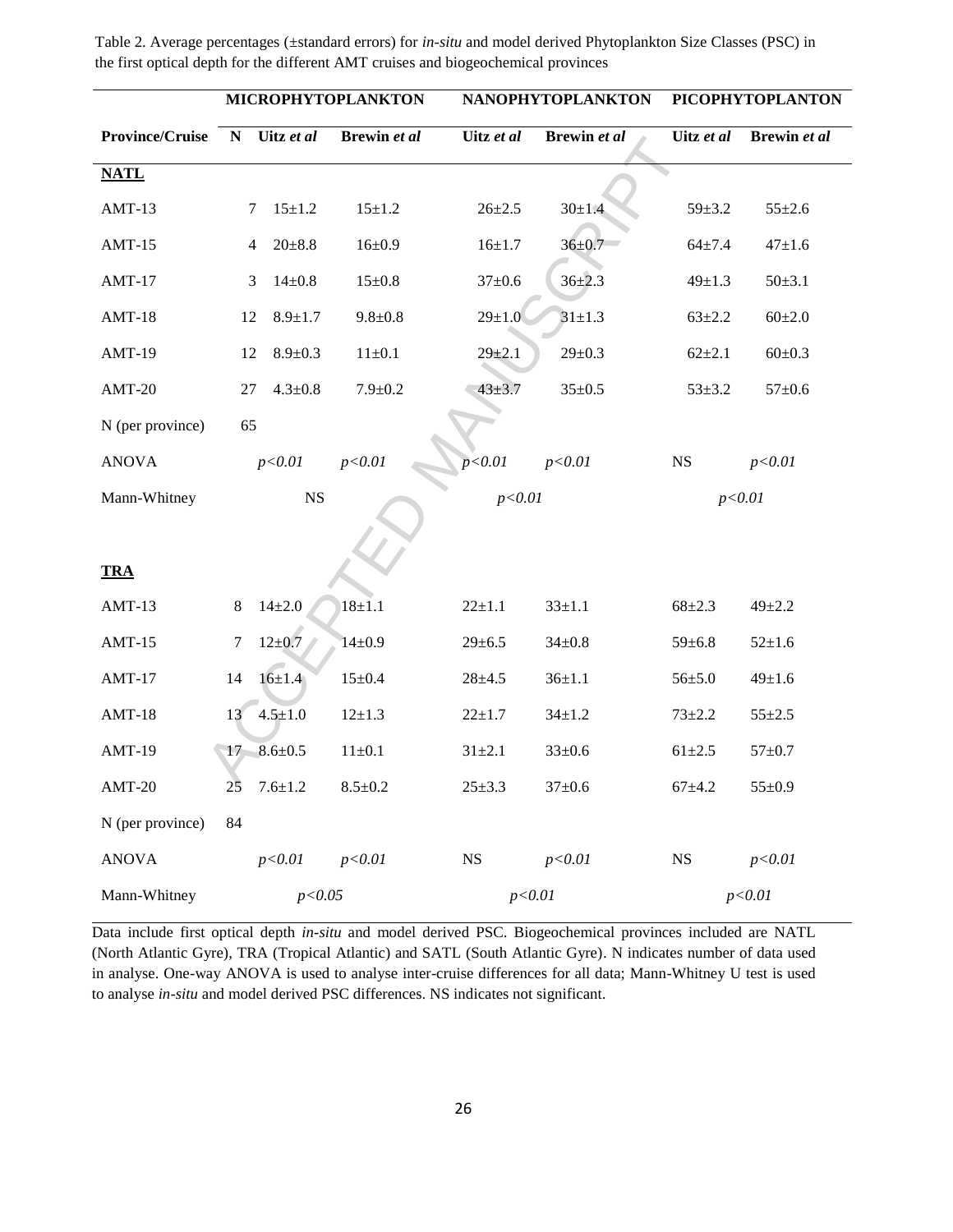|                                                                                                                 | MICROPHYTOPLANKTON |               | <b>NOPHYTOPLANKTON</b> |              | <b>PICOPHYTOPLANTON</b> |              |               |  |
|-----------------------------------------------------------------------------------------------------------------|--------------------|---------------|------------------------|--------------|-------------------------|--------------|---------------|--|
| <b>Province/Cruise</b>                                                                                          | ${\bf N}$          | Uitz et al    | Brewin et al           | Uitz et al   | Brewin et al            |              | Brewin et al  |  |
|                                                                                                                 |                    |               |                        |              |                         |              |               |  |
| <b>SATL</b>                                                                                                     |                    |               |                        |              |                         |              |               |  |
| $AMT-13$                                                                                                        | 10                 | $11 \pm 1.1$  | $13.24 \pm 0.4$        | $29 + 1.9$   | $27 + 0.6$              | $60 \pm 2.6$ | $60 \pm 1.0$  |  |
| $AMT-15$                                                                                                        | 13                 | $9.4 \pm 1.1$ | $8.31 \pm 0.5$         | $31 \pm 1.5$ | $29 \pm 0.6$            | $60+2.1$     | $63 \pm 1.1$  |  |
| $AMT-17$                                                                                                        | 8                  | $15 \pm 1.2$  | $13.05 \pm 0.1$        | $39 + 4.4$   | $31 \pm 0.2$            |              | $56 \pm 0.39$ |  |
| $AMT-18$                                                                                                        | 9                  | $13 \pm 3.8$  | $8.46 \pm 0.5$         | $30 + 3.4$   | $28 + 1.1$              | $57 + 4.8$   | $63 \pm 1.6$  |  |
| AMT-19                                                                                                          | 32                 | $12 \pm 0.8$  | $10.59 \pm 0.1$        | $26 \pm 0.8$ | $27 \pm 0.3$            | $63 \pm 1.1$ | $63 \pm 0.3$  |  |
| $AMT-20$                                                                                                        | 19                 | $11 \pm 2.4$  | $7.09 \pm 0.1$         | $19 + 3.4$   | $33 \pm 0.4$            | $70 + 3.9$   | $60 \pm 0.6$  |  |
| N (per province)                                                                                                | 91                 |               |                        |              |                         |              |               |  |
| <b>ANOVA</b>                                                                                                    |                    | NS            | p < 0.01               | p < 0.01     | p<0.01                  | p < 0.01     | p < 0.01      |  |
| Mann-Whitney                                                                                                    | <b>NS</b>          |               | $_{\rm NS}$            |              | $_{\rm NS}$             |              |               |  |
| Data include first optical depth in-situ and model derived PSC. Biogeochemical provinces included are NATL      |                    |               |                        |              |                         |              |               |  |
| (North Atlantic Gyre), TRA (Tropical Atlantic) and SATL (South Atlantic Gyre). N indicates number of data used  |                    |               |                        |              |                         |              |               |  |
| in analyse. One-way ANOVA is used to analyse inter-cruise differences for all data; Mann-Whitney U test is used |                    |               |                        |              |                         |              |               |  |
| to analyse in-situ and model derived PSC differences. NS indicates not significant.                             |                    |               |                        |              |                         |              |               |  |
|                                                                                                                 |                    |               |                        |              |                         |              |               |  |
|                                                                                                                 |                    |               |                        |              |                         |              |               |  |
|                                                                                                                 |                    |               |                        |              |                         |              |               |  |
|                                                                                                                 |                    |               |                        |              |                         |              |               |  |
|                                                                                                                 |                    |               |                        |              |                         |              |               |  |

Table 2 (continued). Average percentages (±standard errors) for *in-situ* and model derived Phytoplankton Size Classes (PSC) in the first optical depth for the different AMT cruises and biogeochemical provinces<br>MICROPHYTOPI ANKTON NOPHYTOPI ANETON PICOPHY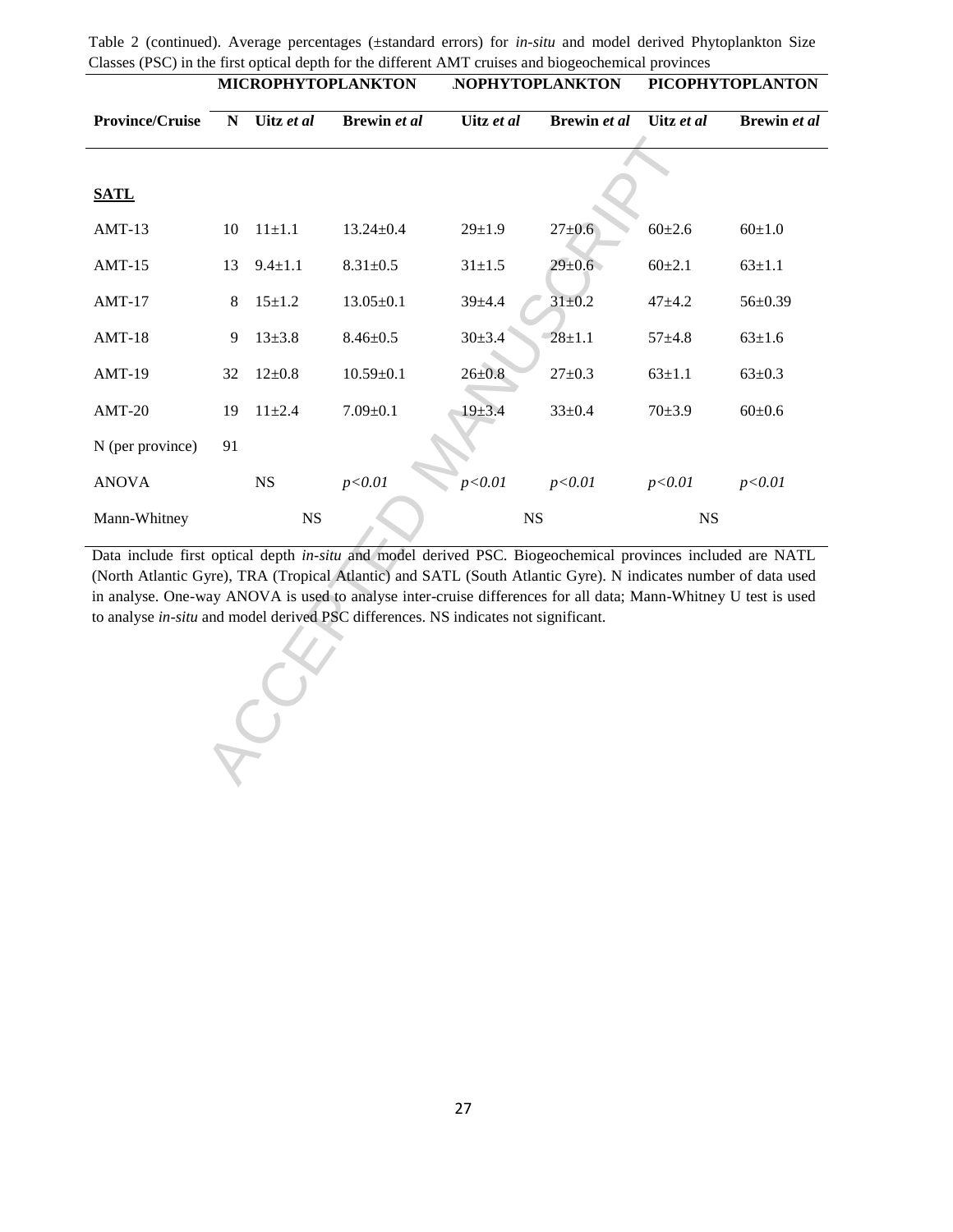| Province/Cruise N |        | <b>Fuco/DP</b> | <b>Perid/DP</b> | Zea/DP       | <b>Chlb/DP</b> | 19-Hex/DP    | 19-But/DP     | <b>Allo/DP</b> |
|-------------------|--------|----------------|-----------------|--------------|----------------|--------------|---------------|----------------|
| <b>NATL</b>       |        |                |                 |              |                |              |               |                |
| $AMT-13$          | 7      | $10+1.2$       | $5.0 \pm 0.4$   | $58 + 3.3$   | $1.5 \pm 0.8$  | $23 \pm 2.1$ | $2.6 \pm 0.4$ | $0.1 + 0.1$    |
| $AMT-15$          | 4      | $16 + 9.0$     | $3.2 \pm 0.4$   | $64 + 7.4$   |                | $15 + 1.6$   | $1.1 \pm 0.1$ | $0.1 + 0.1$    |
| $AMT-17$          | 3      | $8.0 + 0.6$    | $6.0 + 0.2$     | $46\pm0.4$   | $3.3 \pm 1.7$  | $34 + 0.6$   | $2.2 \pm 0.2$ | $0.5 \pm 0.3$  |
| $AMT-18$          | 12     | $7.5 \pm 1.6$  | $1.4 \pm 0.8$   | $57 + 1.9$   | $5.8 + 1.8$    | $26 \pm 0.9$ | $2.3 \pm 0.2$ | $0.1 + 0.1$    |
| $AMT-19$          | 12     | $5.7 \pm 0.3$  | $3.2 \pm 0.2$   | $55 + 2.4$   | $7.4 \pm 0.3$  | $27 \pm 2.0$ | $1.8 + 0.1$   | $1.9 \pm 0.1$  |
| $AMT-20$          | 27     | $4.2 \pm 0.8$  | $0.1 \pm 0.1$   | $50 + 3.2$   | $2.4 + 0.8$    | $39 + 3.4$   | $3.3 \pm 0.3$ | $0.4 \pm 0.2$  |
| <b>ANOVA</b>      |        | p<0.01         | p<0.01          | NS           | p < 0.01       | p<0.01       | p < 0.01      | <b>NS</b>      |
| <b>TRA</b>        |        |                |                 |              |                |              |               |                |
| $AMT-13$          | 8      | $8.4 \pm 1.5$  | $6.0 \pm 1.1$   | $58 + 2.8$   | $5.3 \pm 0.8$  | $20 \pm 1.0$ | $1.6 \pm 0.1$ | $0.1 + 0.1$    |
| $AMT-15$          | $\tau$ | $6.8 + 0.9$    | $5.3 \pm 0.9$   | $59 + 6.8$   |                | $26 + 5.5$   | $2.8 + 0.9$   |                |
| $AMT-17$          | 14     | $12 \pm 1.2$   | $4.7 \pm 0.8$   | $52 + 5.3$   | $4.2 \pm 1.3$  | $25 + 4.1$   | $1.7 \pm 0.5$ | $0.8 + 0.2$    |
| $AMT-18$          | 13     | $4.1 \pm 0.9$  | $0.4 + 0.4$     | $68 + 4.7$   | $5.6 \pm 2.8$  | $21 \pm 1.3$ | $1.5 \pm 0.5$ | $0.1 + 0.1$    |
| $AMT-19$          | 17     | $5.8{\pm}0.4$  | $2.8 \pm 0.9$   | $51 \pm 2.4$ | $9.5 \pm 0.8$  | $28 + 2.0$   | $2.0 \pm 0.2$ | $0.5 \pm 0.1$  |
| $AMT-20$          | 25     | $7.0 \pm 1.2$  | $0.6 + 0.2$     | $67 + 4.2$   | $0.6 + 0.3$    | $22 \pm 3.0$ | $2.1 \pm 0.2$ | $1.2 \pm 0.3$  |
| <b>ANOVA</b>      |        | p<0.01         | p < 0.01        | p<0.05       | p < 0.01       | <b>NS</b>    | <b>NS</b>     | p < 0.01       |
| <b>SATL</b>       |        |                |                 |              |                |              |               |                |
| $AMT-13$          | 10     | $7.1 \pm 0.6$  | $4.1 \pm 0.7$   | $53 \pm 3.3$ | $7.3 \pm 3.2$  | $26 \pm 1.8$ | $2.7 \pm 0.2$ | $0.1 + 0.1$    |
| $AMT-15$          | 13     | $7.8 + 0.9$    | $1.7 + 0.4$     | $59 + 2.3$   | $0.6 + 0.4$    | $28 + 1.4$   | $3.1 \pm 0.2$ | $\Box$         |
| $AMT-17$          | 8      | $9.5 \pm 1.3$  | $5.0 \pm 1.3$   | $41 + 4.0$   | $5.9 \pm 2.0$  | $35 + 4.5$   | $3.1 \pm 0.5$ | $0.5 + 0.5$    |
| $AMT-18$          | 9      | $12 \pm 3.9$   | $1.0 + 0.7$     | $51 \pm 5.0$ | $5.9 \pm 1.5$  | $27 + 3.2$   | $3.5 \pm 0.4$ | $0.1 + 0.1$    |
| $AMT-19$          | 32     | $8.1 \pm 0.8$  | $3.5 \pm 0.2$   | $56 \pm 0.9$ | $6.7 \pm 0.5$  | $22 \pm 0.7$ | $2.3 \pm 0.1$ | $1.3 \pm 0.1$  |
| $AMT-20$          | 19     | $11 \pm 2.3$   | $0.6 + 0.3$     | $64{\pm}3.8$ | $5.7 \pm 2.2$  | $14 \pm 3.0$ | $3.6 + 0.6$   | $1.7 + 1.0$    |
| <b>ANOVA</b>      |        | $_{\rm NS}$    | p<0.01          | p<0.01       | <b>NS</b>      | p < 0.01     | p < 0.05      | $_{\rm NS}$    |

Table 3. Average diagnostic pigment ratios (in percentage with ±standard errors) for *in-situ* data in the first optical depth for the different AMT cruises and biogeochemical provinces

Data include first optical depth pigment ratios for different size fractions (Fuco: Fucoxanthin, Perid: Peridinin, Zea: Zeaxanthin, Chlb: Chlorophyll b, 19-Hex: 19-Hexanoyloxyfucoxanthin, 19-But: 19-Butanoyloxyfucoxanthin, Allo: Alloxanthin, DP: Diagnostic pigments (Fuco+Perid+Zea+Chlb+19-Hex+19-But+Allo)). Biogeochemical provinces included are NATL (North Atlantic Gyre), TRA (Tropical Atlantic) and SATL (South Atlantic Gyre). N indicates number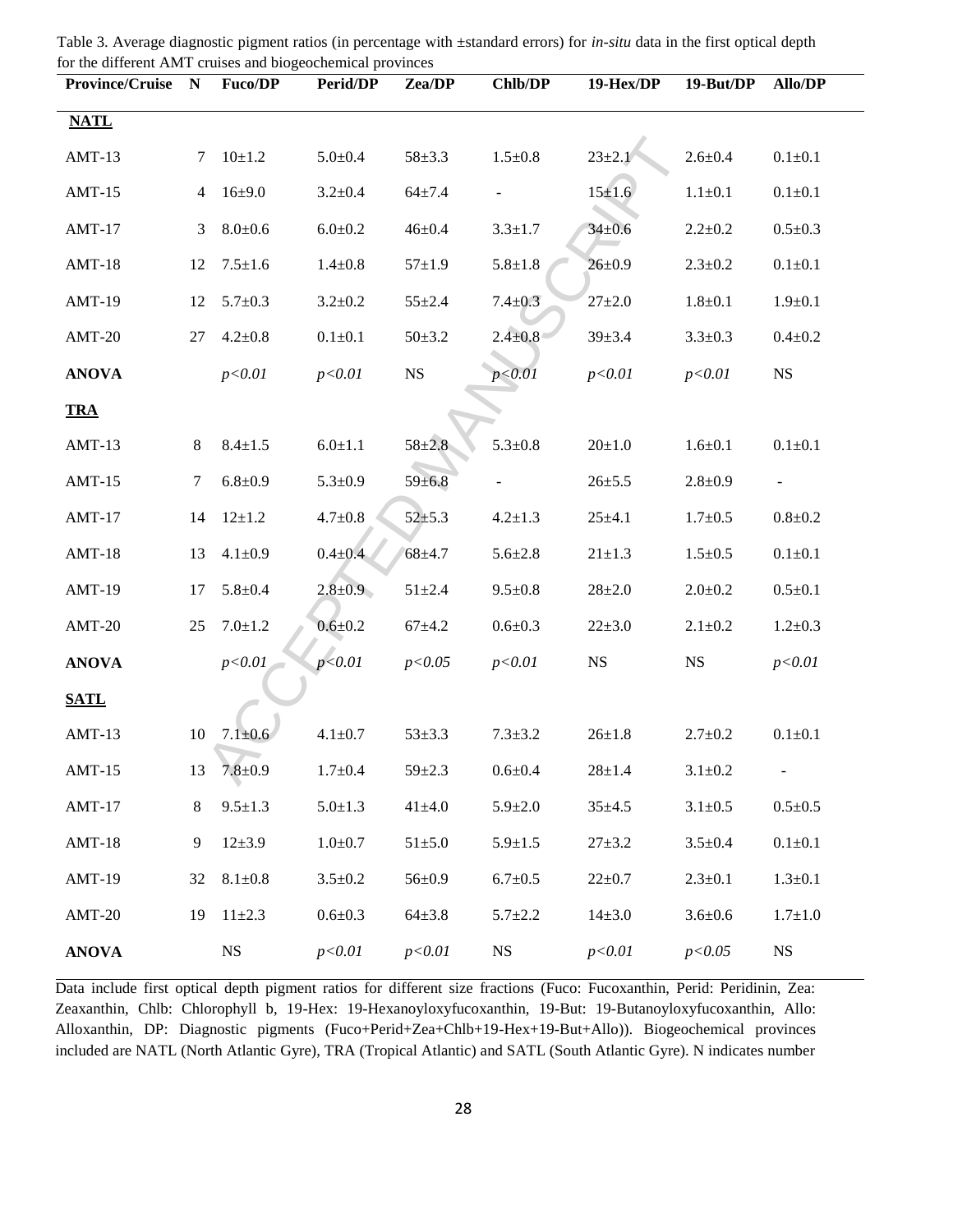of data used in analyse. One-way ANOVA is used to analyse inter-cruise differences for all data. NS indicates not significant.

ACCEPTED MANUSCRIPT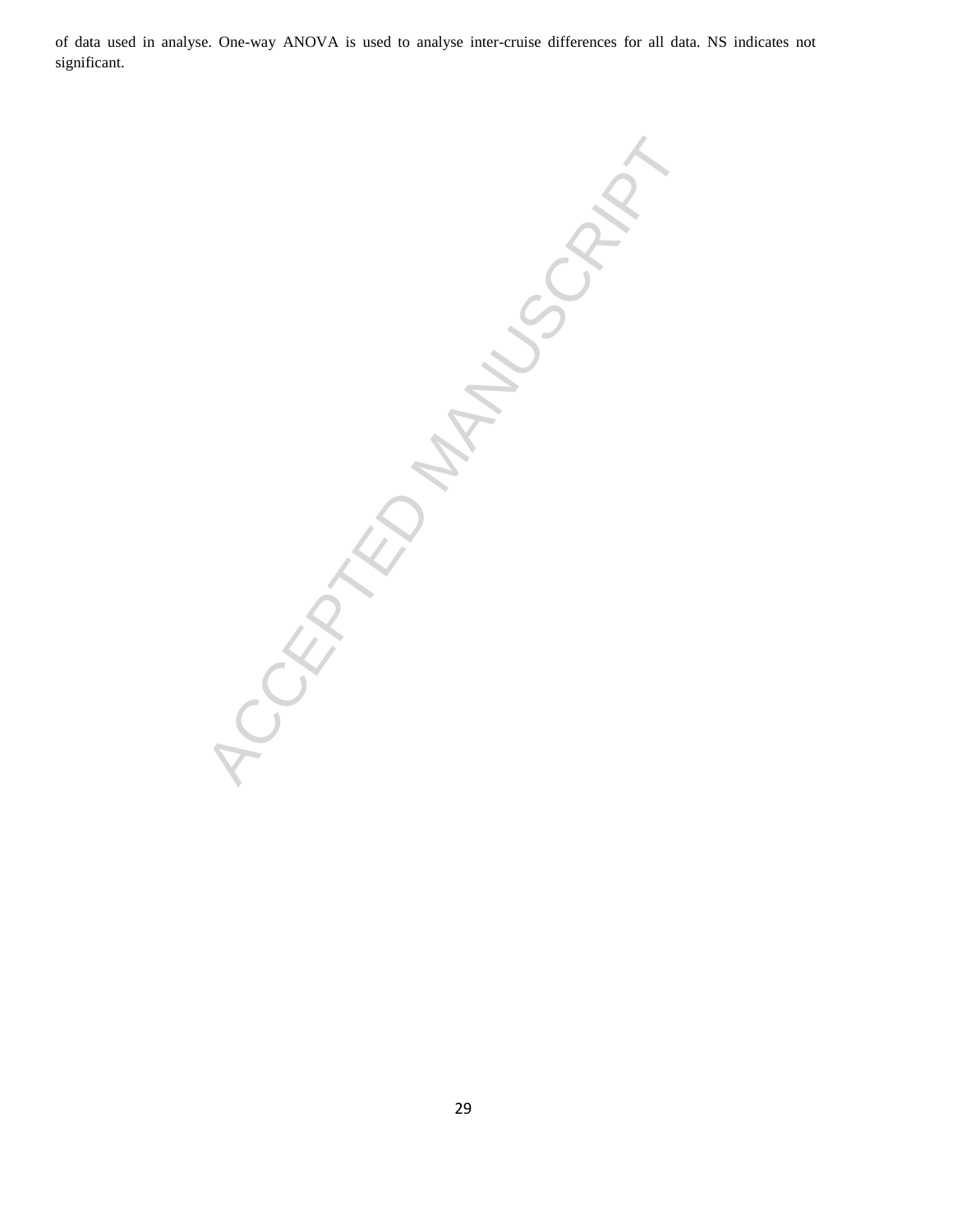

Figure 1. AMT Cruise tracks superimposed onto the ecological provinces defined by Longhurst (2007), and the classification of Hardman-Mountford *et al.* (2008). NADR refers to the North Atlantic Drift province; NAST-W, -E North Atlantic Subtropical Gyre province (West, East); NATL refers to North Atlantic Tropical Gyre province; TRA-W, -E refers to Tropical Atlantic province (West, East); SATL refers to South Atlantic Gyre province; and SAC the South Atlantic Convergence province. The colours on the map refer to the biomes of Hardman-Mountford *et al.* (2008), with blue through to red colours referring to low to high TCHL*a*.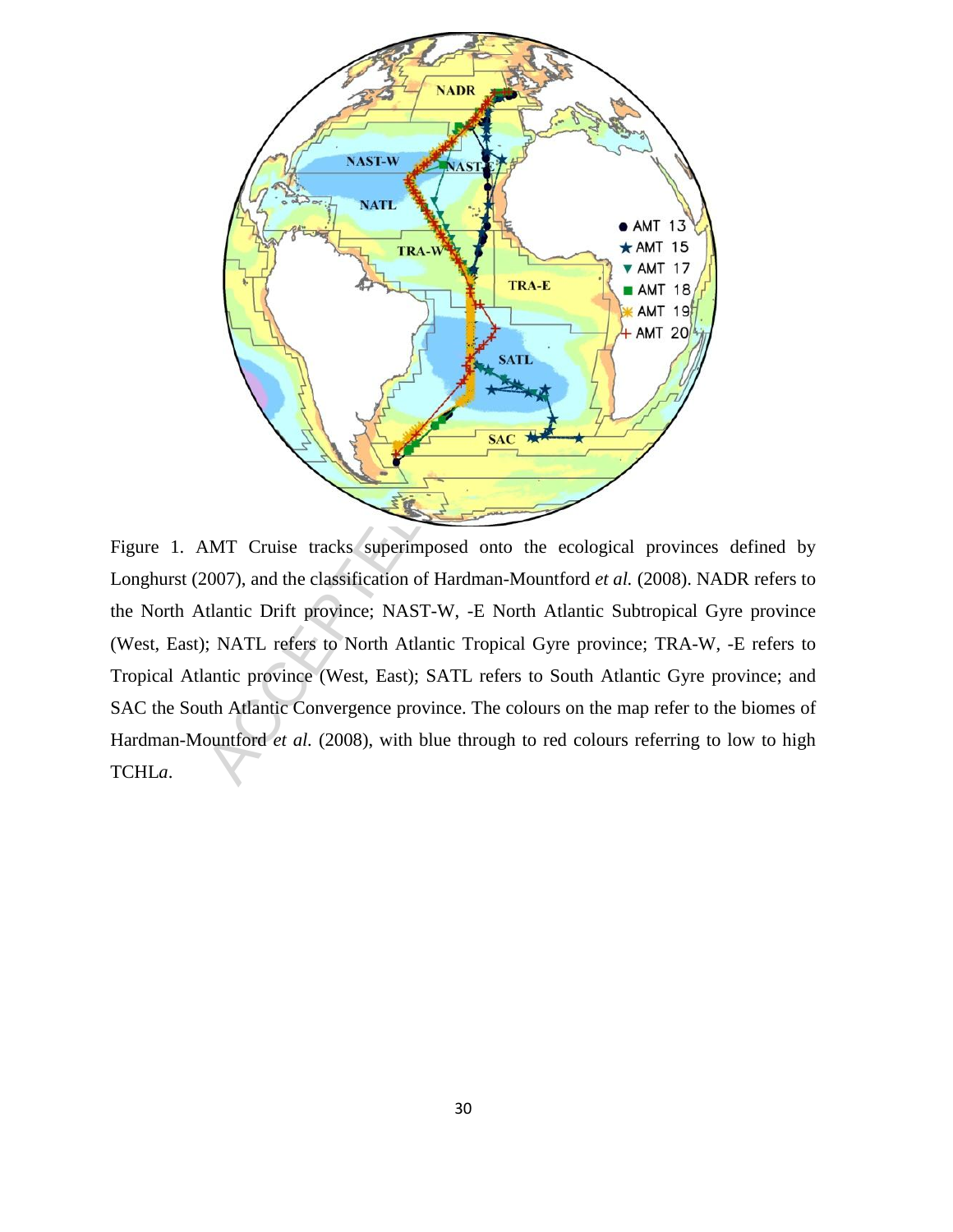

Figure 2: The three-component model of Brewin *et al*. (2010), represented by the black solid line, fitted to the pigment observations from each cruise. The fractions (*F*) of each size class (pico-  $(\leq 2 \mu m)$ , nano-  $(2-20 \mu m)$ , combined pico- and nano-  $(\leq 20 \mu m)$ , and microphytoplankton  $(20 \mu m)$  are plotted as a function of TCHLa. The four parameters of the model are also provided  $(C<sup>m</sup>$  represents the maximum chlorophyll concentration for the  $\leq$ 20 $\mu$ m and  $\leq$  $\mu$ m size class, and S refers to the initial slope of these two size classes, see Brewin *et al*. (2010) for further details).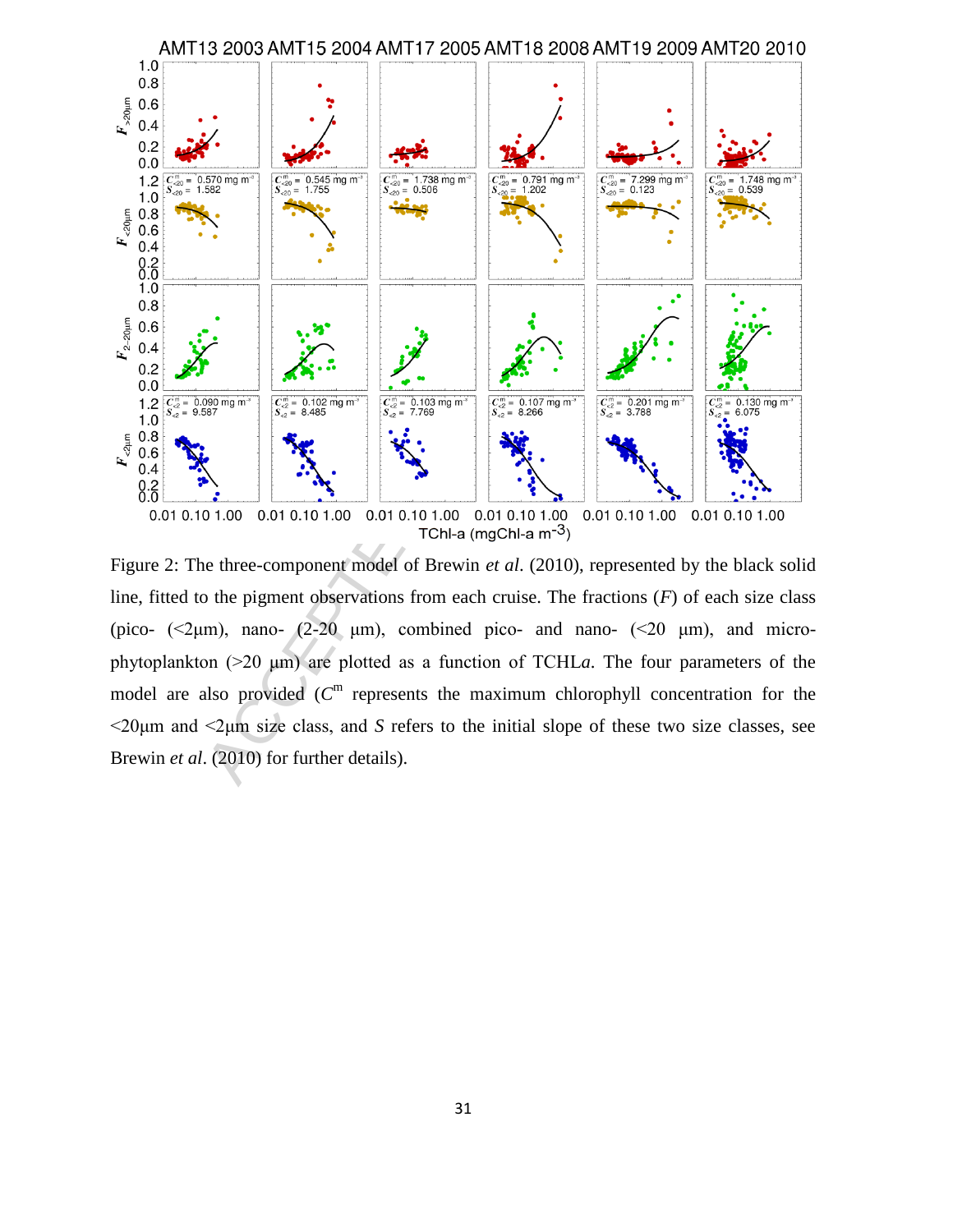

Figure 3. Time series of TCHL*a* (in-situ HPLC TCHLa from AMT sampling and satellite TCHLa from SeaWiFS sensor) for each of the three provinces (grey lines represent standard deviations across the province for the SeaWiFS image, SD).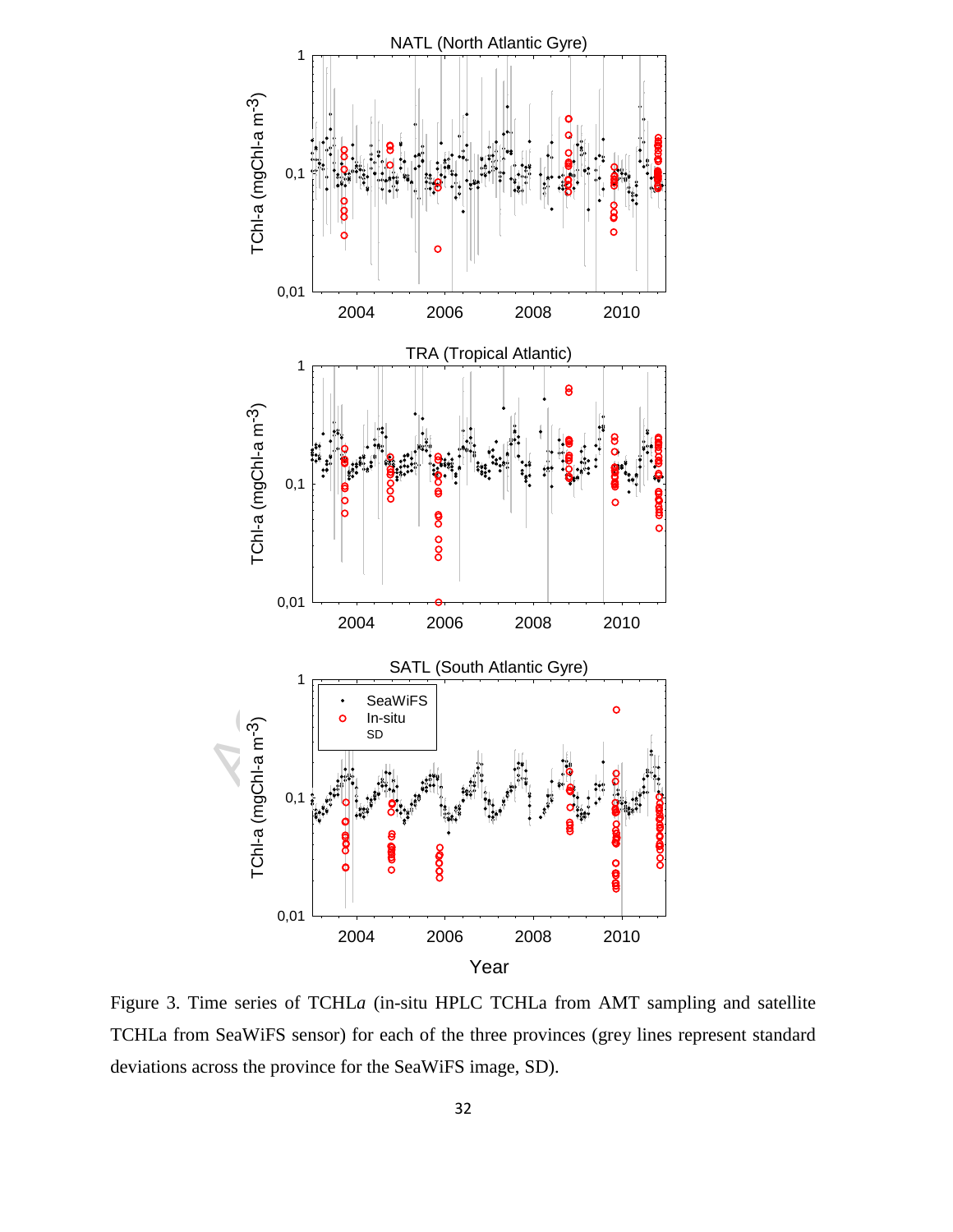

Figure 4. Mean instantaneous rates of *in-situ* and SeaWiFS TCHL*a* change estimated for each province with 95% confidence limits

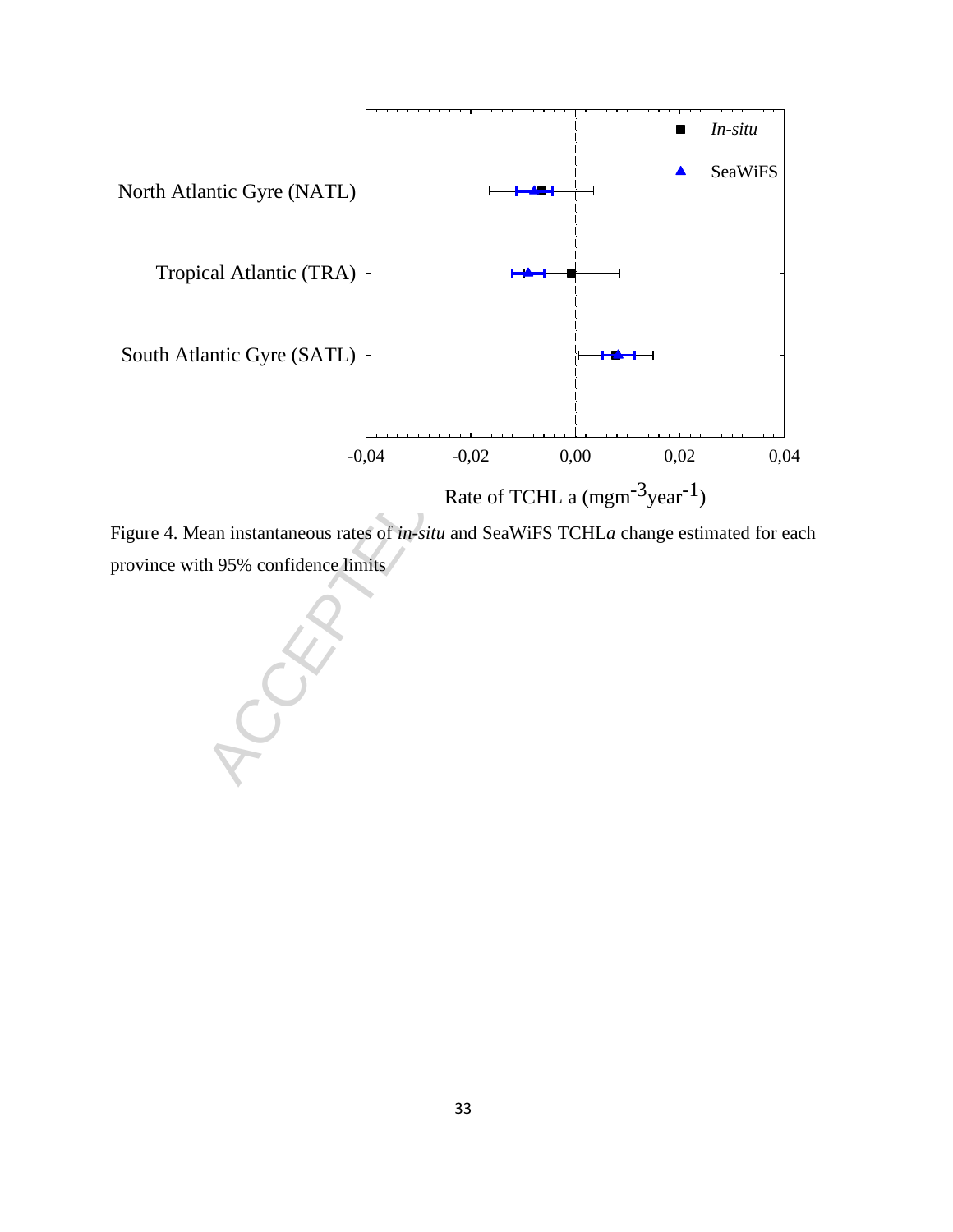

Figure 5. Rates of change in PSC, for *in-situ* (Uitz *et al.* 2006) and model-derived (Brewin *et al.* 2010) data, together with 95% confidence limits.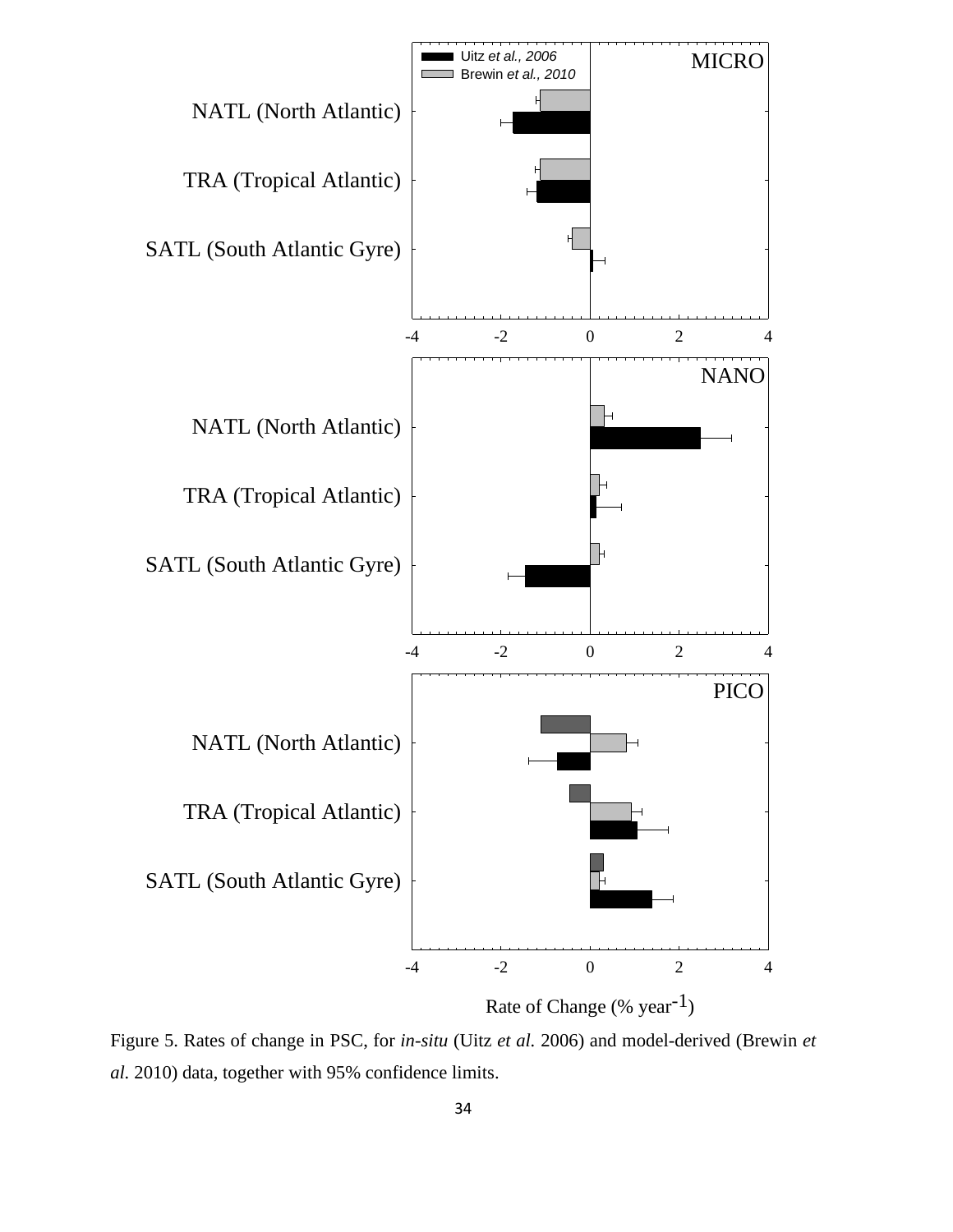

Figure 6. Rates of change in marker pigment ratios in the three provinces, together with 95% confidence limits